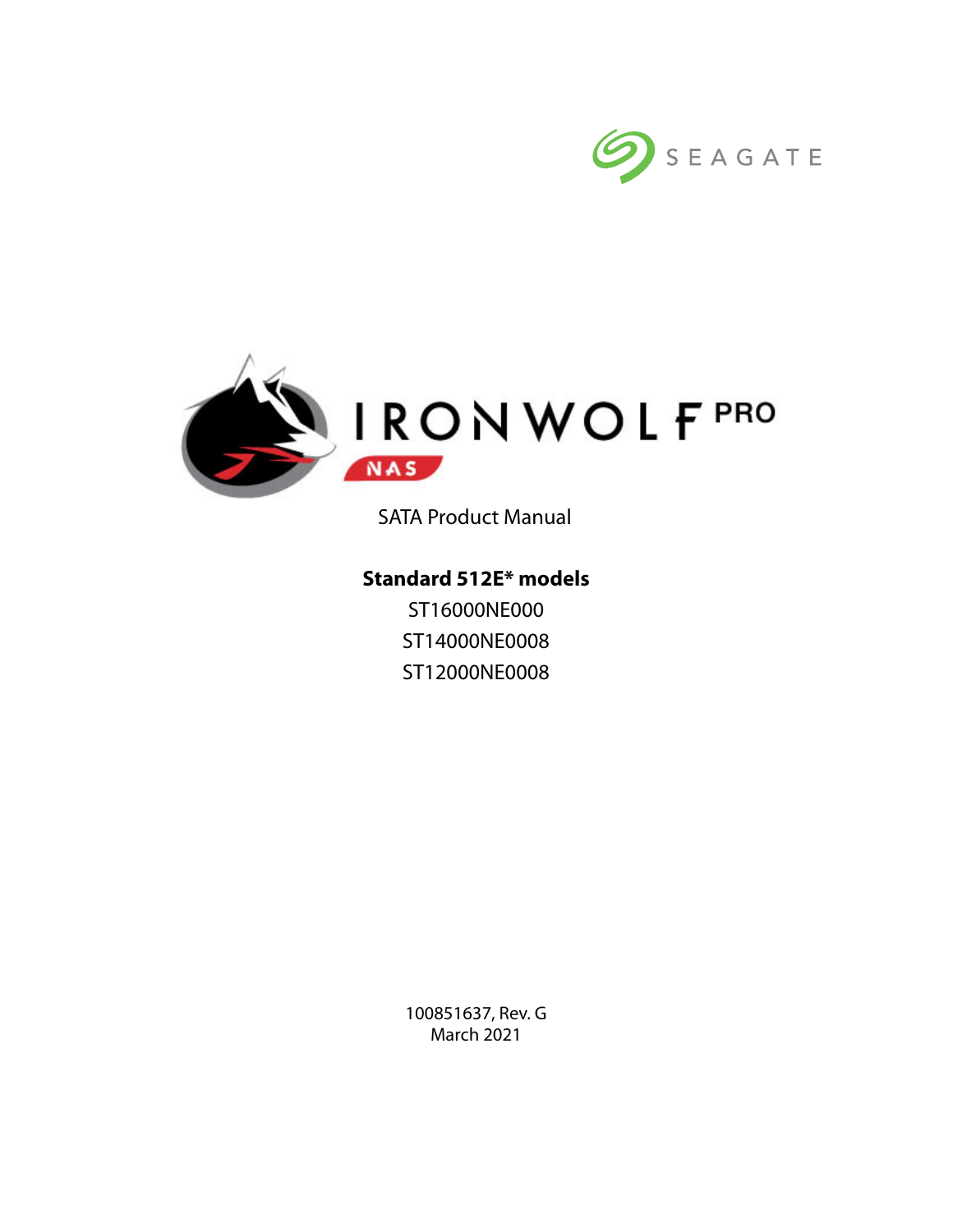# **Document Revision History**

| <b>Revision</b> | Date       | <b>Pages affected and Description of changes</b>                                                                                                                                                                                                                                     |
|-----------------|------------|--------------------------------------------------------------------------------------------------------------------------------------------------------------------------------------------------------------------------------------------------------------------------------------|
| Rev. A          | 04/17/2019 | Initial release                                                                                                                                                                                                                                                                      |
| Rev. B          | 04/22/2019 | 10: Updated Standby Power in Table 3 - DC power requirements                                                                                                                                                                                                                         |
| Rev. C          | 05/07/2019 | Corrected all section numbering<br>$fc$ , 5, 7, 9, 32 & 45: Removed 12TB model and content<br>8: Updated Vibration specifications<br>8 & 15: Updated Section 2.6.4 Shock and Vibration                                                                                               |
| Rev. D          | 07/09/2019 | 7 & 9: Corrected Areal density to 1028 Gb/in2                                                                                                                                                                                                                                        |
| Rev. E          | 11/04/2019 | 7 & 9: Update Sustained Data Rate to 243 MiB/s max (255MB/s max)                                                                                                                                                                                                                     |
| Rev. F          | 04/03/2020 | Corrected Temperature & Humidity gradients<br>8:<br>10: Removed Peak DC Start current Watts<br>18: Replaced Regulatory Compliance and Safety information with URL and instructions<br>bc: Updated Americas address to Fremont location.                                              |
| Rev. G          | 03/12/2021 | $fc$ , 5, 7, 9, 26 & 39: Added 12TB model and content<br>7 & 9: Add 12TB Data transfer rate<br>7-8 & 14 Revised operating temperature range statements & notes<br>18: Updated Section 2.11 HDD and SSD Regulatory Compliance and Safety<br>22: Removed Self-Encrypting Drive section |

#### **© 2021 Seagate Technology LLC. All rights reserved.**

Publication number: 100851637, Rev. G March 2021

Seagate, Seagate Technology and the Spiral logo are registered trademarks of Seagate Technology LLC in the United States and/or other countries. Raid Rebuild and SeaTools are either trademarks or registered trademarks of Seagate Technology LLC or one of its affiliated companies in the United States and/or other countries. The FIPS logo is a certification mark of NIST, which does not imply product endorsement by NIST, the U.S., or Canadian governments.All other trademarks or registered trademarks are the property of their respective owners.

No part of this publication may be reproduced in any form without written permission of Seagate Technology LLC. Call 877-PUB-TEK1 (877-782-8351) to request permission.

When referring to drive capacity, one gigabyte, or GB, equals one billion bytes and one terabyte, or TB, equals one trillion bytes. Your computer's operating system may use a different standard of measurement and report a lower capacity. In addition, some of the listed capacity is used for formatting and other functions, and thus will not be available for data storage. Actual quantities will vary based on various factors, including file size, file format, features and application software. Actual data rates may vary depending on operating environment and other factors. The export or re-export of hardware or software containing encryption may be regulated by the U.S. Department of Commerce, Bureau of Industry and Security (for more information, visit [www.bis.doc.gov](http://www.bis.doc.gov)), and controlled for import and use outside of the U.S. Seagate reserves the right to change, without notice, product offerings or specifications.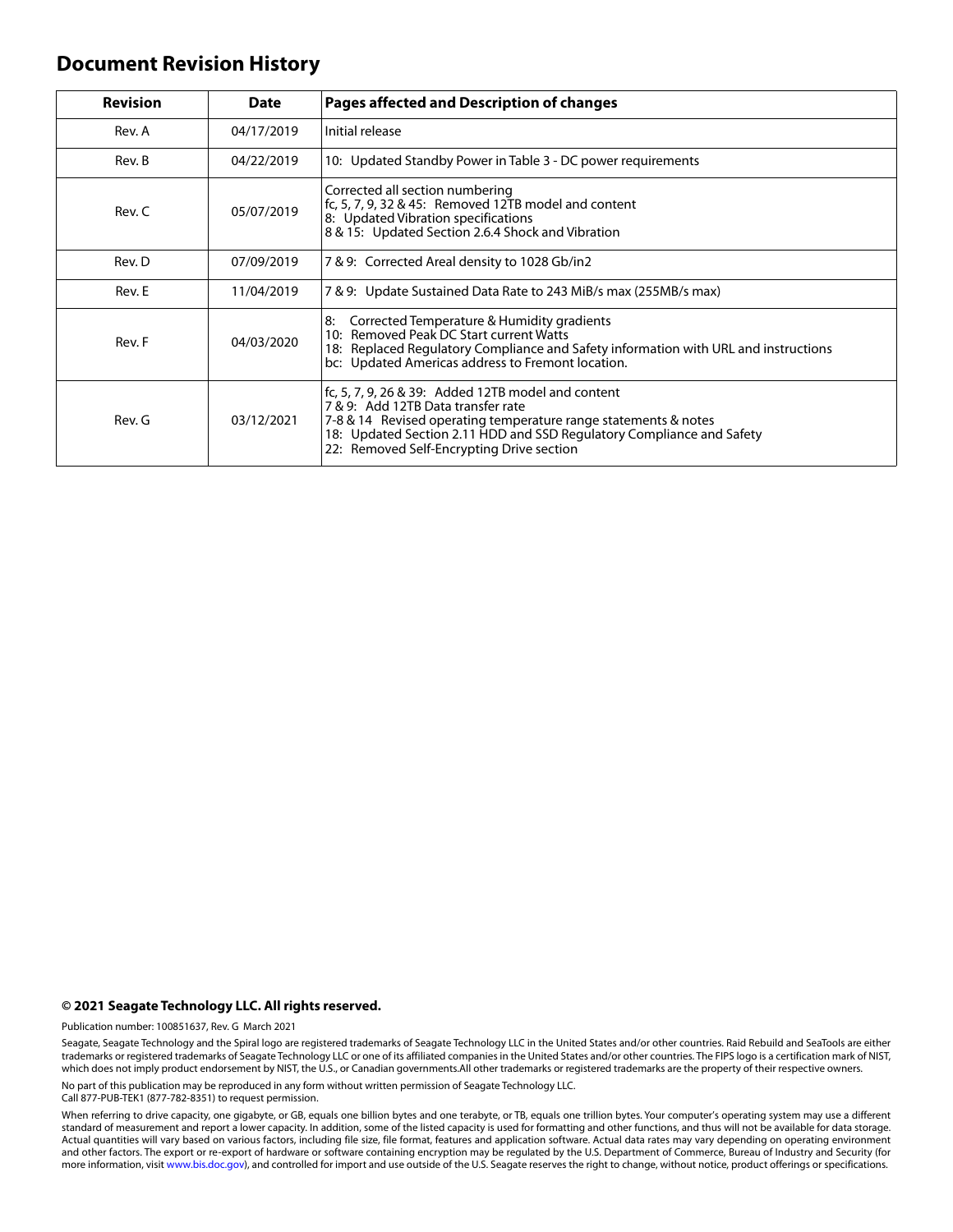# Contents

| 1.0 |      |                                                                                   |  |
|-----|------|-----------------------------------------------------------------------------------|--|
|     | 1.1  |                                                                                   |  |
| 2.0 |      |                                                                                   |  |
|     | 2.1  |                                                                                   |  |
|     | 2.2  |                                                                                   |  |
|     |      | 2.2.1                                                                             |  |
|     | 2.3  |                                                                                   |  |
|     | 2.4  |                                                                                   |  |
|     | 2.5  |                                                                                   |  |
|     |      | 2.5.1                                                                             |  |
|     |      | 2.5.2                                                                             |  |
|     |      | 2.5.3                                                                             |  |
|     |      | 2.5.4                                                                             |  |
|     | 2.6  |                                                                                   |  |
|     |      | 2.6.1                                                                             |  |
|     |      | 2.6.2                                                                             |  |
|     |      | 2.6.3                                                                             |  |
|     |      | 2.6.4                                                                             |  |
|     | 2.7  |                                                                                   |  |
|     | 2.8  |                                                                                   |  |
|     | 2.9  |                                                                                   |  |
|     | 2.10 |                                                                                   |  |
|     |      | Annualized Failure Rate (AFR) and Mean Time Between Failures (MTBF)  17<br>2.10.1 |  |
|     | 2.11 |                                                                                   |  |
|     |      | 2.11.1                                                                            |  |
|     | 2.12 |                                                                                   |  |
|     | 2.13 |                                                                                   |  |
|     | 2.14 |                                                                                   |  |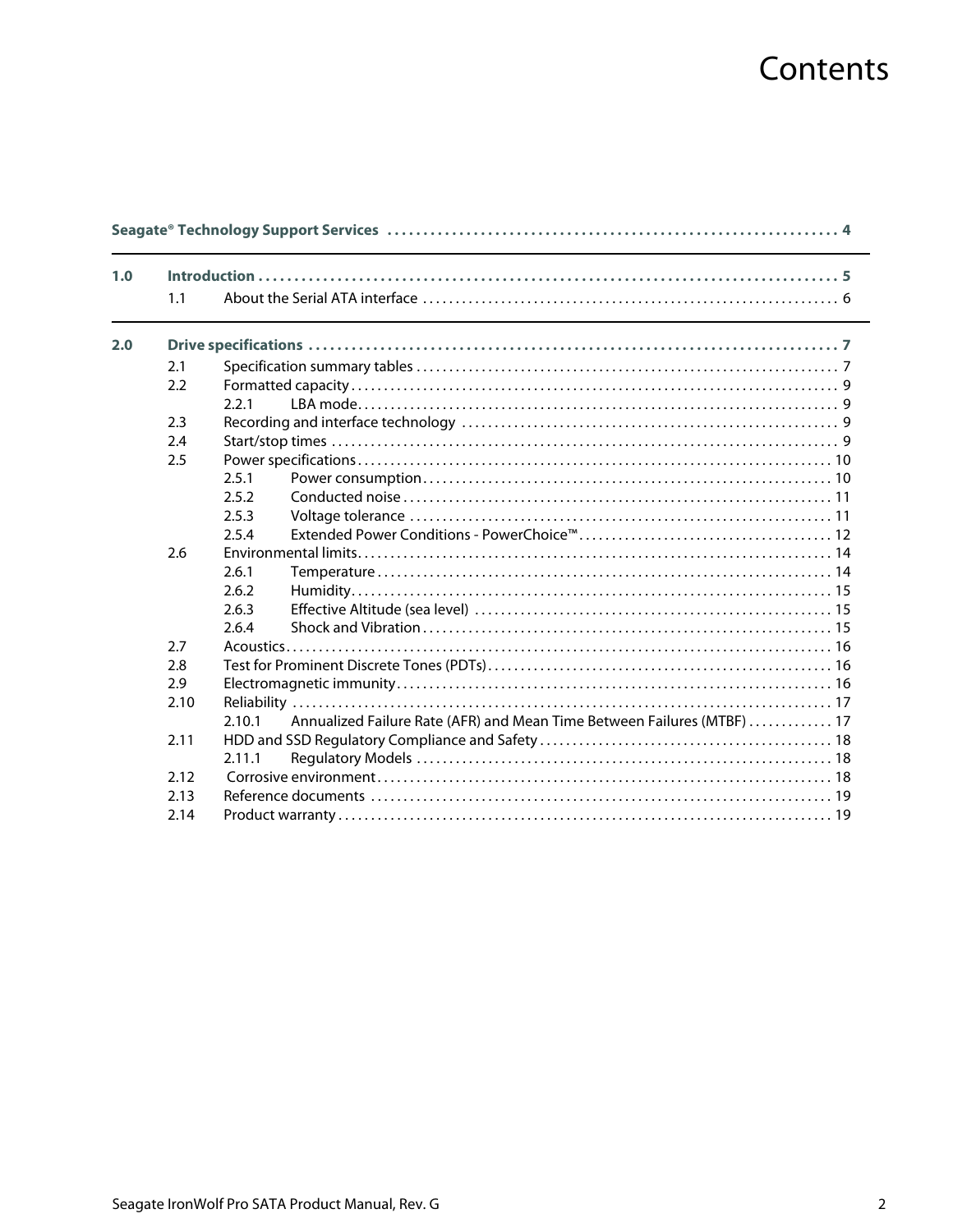# **Contents**

| 3.0 | 3.1<br>3.2<br>3.3<br>3.4 | 3.4.1 |  |  |
|-----|--------------------------|-------|--|--|
| 4.0 |                          |       |  |  |
|     | 4.1                      |       |  |  |
|     | 4.2                      |       |  |  |
|     | 4.3                      |       |  |  |
|     |                          | 431   |  |  |
|     |                          | 4.3.2 |  |  |
|     |                          | 4.3.3 |  |  |
|     |                          | 4.3.4 |  |  |
|     |                          | 4.3.5 |  |  |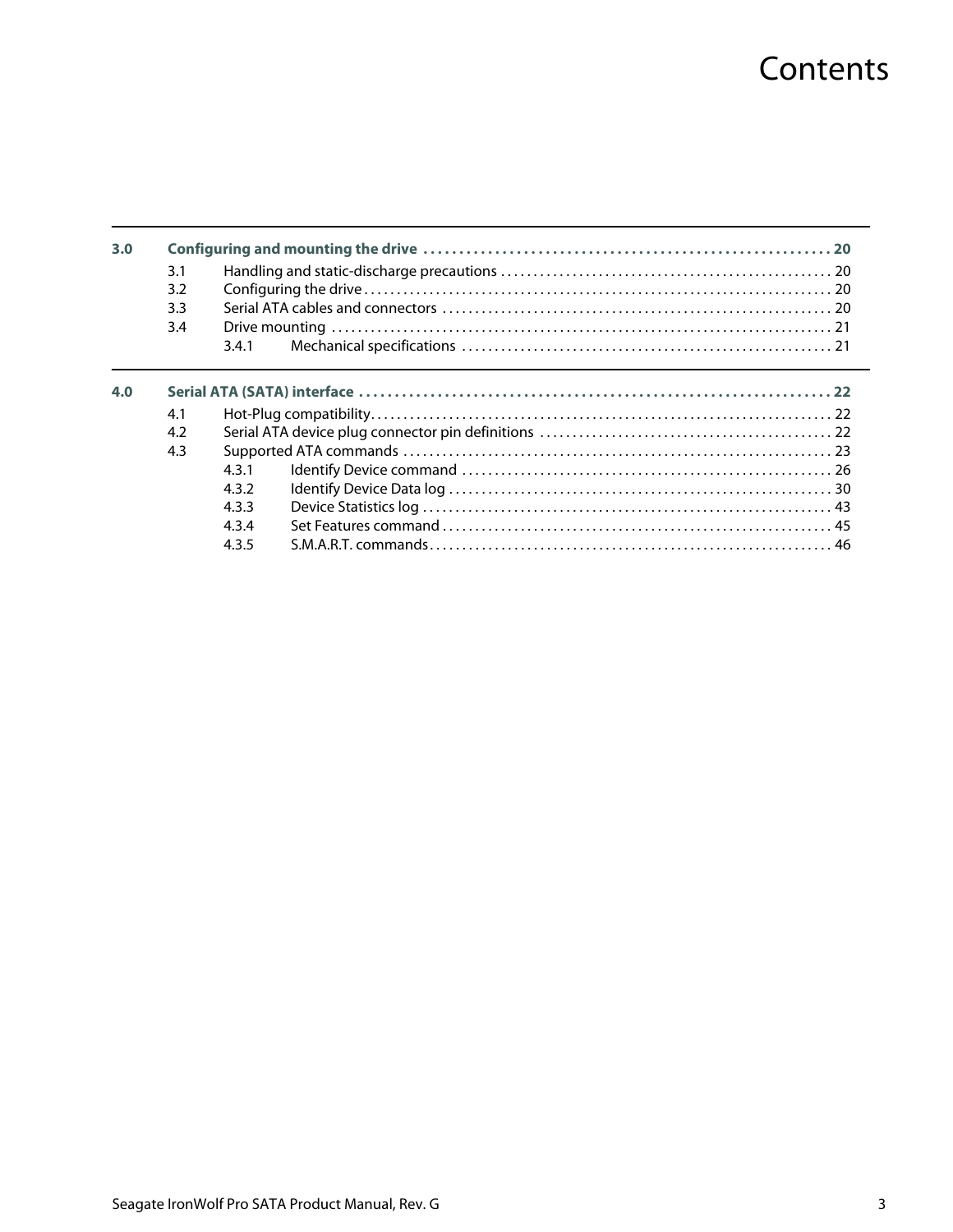# Seagate® Technology Support Services

<span id="page-4-0"></span>For Seagate Product Support, visit: [www.seagate.com/support](https://www.seagate.com/support) For Seagate Compliance, Safety, and Disposal, visit: [www.seagate.com/support](https://www.seagate.com/support) [For Firmware Download and Tools Download for Secure Erase, visit:](https://www.seagate.com/support/downloads/) www.seagate.com/support/downloads/ For information regarding online support and services, visit: [/www.seagate.com/contacts/](http://www.seagate.com/contacts/) [For information regarding Warranty Support, visit: w](http://www.seagate.com/support/warranty-and-replacements/)ww.seagate.com/support/warranty-and-replacements/ For information regarding data recovery services, visit: [www.seagate.com/services-software/recover/](http://www.seagate.com/services-software/seagate-recovery-services/recover/) [For Seagate OEM and Distribution partner and Seagate reseller portal, visit:](http://www.seagate.com/partners) www.seagate.com/partners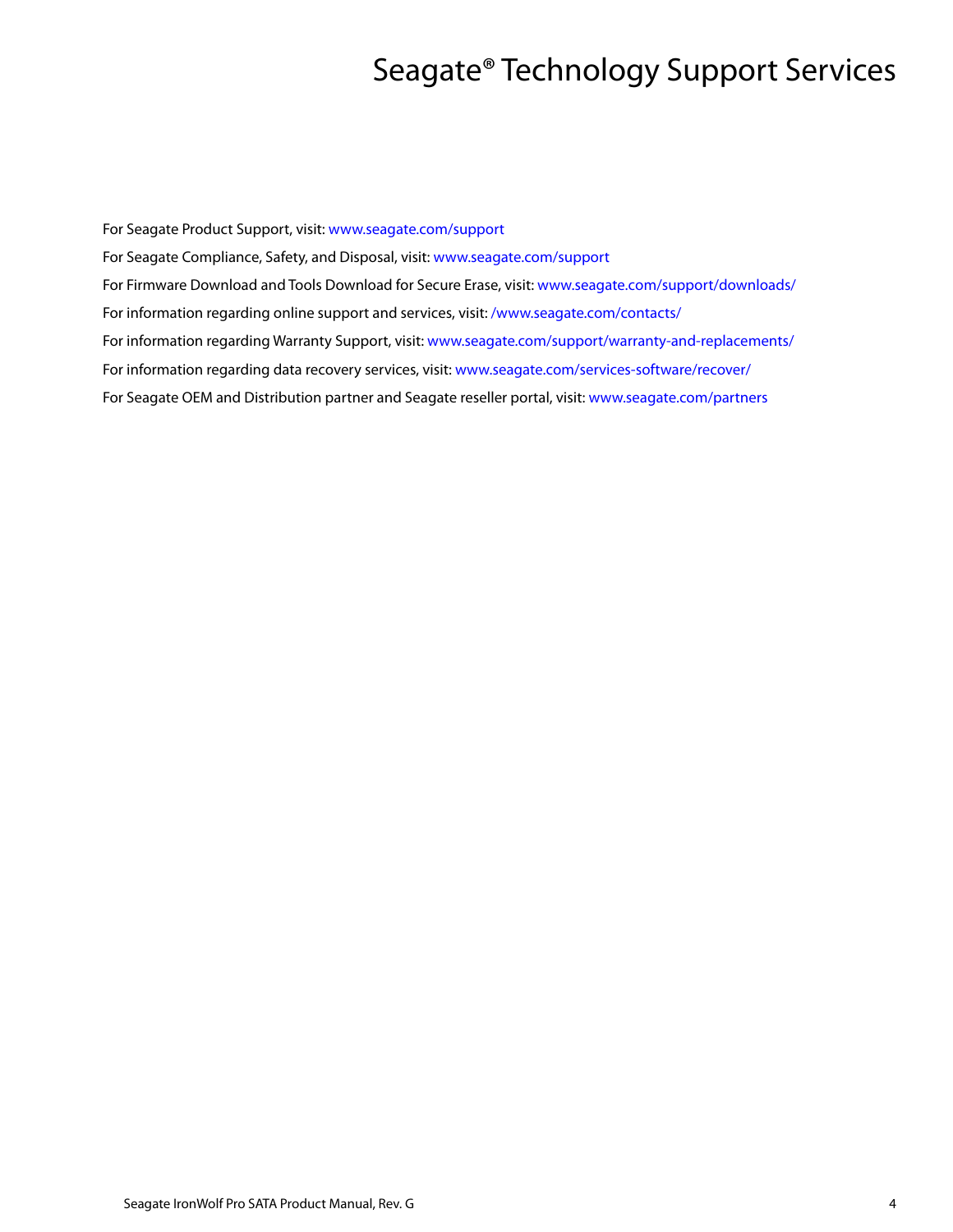# <span id="page-5-0"></span>**1.0 Introduction**

This manual describes the functional, mechanical and interface specifications for the following: Seagate® IronWolf™ Pro SATA drive models.

#### **Table 1: Models**

| 512E models     |  |
|-----------------|--|
| <b>Standard</b> |  |
| ST16000NF000    |  |
| ST14000NF0008   |  |
| ST12000NF0008   |  |

These drives provide the following key features:

- 256 MB data buffer.
- 7200 RPM spindle speed.
- **Full-track multiple-sector transfer capability without local processor intervention.**
- High instantaneous (burst) data-transfer rates (up to 600MB per second).
- **Native Command Queuing with command ordering to increase performance in demanding applications.**
- PowerChoice™ for selectable power savings
- **Perpendicular recording technology provides the drives with increased areal density.**
- SeaTools™ diagnostic software performs a drive self-test that eliminates unnecessary drive returns.
- State-of-the-art cache and on-the-fly error-correction algorithms.
- Support for S.M.A.R.T. drive monitoring and reporting.
- **Supports latching SATA cables and connectors.**
- Top Cover Attached motor for excellent vibration tolerance
- **Norldwide Name (WWN) capability uniquely identifies the drive.** 
	- **NOTE** Seagate recommends validating the configuration with the selected HBA/RAID controller manufacturer to ensure use of full capacity is supported.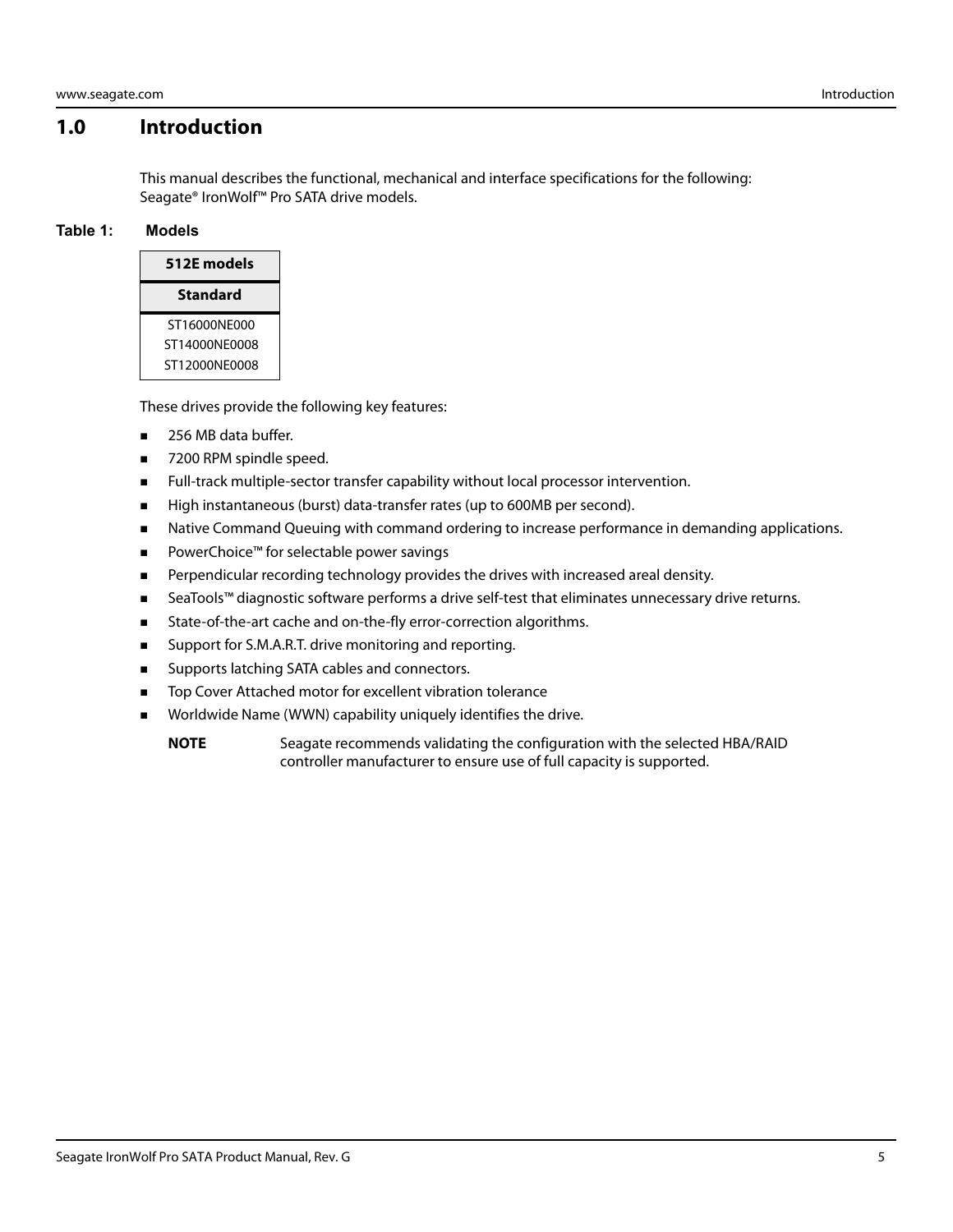#### <span id="page-6-0"></span>**1.1 About the Serial ATA interface**

The Serial ATA interface provides several advantages over the traditional (parallel) ATA interface. The primary advantages include:

- **Easy installation and configuration with true plug-and-play connectivity.** It is not necessary to set any jumpers or other configuration options.
- **Thinner and more flexible cabling for improved enclosure airflow and ease of installation.**
- Scalability to higher performance levels.

In addition, Serial ATA makes the transition from parallel ATA easy by providing legacy software support. Serial ATA was designed to allow users to install a Serial ATA host adapter and Serial ATA disk drive in the current system and expect all of the existing applications to work as normal.

The Serial ATA interface connects each disk drive in a point-to-point configuration with the Serial ATA host adapter. There is no master/slave relationship with Serial ATA devices like there is with parallel ATA. If two drives are attached on one Serial ATA host adapter, the host operating system views the two devices as if they were both "masters" on two separate ports. This essentially means both drives behave as if they are Device 0 (master) devices.

**NOTE** The host adapter may, optionally, emulate a master/slave environment to host software where two devices on separate Serial ATA ports are represented to host software as a Device 0 (master) and Device 1 (slave) accessed at the same set of host bus addresses. A host adapter that emulates a master/slave environment manages two sets of shadow registers. This is not a typical Serial ATA environment.

The Serial ATA host adapter and drive share the function of emulating parallel ATA device behavior to provide backward compatibility with existing host systems and software. The Command and Control Block registers, PIO and DMA data transfers, resets, and interrupts are all emulated.

The Serial ATA host adapter contains a set of registers that shadow the contents of the traditional device registers, referred to as the Shadow Register Block. All Serial ATA devices behave like Device 0 devices. For additional information about how Serial ATA emulates parallel ATA, refer to the "Serial ATA: High Speed Serialized AT Attachment" specification. The specification can be downloaded from **[www.serialata.or](http://www.serialata.org)g**.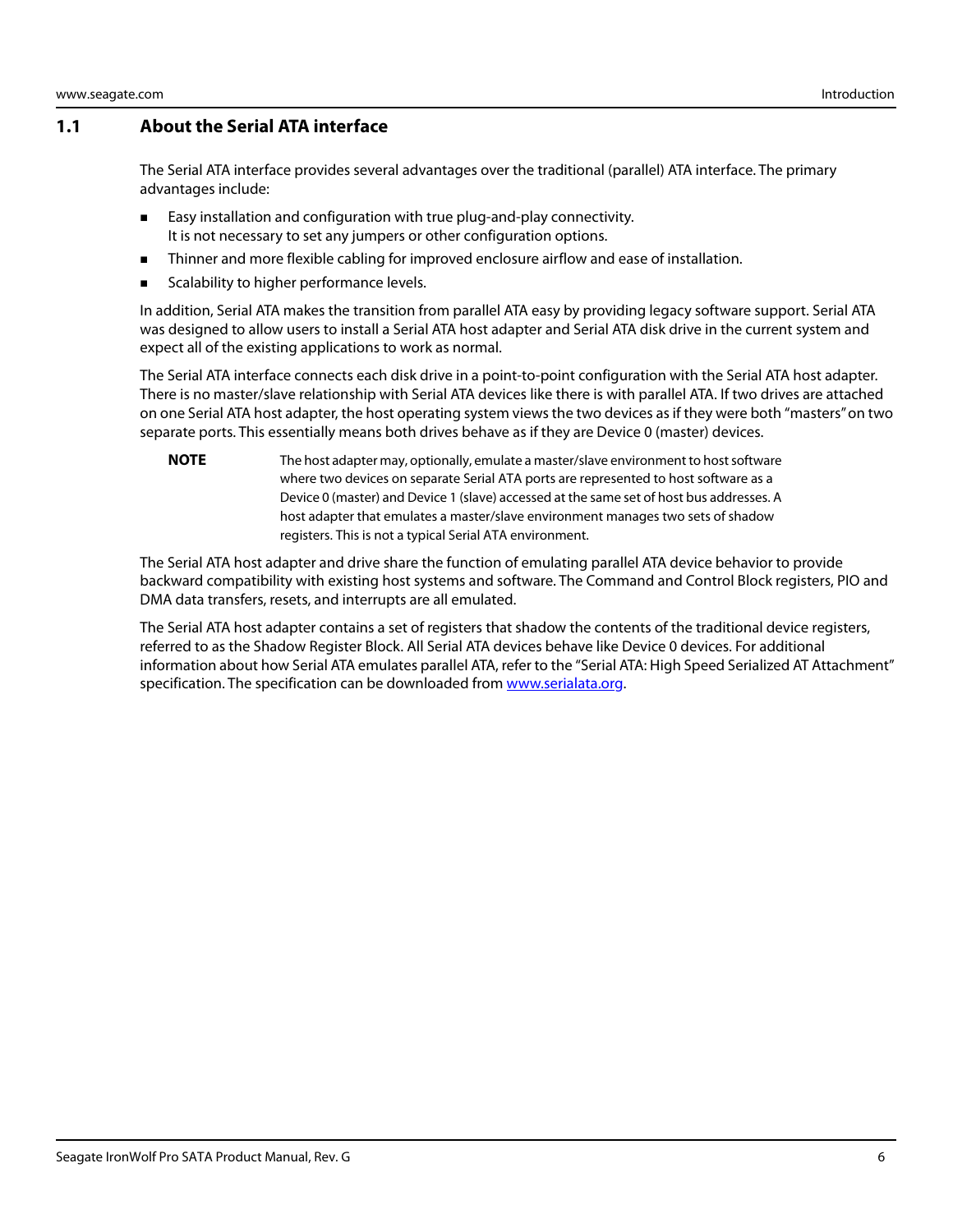# <span id="page-7-0"></span>**2.0 Drive specifications**

Unless otherwise noted, all specifications are measured under ambient conditions, at 25°C, and nominal power. For convenience, the phrases the drive and this drive are used throughout this manual to indicate the IronWolf Pro SATA drive models.

# <span id="page-7-1"></span>**2.1 Specification summary tables**

The specifications listed in the following tables are for quick reference. For details on specification measurement or definition, see the appropriate section of this manual.

#### **Table 2 Drive specifications summary**

<span id="page-7-2"></span>

| <b>Drive specification</b>                  | ST16000NE000                                                    | ST14000NE0008 | ST12000NE0008  |  |
|---------------------------------------------|-----------------------------------------------------------------|---------------|----------------|--|
| Formatted (512 bytes/sector)*               | 16TB                                                            | 14TB          | 12TB           |  |
| <b>Guaranteed sectors</b>                   | (see Section 2.2)                                               |               |                |  |
| Heads                                       | 18                                                              |               |                |  |
| <b>Discs</b>                                | 9                                                               |               |                |  |
| Bytes per logical sector                    | 512                                                             |               |                |  |
| Bytes per physical sector                   | 4096                                                            |               |                |  |
| Recording density, KBPI (Kb/in max)         | 2336                                                            |               |                |  |
| Track density, KTPI (ktracks/in avg.)       | 423                                                             |               |                |  |
| Areal density, (Gb/in <sup>2</sup> avg)     | 1028                                                            |               |                |  |
| Spindle speed (RPM)                         | 7200                                                            |               |                |  |
| Internal data transfer rate (Mb/s max)      | 2772                                                            |               |                |  |
| Sustained data transfer rate OD (MiB/s max) | 243 (255MB/s max)                                               |               | 229 (240 MB/s) |  |
| I/O data-transfer rate (MB/s max)           | 600                                                             |               |                |  |
| ATA data-transfer modes supported           | PIO modes 0-4<br>Multiword DMA modes 0-2<br>Ultra DMA modes 0-6 |               |                |  |
| Cache buffer                                | 256MB (262,144KB)                                               |               |                |  |
| Weight: (maximum)                           | 670g (1.477 lb)                                                 |               |                |  |
| Average latency                             | 4.16ms                                                          |               |                |  |
| Power-on to ready (sec) (typ/max)           | 25/30                                                           |               |                |  |
| Standby to ready (sec) (typ/max)            | 25/30                                                           |               |                |  |
| Startup current (typical) 12V (peak)        | 2.0A                                                            |               |                |  |
| Voltage tolerance (including noise)         | $5V \pm 5\%$<br>$12V \pm 10%$                                   |               |                |  |
| Operating ambient temperature (min °C)*     | 0°C (Ambient)                                                   |               |                |  |
| Operating temperature (max °C)*             | 65°C (Drive Reported Temperature) <sup>†</sup>                  |               |                |  |
| Non-Operating temperature                   | -40° to 70°C (Ambient Temperature, see sections 2.6.1 and 2.14) |               |                |  |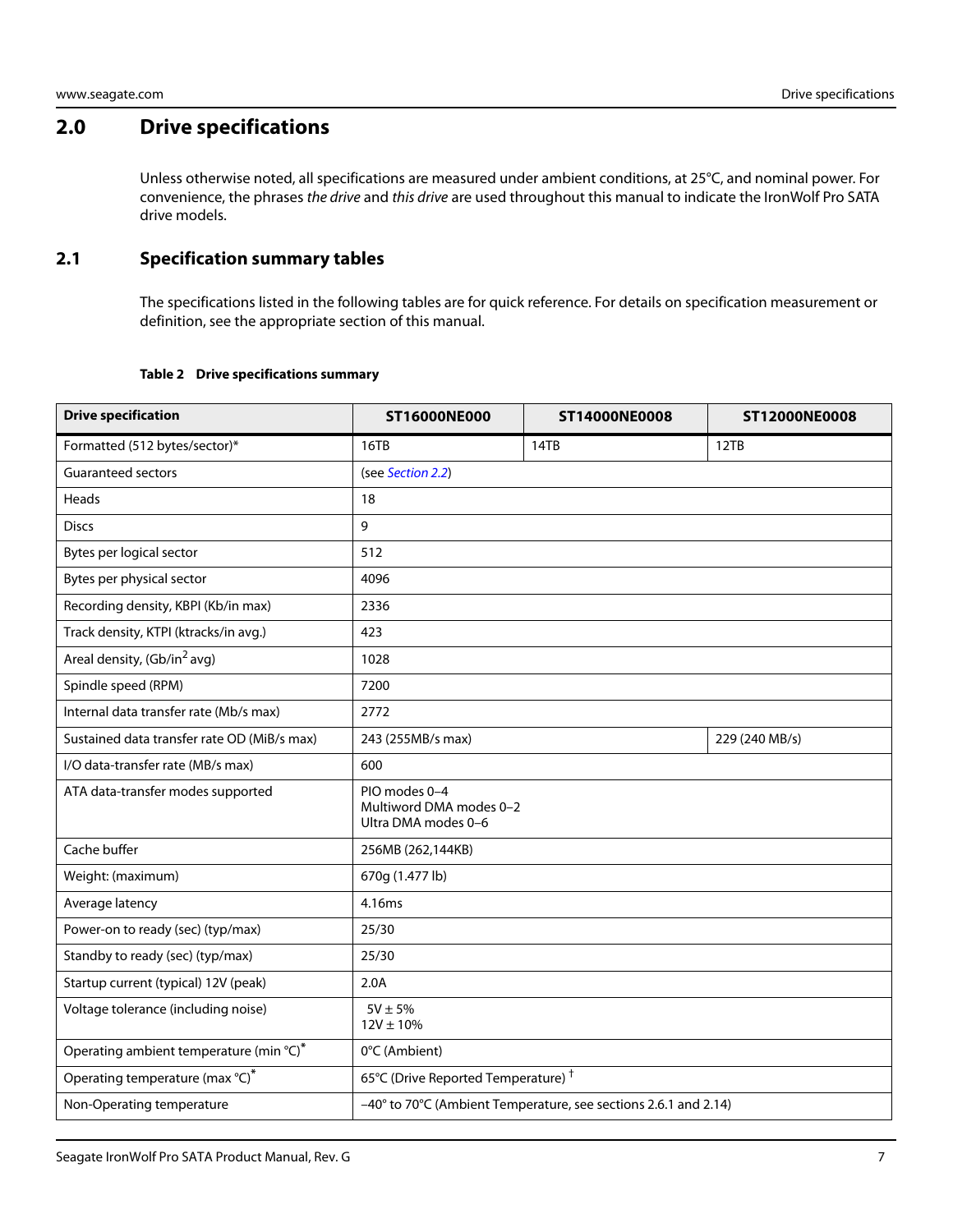| <b>Drive specification</b>                                              | ST16000NE000                                                        | ST14000NE0008                                                                                                                                                                                                                                                                                                                 | ST12000NE0008                                                                                                                                                                          |
|-------------------------------------------------------------------------|---------------------------------------------------------------------|-------------------------------------------------------------------------------------------------------------------------------------------------------------------------------------------------------------------------------------------------------------------------------------------------------------------------------|----------------------------------------------------------------------------------------------------------------------------------------------------------------------------------------|
| Temperature gradient (°C per hour max)                                  | 20°C (operating)<br>20°C (nonoperating)                             |                                                                                                                                                                                                                                                                                                                               |                                                                                                                                                                                        |
| Relative humidity*                                                      | 5% to 95% (operating)<br>5% to 95% (nonoperating)                   |                                                                                                                                                                                                                                                                                                                               |                                                                                                                                                                                        |
| Relative humidity gradient                                              | 20% per hour max                                                    |                                                                                                                                                                                                                                                                                                                               |                                                                                                                                                                                        |
| Altitude, operating                                                     | -304.8 m to 3,048 m<br>$(-1000 \text{ ft to } 10.000 + \text{ ft})$ |                                                                                                                                                                                                                                                                                                                               |                                                                                                                                                                                        |
| Altitude, nonoperating<br>(below mean sea level, max)                   | -304.8 m to 12,192 m<br>$(-1000$ ft to $40,000+$ ft)                |                                                                                                                                                                                                                                                                                                                               |                                                                                                                                                                                        |
| Operational Shock (max at 2 ms - typical)                               | 50 Gs                                                               |                                                                                                                                                                                                                                                                                                                               |                                                                                                                                                                                        |
| Non-Operational Shock (max at 2 ms - typical)                           | 200 Gs                                                              |                                                                                                                                                                                                                                                                                                                               |                                                                                                                                                                                        |
| Linear Random Operating Vibration                                       | 5-500 Hz:<br>0.70 Grms                                              |                                                                                                                                                                                                                                                                                                                               |                                                                                                                                                                                        |
| Random Rotary Operating Vibration                                       | 20-1500Hz: 12.5 rads/s <sup>2</sup>                                 |                                                                                                                                                                                                                                                                                                                               |                                                                                                                                                                                        |
| Linear Random Non-Operating Vibration                                   | 2-500 Hz:<br>2.27 Grms                                              |                                                                                                                                                                                                                                                                                                                               |                                                                                                                                                                                        |
| Drive acoustics, sound power (bels)                                     |                                                                     |                                                                                                                                                                                                                                                                                                                               |                                                                                                                                                                                        |
| Idle                                                                    | 2.8 (typical)<br>$3.0$ (max)                                        | During periods of drive idle, some offline activity may occur according to the<br>SMART specification, which may increase acoustic and power to operational levels.                                                                                                                                                           |                                                                                                                                                                                        |
| Performance seek                                                        | 3.2 (typical)<br>$3.4$ (max)                                        |                                                                                                                                                                                                                                                                                                                               |                                                                                                                                                                                        |
| Nonrecoverable read errors                                              | 1 sector per 10 <sup>15</sup> bits read                             |                                                                                                                                                                                                                                                                                                                               |                                                                                                                                                                                        |
| Annualized Failure Rate (AFR)*                                          | 0.73% based on 8760 POH                                             |                                                                                                                                                                                                                                                                                                                               |                                                                                                                                                                                        |
| Maximum Rated Workload <sup>*</sup>                                     | Maximum rate of <300 TB/year                                        | hours. Workload Rate = TB transferred * (8760 / recorded power on hours).                                                                                                                                                                                                                                                     | Workloads exceeding the annualized rate may degrade the drive MTBF and impact product<br>reliability. The Annualized Workload Rate is in units of TB per year, or TB per 8760 power on |
| Warranty                                                                |                                                                     | To determine the warranty for a specific drive, use a web browser to access the following<br>web page: www.seagate.com/support/warranty-and-replacements/.<br>be provided: the drive serial number, model number (or part number) and country of<br>purchase. The system will display the warranty information for the drive. | From this page, click on the "Is my Drive under Warranty" link. The following are required to                                                                                          |
| Load-unload cycles (command controlled)                                 | 600,000                                                             |                                                                                                                                                                                                                                                                                                                               |                                                                                                                                                                                        |
| Supports Hotplug operation per<br>Serial ATA Revision 3.3 specification | Yes                                                                 |                                                                                                                                                                                                                                                                                                                               |                                                                                                                                                                                        |

<span id="page-8-1"></span>\* See **[Section 2.10, "Reliability"](#page-17-0)** for rated MTBF device operating condition requirements.

<span id="page-8-0"></span>† Seagate does not recommend operating at sustained drive temperatures above 60°C. Operating at higher temperatures may affect drive health.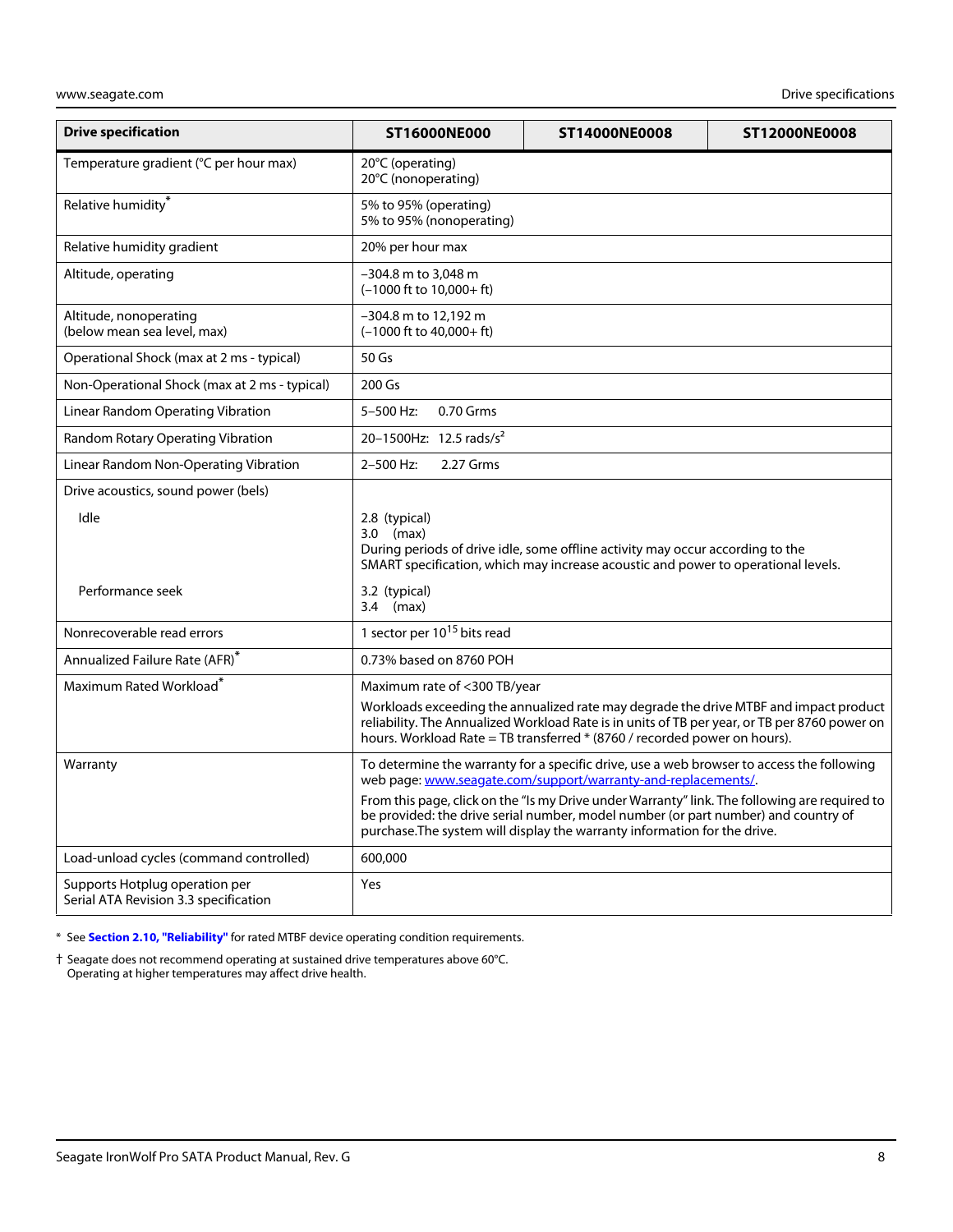#### <span id="page-9-0"></span>**2.2 Formatted capacity**

| ST models     | <b>Formatted</b><br>capacity* | Guaranteed<br>sectors | Bytes per<br>logical sector | Guaranteed<br>sectors | <b>Bytes per</b><br>logical sector  |
|---------------|-------------------------------|-----------------------|-----------------------------|-----------------------|-------------------------------------|
| ST16000NE000  | 16TB                          | 31,251,759,104        |                             | 3,906,469,888         |                                     |
| ST14000NE0008 | 14TB                          | 27,344,764,928        | 512<br>(Default)            | 3,418,095,616         | 4096<br>(see <b>Section 2.2.1</b> ) |
| ST12000NE0008 | 12TB                          | 23,437,770,752        |                             | 2,929,721,344         |                                     |

\*One GB equals one billion bytes when referring to hard drive capacity. Accessible capacity may vary depending on operating environment and formatting.

**NOTE** LBA Counts for drive capacities greater than 8TB are calculated based upon the SFF-8447 standard publication. [ftp://ftp.seag](ftp://ftp.seagate.com/sff/SFF-8447.PDF)ate.com/sff/SFF-8447.PDF

#### <span id="page-9-1"></span>**2.2.1 LBA mode**

When addressing these drives in LBA mode, all blocks (sectors) are consecutively numbered from 0 to  $n-1$ , where n is the number of guaranteed sectors as defined above.

See **[Section 4.3.1, "Identify Device command"](#page-26-0)** (words 60-61 and 100-103) for additional information about 48-bit addressing support of drives with capacities over 137GB.

# <span id="page-9-2"></span>**2.3 Recording and interface technology**

| Interface                                                     | Serial ATA (SATA)      |
|---------------------------------------------------------------|------------------------|
| Recording method                                              | Perpendicular          |
| Recording density, KBPI (Kb/in max)                           | 2336                   |
| Track density, KTPI (ktracks/in avg)                          | 423                    |
| Areal density (Gb/in <sup>2</sup> avg)                        | 1028                   |
| Spindle speed (RPM) $(\pm 0.2\%)$                             | 7200                   |
| Internal data transfer rate (Mb/s max)                        | 2772                   |
| Sustained data transfer rate (MiB/s max) (16TB & 14TB models) | 243 (255MB/s max)      |
| Sustained data transfer rate (MiB/s max) (12TB models)        | 229 (240MB/s max)      |
| I/O data-transfer rate (MB/s max)                             | 600 (Ultra DMA mode 5) |

### <span id="page-9-3"></span>**2.4 Start/stop times**

| Power-on to Ready (sec) (typ/max) | 25/30 |
|-----------------------------------|-------|
| Standby to Ready (sec) (typ/max)  | 25/30 |
| Ready to spindle stop (sec) (max) | 20    |

**NOTE** Power-on to ready time is based on typical operating conditions, and default full current spin-up profile.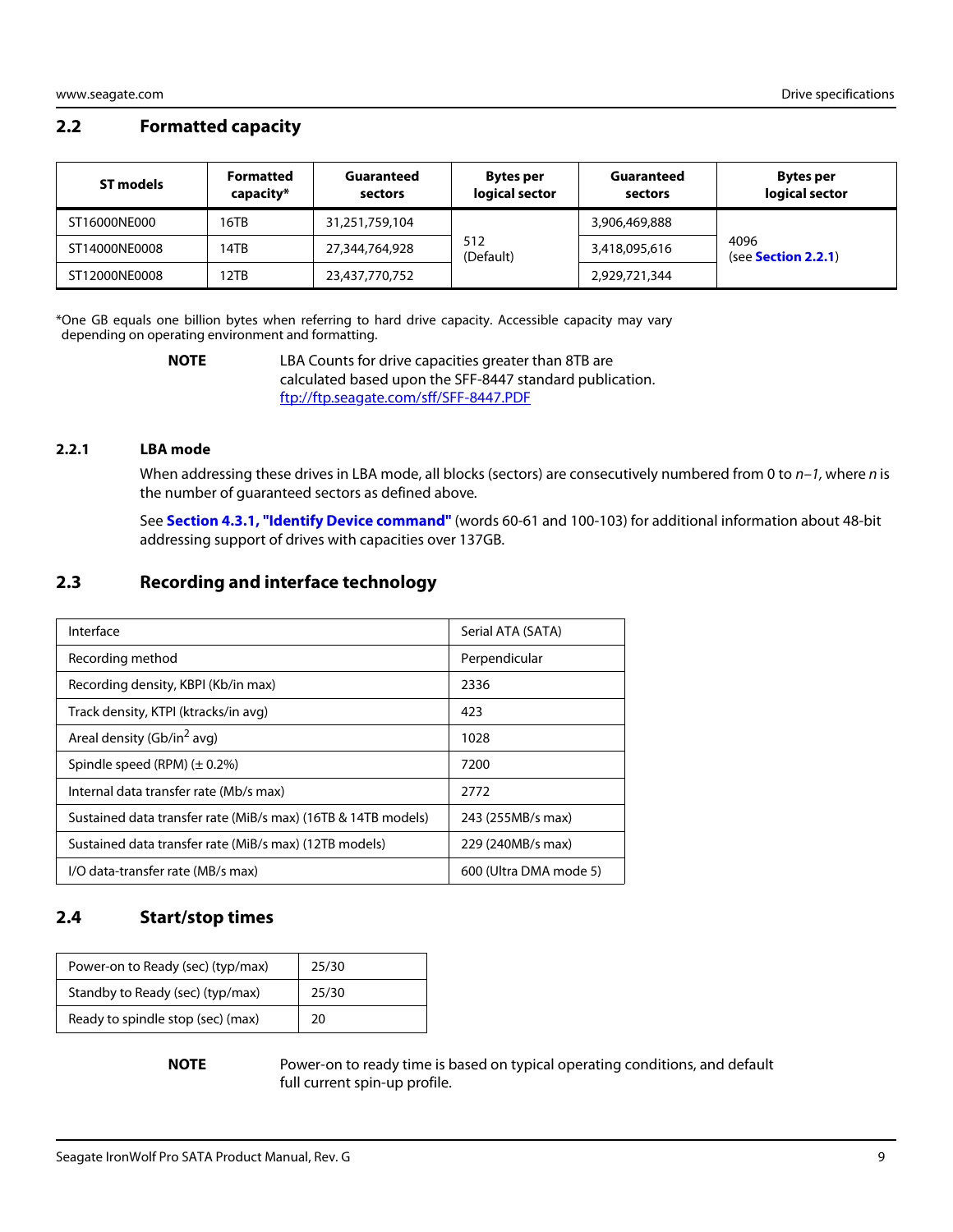#### <span id="page-10-0"></span>**2.5 Power specifications**

The drive receives DC power (+5V or +12V) through a native SATA power connector. **[See Figure 3 on page 20](#page-20-4)** .

#### <span id="page-10-1"></span>**2.5.1 Power consumption**

Power requirements for the drives are listed in **Table 3**. Typical power measurements are based on an average of drives tested, under nominal conditions, using 5.0V and 12.0V input voltage at 25°C ambient temperature..

|                                             |                                            | 6.0Gb mode |        |       |
|---------------------------------------------|--------------------------------------------|------------|--------|-------|
| Voltage                                     |                                            | $+5V$      | $+12V$ | Watts |
| Regulation                                  |                                            | ± 5%       | ±10%   | Total |
| Avg Idle Current *                          |                                            | 0.256      | 0.316  | 5.07  |
|                                             | Advanced Idle Current*                     |            |        |       |
|                                             | Idle_A                                     | 0.257      | 0.316  | 5.07  |
|                                             | Idle B                                     | 0.207      | 0.185  | 3.25  |
|                                             | Idle_C                                     | 0.172      | 0.124  | 2.35  |
|                                             | Standby                                    | 0.172      | 0.016  | 1.05  |
|                                             | <b>Maximum Start Current</b>               |            |        |       |
|                                             | DC (peak DC)                               | 1.053      | 1.996  |       |
|                                             | AC (Peak DC)                               | 1.224      | 2.800  |       |
|                                             | Delayed motor start (max) DC               | 0.244      | 0.072  |       |
| Operating current (random read 4K16Q):      |                                            |            |        |       |
|                                             | <b>Typical DC</b>                          | 0.534      | 0.702  | 11.09 |
|                                             | Maximum DC                                 | 0.807      | 0.958  | 15.53 |
|                                             | Maximum DC (peak)                          | 1.555      | 2.898  |       |
| Operating current (random write 4K16Q)      |                                            |            |        |       |
|                                             | <b>Typical DC</b>                          | 0.380      | 0.505  | 7.96  |
|                                             | Maximum DC                                 | 0.467      | 0.512  | 8.47  |
|                                             | Maximum DC (peak)                          | 0.937      | 2.391  |       |
|                                             | Operating current (sequential read 64K16Q) |            |        |       |
|                                             | <b>Typical DC</b>                          | 0.897      | 0.316  | 8.28  |
|                                             | Maximum DC                                 | 1.135      | 0.322  | 9.54  |
|                                             | Maximum DC (peak)                          | 1.297      | 1.824  |       |
| Operating current (sequential write 64K16Q) |                                            |            |        |       |
|                                             | <b>Typical DC</b>                          | 0.757      | 0.313  | 7.54  |
|                                             | Maximum DC                                 | 0.985      | 0.319  | 8.76  |
|                                             | Maximum DC (peak)                          | 1.079      | 1.824  |       |

#### **Table 3 DC power requirements**

\*During periods of drive idle, some offline activity may occur according to the S.M.A.R.T. specification, which may increase acoustic and power to operational levels.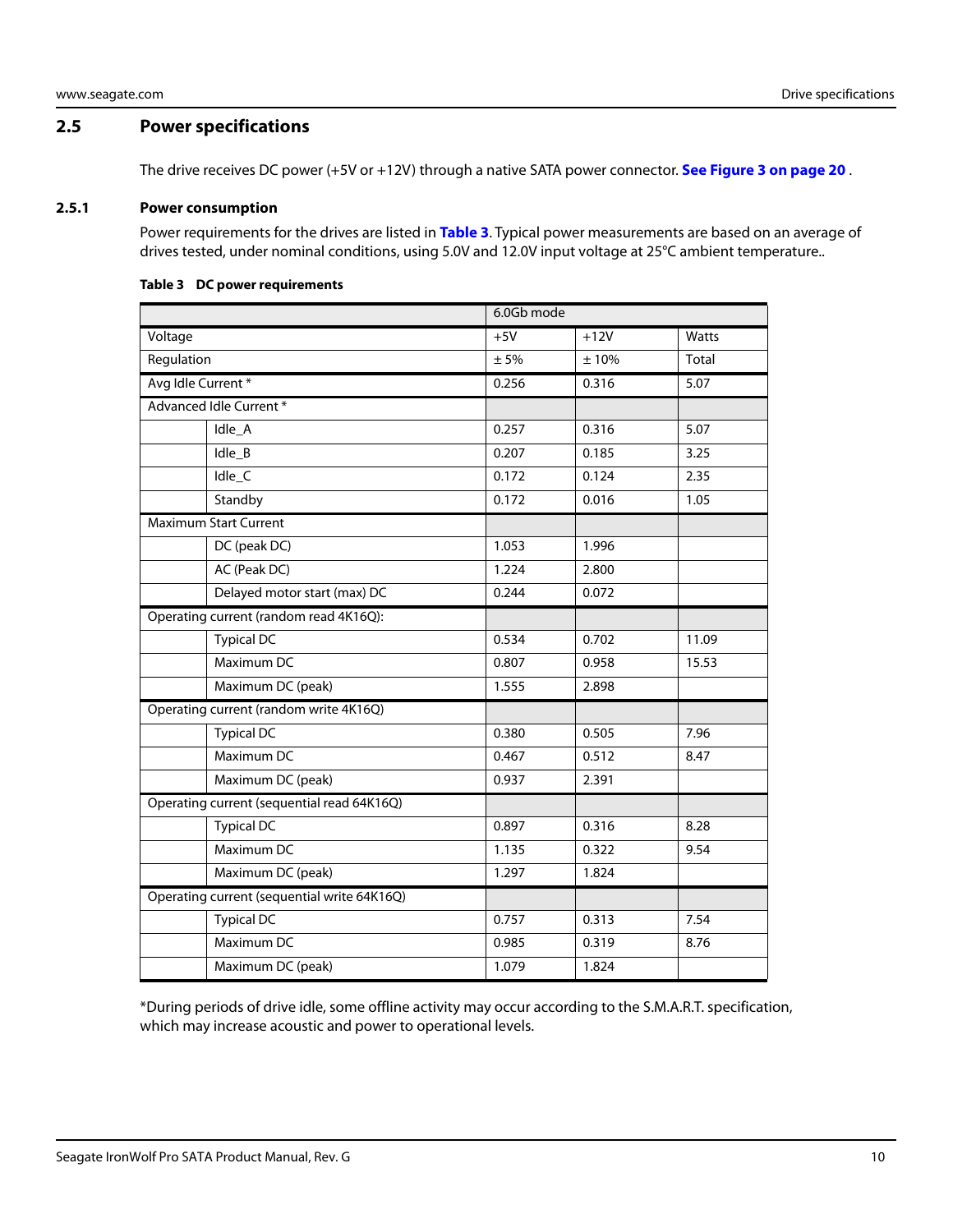

#### **Figure 1. Typical 5V and 12V startup and operation current profiles**

#### <span id="page-11-0"></span>**2.5.2 Conducted noise**

Noise is specified as a periodic and random distribution of frequencies covering a band from DC to 10 MHz. Maximum allowed noise values given below are peak-to-peak measurements and apply at the drive power connector.

#### $+5v = 250$  mV pp from 100 Hz to 20 MHz.

 $+12v = 800$  mV pp from 100 Hz to 8 KHz. 450 mV pp from 8 KHz to 20 KHz. 250 mV pp from 20 KHz to 5 MHz.

#### <span id="page-11-1"></span>**2.5.3 Voltage tolerance**

Voltage tolerance (including noise):

5V  $\pm 5\%$  12V  $\pm 10\%$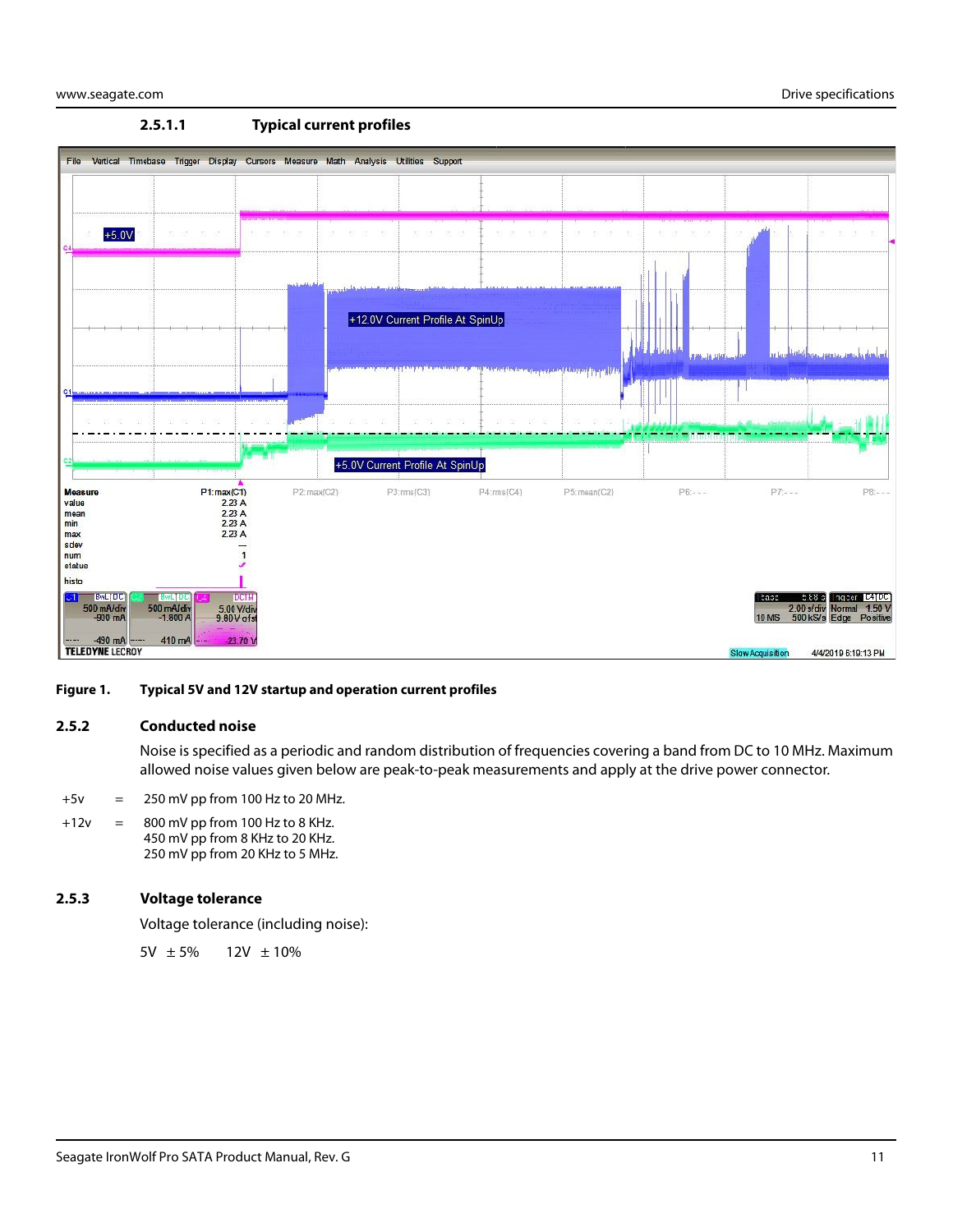#### <span id="page-12-0"></span>**2.5.4 Extended Power Conditions - PowerChoice™**

Utilizing the load/unload architecture a programmable power management interface is provided to tailor systems for reduced power consumption and performance requirements.

The table below lists the supported power conditions available in PowerChoice. Power conditions are ordered from highest power consumption (and shortest recovery time) to lowest power consumption (and longest recovery time) as follows: Idle a power  $>=$  Idle b power  $>=$  Idle c power  $>=$  Standby z power. The further users go down in the table, the more power savings is actualized. For example, Idle\_b results in greater power savings than the Idle\_a power condition. Standby results in the greatest power savings.

| <b>Power Condition Name</b> | <b>Power Condition ID</b> | <b>Description</b>                                 |
|-----------------------------|---------------------------|----------------------------------------------------|
| Idle a                      | 81 <sub>H</sub>           | Reduced electronics                                |
| Idle b                      | 82 <sub>H</sub>           | Heads unloaded. Disks spinning at full RPM         |
| Idle c                      | 83 <sub>H</sub>           | Heads unloaded. Disks spinning at reduced RPM      |
| Standby z                   | 00 <sub>H</sub>           | Heads unloaded. Motor stopped (disks not spinning) |

Each power condition has a set of current, saved and default settings. Default settings are not modifiable. Default and saved settings persist across power-on resets. The current settings do not persist across power-on resets. At the time of manufacture, the default, saved and current settings are in the Power Conditions log match.

#### **PowerChoice is invoked using one of two methods**

- Automatic power transitions which are triggered by expiration of individual power condition timers. These timer values may be customized and enabled using the Extended Power Conditions (EPC) feature set using the standardized Set Features command interface.
- Immediate host commanded power transitions may be initiated using an EPC Set Features "Go to Power Condition" subcommand to enter any supported power condition. Legacy power commands Standby Immediate and Idle Immediate also provide a method to directly transition the drive into supported power conditions.

#### **PowerChoice exits power saving states under the following conditions**

- Any command which requires the drive to enter the PM0: Active state (media access)
- Power on reset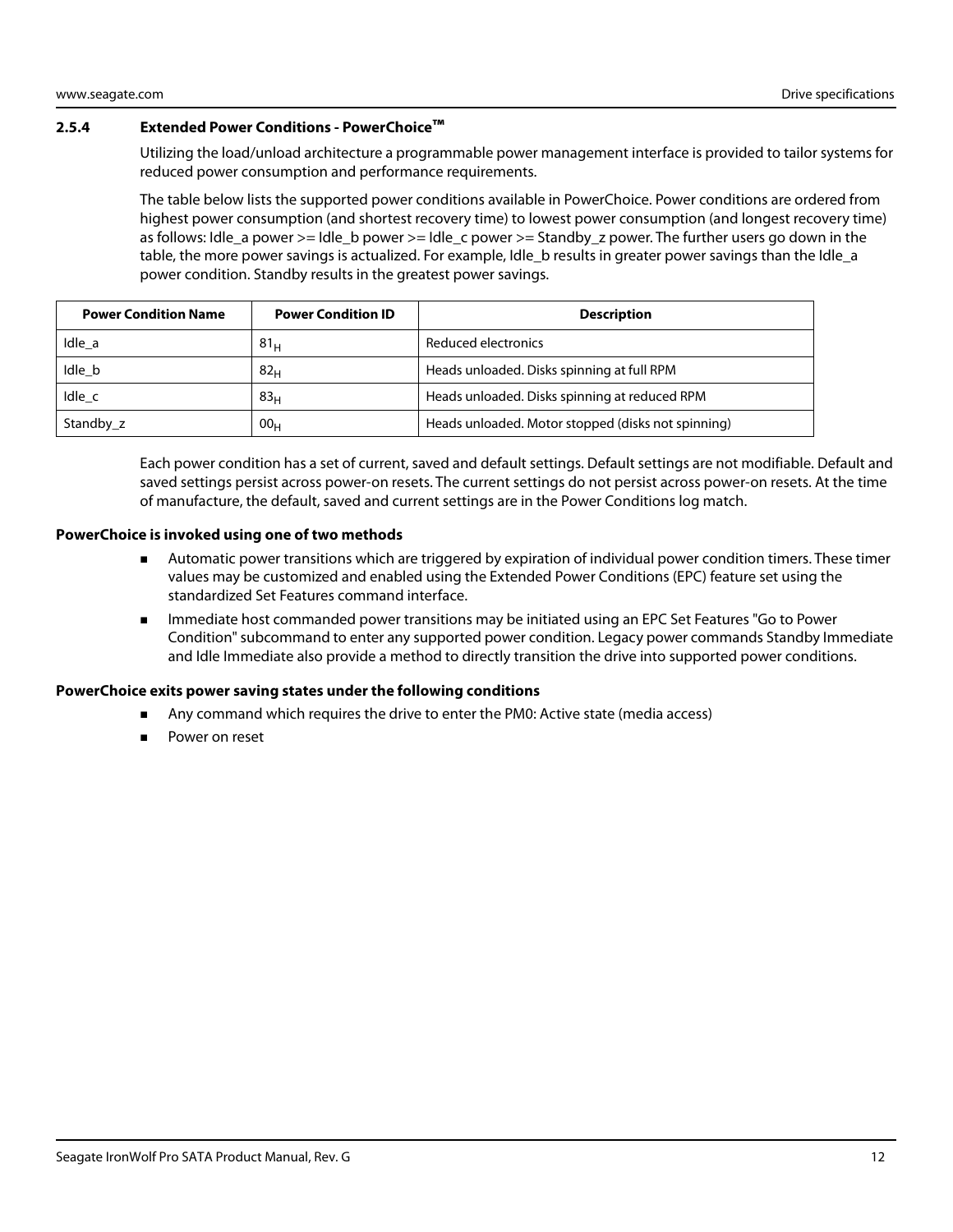#### **PowerChoice provides the following reporting methods for tracking purposes**

Check Power Mode Command

Reports the current power state of the drive

Identify Device Command

- **EPC Feature set supported flag**
- **EPC Feature enabled flag is set if at least one Idle power condition timer is enabled**

Power Condition Log reports the following for each power condition

- Nominal recovery time from the power condition to active
- **If the power condition is Supported, Changeable, and Savable**
- Default enabled state, and timer value
- Saved enabled state, and timer value
- **EXECUTE CUTTENT** Current enabled state, and timer value

#### **S.M.A.R.T. Read Data Reports**

- Attribute 192 Emergency Retract Count
- Attribute 193 Load/Unload Cycle Count

#### **PowerChoice Manufacture Default Power Condition Timer Values**

Default power condition timer values have been established to assure product reliability and data integrity. A minimum timer value threshold of two minutes ensures the appropriate amount of background drive maintenance activities occur. Attempting to set a timer values less than the specified minimum timer value threshold will result in an aborted EPC "Set Power Condition Timer" subcommand.

| <b>Power Condition Name</b> | <b>Manufacturer Default Timer Values</b> |
|-----------------------------|------------------------------------------|
| Idle a                      | 100 ms                                   |
| Idle b                      | 2 min                                    |
| Idle c                      | 4 min                                    |
| Standby_z                   | $15 \text{ min}$                         |

Setting power condition timer values less than the manufacturer specified defaults or issuing the EPC "Go to Power Condition" subcommand at a rate exceeding the default timers may limit this products reliability and data integrity.

#### **PowerChoice Supported Extended Power Condition Feature Subcommands**

| <b>EPC Subcommand</b> | <b>Description</b>                      |
|-----------------------|-----------------------------------------|
| 00 <sub>H</sub>       | <b>Restore Power Condition Settings</b> |
| 01 <sub>H</sub>       | Go to Power Condition                   |
| 02 <sub>H</sub>       | Set Power Condition Timer               |
| 03 <sub>H</sub>       | Set Power Condition State               |
| 04 <sub>H</sub>       | Enable EPC Feature Set                  |
| 05 <sub>H</sub>       | Disable EPC Feature Set                 |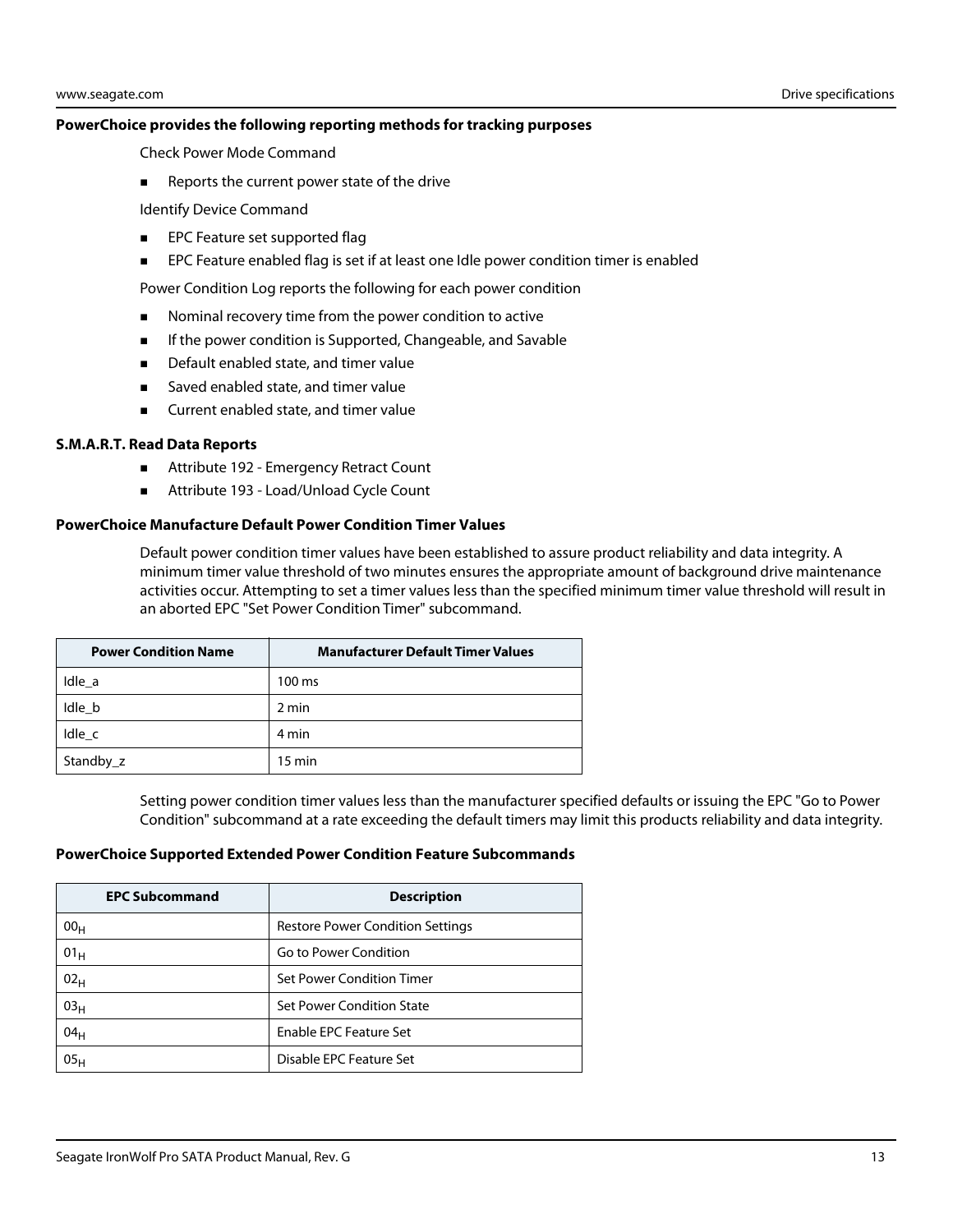#### **PowerChoice Supported Extended Power Condition Identifiers**

| <b>Power Condition Identifiers</b> | <b>Power Condition Name</b>     |
|------------------------------------|---------------------------------|
| 00 <sub>H</sub>                    | Standby_z                       |
| $01 - 80_H$                        | Reserved                        |
| 81 <sub>H</sub>                    | Idle_a                          |
| 82 <sub>H</sub>                    | Idle_b                          |
| 83 <sub>H</sub>                    | Idle_c                          |
| $84 - FE_H$                        | Reserved                        |
| FF <sub>H</sub>                    | <b>All EPC Power Conditions</b> |

#### <span id="page-14-0"></span>**2.6 Environmental limits**

Temperature and humidity values experienced by the drive must be such that condensation does not occur on any drive part. Altitude and atmospheric pressure specifications are referenced to a standard day at 58.7°F (14.8°C).

| <b>Caution</b> | To maintain optimal performance drives should be run at nominal drive temperatures and humidity.<br>Seagate does not recommend operating at sustained drive temperatures above 60°C.<br>Operating at higher temperatures may affect drive health. |
|----------------|---------------------------------------------------------------------------------------------------------------------------------------------------------------------------------------------------------------------------------------------------|
|                | See Section 2.10, "Reliability" for rated MTBF device operating condition requirements.                                                                                                                                                           |

#### <span id="page-14-1"></span>**2.6.1 Temperature**

a. Operating

32°F to 149°F (0°C ambient to 65°C drive reported) temperature range with a maximum temperature gradient of 36°F (20°C) per hour.

The maximum allowable drive reported temperature is 149°F (65°C).

Air flow may be required to achieve consistent nominal drive temperature values (see **[Section 3.4](#page-21-0)**). To confirm that the required cooling is provided for the electronics and HDA, place the drive in its final mechanical configuration, and perform random write/read operations. After the temperatures stabilize, monitor the current drive temperature using the SMART temperature attribute 194 or Device Statistics log 04h page 5.

#### b. Non-operating

–40° to 158°F (–40° to 70°C) package ambient with a maximum gradient of 36°F (20°C) per hour. This specification assumes that the drive is packaged in the shipping container designed by Seagate for use with drive.



**Figure 2. Location of the HDA temperature check point**

**Note** Image is for reference only, may not represent actual drive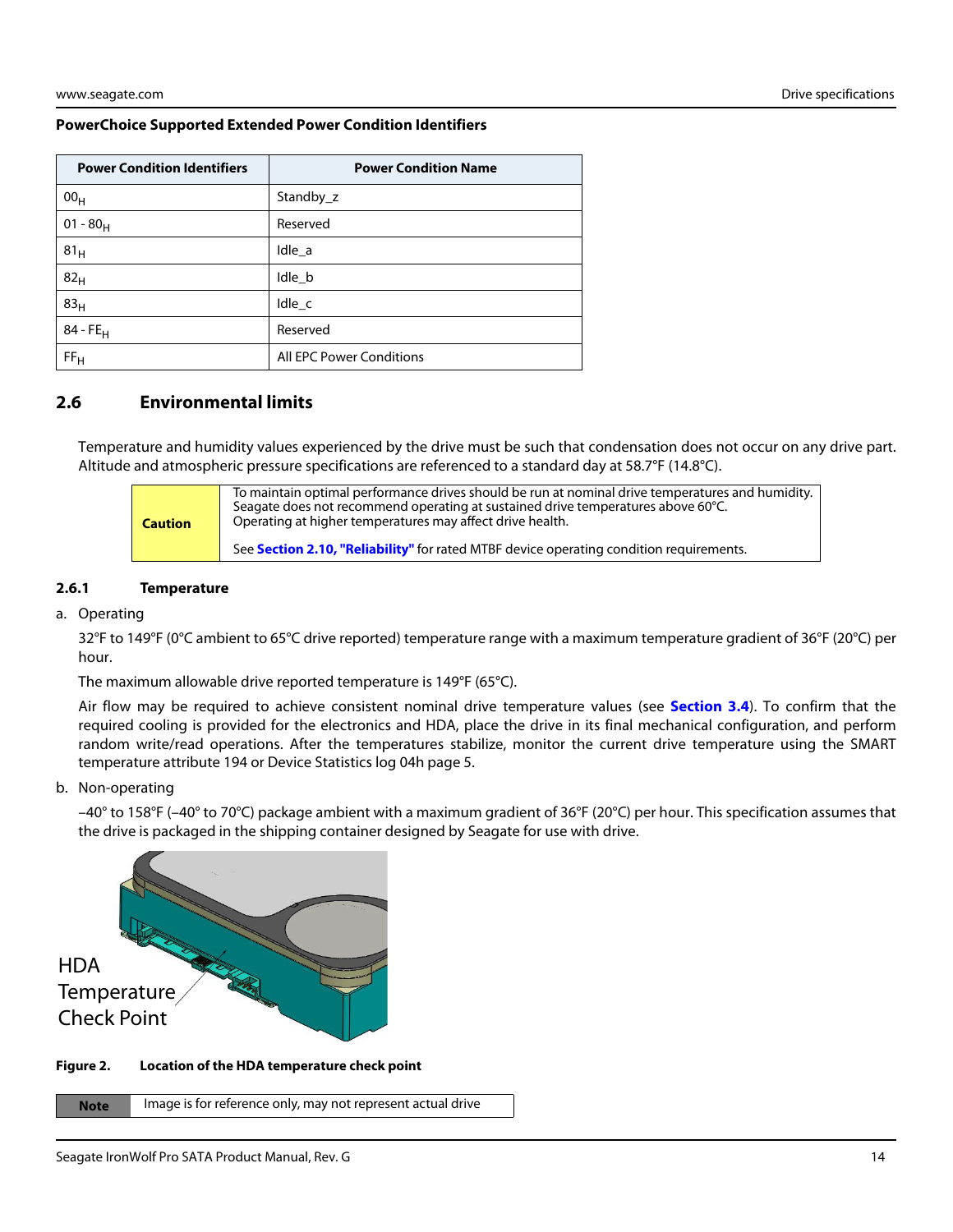#### <span id="page-15-0"></span>**2.6.2 Humidity**

The values below assume that no condensation on the drive occurs. Maximum wet bulb temperature is 84.2°F (29°C).

#### **2.6.2.1 Relative humidity**

| Operating:    | 5% to 95% non-condensing relative humidity with a maximum gradient of 20% per hour. |
|---------------|-------------------------------------------------------------------------------------|
| Nonoperating: | 5% to 95% non-condensing relative humidity with a maximum gradient of 20% per hour. |

#### <span id="page-15-1"></span>**2.6.3 Effective Altitude (sea level)**

| Operating:    | $-304.8$ m to 3048 m (-1000 ft. to 10,000+ ft.)   |
|---------------|---------------------------------------------------|
| Nonoperating: | $-304.8$ m to 12,192 m (-1000 ft. to 40,000+ ft.) |

#### <span id="page-15-2"></span>**2.6.4 Shock and Vibration**

Shock and vibration measurements specified in this document are made directly on the drive itself and applied in the X, Y, and Z axis at the drive mounting point locations.

#### **2.6.4.1 Shock**

a. Operating

The drive will operate without error while subjected to intermittent shock pulses not exceeding 50 Gs at a maximum duration of 2ms.

#### b. Non-operating

The drive will operate without non-recoverable errors after being subjected to shock pulses not exceeding 200g at a maximum duration of 2ms.

#### **2.6.4.2 Vibration**

a. Linear Random Operating Vibration

The drive will operate without non-recoverable errors while being subjected to the random power spectral density noise specified below.

| PSD of 5-500 Hz random noise at 0.70 g rms |         |         |         |         |         |
|--------------------------------------------|---------|---------|---------|---------|---------|
| <b>Frequency (Hz)</b>                      |         | 20      | 200     | 250     | 500     |
| $G^2/Hz$                                   | 0.00025 | 0.00210 | 0.00210 | 0.00020 | 0.00020 |

#### b. Random Rotary Operating Vibration

The drive will exhibit greater than 90% throughput for sequential and random write operations while subjected to the shaped random power spectral density noise specified below.

| PSD Profile 20-1500 Hz at 12.5 rad/sec^2                     |    |            |     |      |
|--------------------------------------------------------------|----|------------|-----|------|
| Frequency(Hz)                                                | 20 | <b>200</b> | 800 | 1500 |
| $\vert$ (rad/sec^2)^2/Hz 5.53E-02 5.53E-02 3.49E-01 6.14E-04 |    |            |     |      |

#### c. Linear Random Non-Operating Vibration

The drive will not incur physical damage or have non-recoverable errors after being subjected to the power spectral density noise specified below.

| PSD Profile 2-500 Hz at 2.27 g rms |       |       |       |       |
|------------------------------------|-------|-------|-------|-------|
| Frequency(Hz)                      |       |       | 100   | 500   |
| $ G^2/Hz $                         | 0.001 | 0.030 | 0.030 | 0.001 |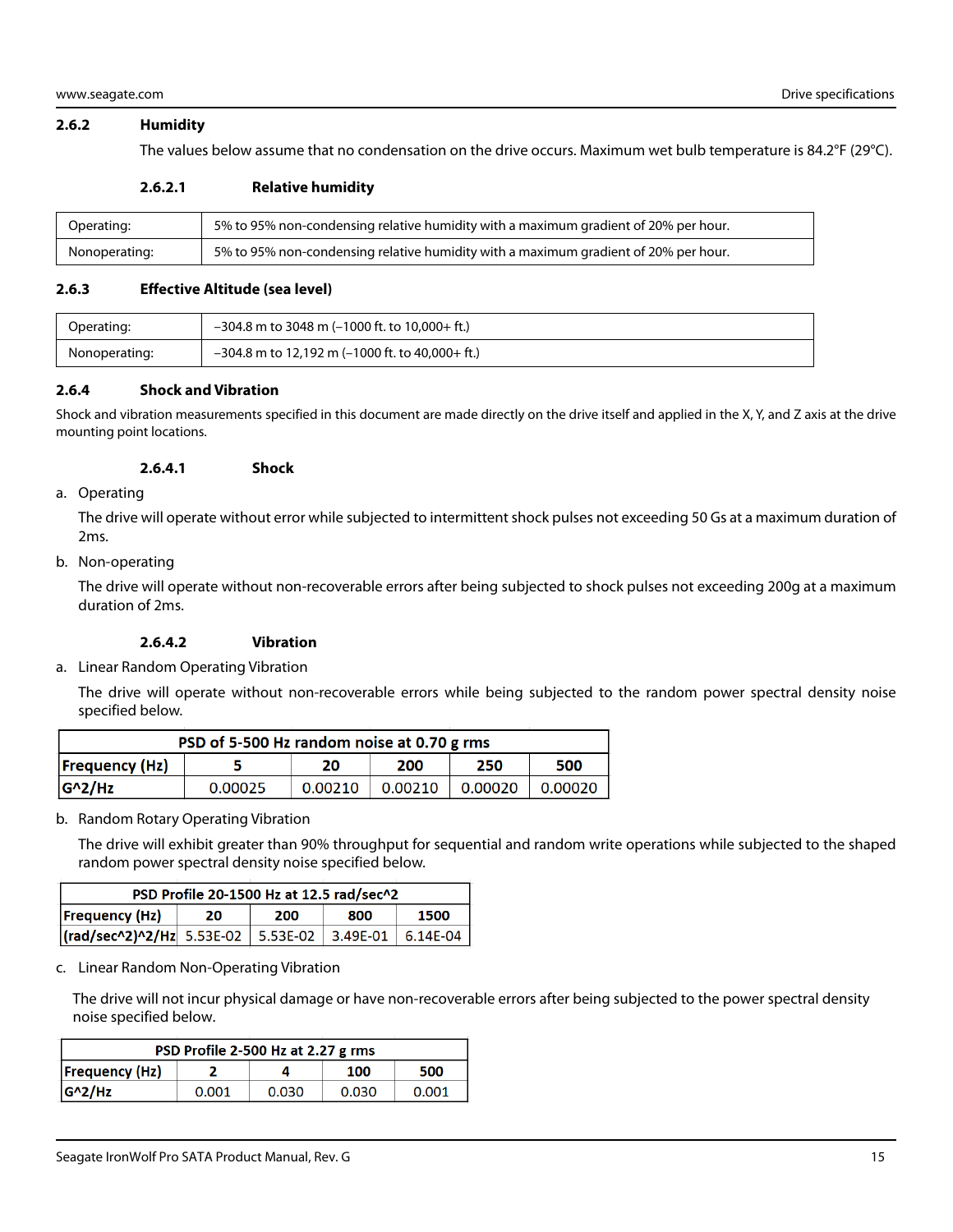#### <span id="page-16-0"></span>**2.7 Acoustics**

Drive acoustics are measured as overall A-weighted acoustic sound power levels (no pure tones). All measurements are consistent with ISO document 7779. Sound power measurements are taken under essentially free-field conditions over a reflecting plane. For all tests, the drive is oriented with the cover facing upward.

**NOTE** For seek mode tests, the drive is placed in seek mode only. The number of seeks per second is defined by the following equation:

(Number of seeks per second =  $0.4$  / (average latency + average access time

#### **Table 4 Fluid Dynamic Bearing (FDB) motor acoustics**

|            | Idle*                              | Performance seek                   |
|------------|------------------------------------|------------------------------------|
| All models | 2.8 bels (typ)<br>$3.0$ bels (max) | 3.2 bels (typ)<br>$3.4$ bels (max) |

\*During periods of drive idle, some offline activity may occur according to the S.M.A.R.T. specification, which may increase acoustic and power to operational levels.

#### <span id="page-16-1"></span>**2.8 Test for Prominent Discrete Tones (PDTs)**

Seagate follows the ECMA-74 standards for measurement and identification of PDTs. An exception to this process is the use of the absolute threshold of hearing. Seagate uses this threshold curve (originated in ISO 389-7) to discern tone audibility and to compensate for the inaudible components of sound prior to computation of tone ratios according to Annex D of the ECMA-74 standards.

### <span id="page-16-2"></span>**2.9 Electromagnetic immunity**

When properly installed in a representative host system, the drive operates without errors or degradation in performance when subjected to the radio frequency (RF) environments defined in the following table:

| Test                      | <b>Description</b>                                                                                       | <b>Performance level</b> | Reference standard                |
|---------------------------|----------------------------------------------------------------------------------------------------------|--------------------------|-----------------------------------|
| Electrostatic discharge   | Contact, HCP, VCP: $\pm$ 4 kV; Air: $\pm$ 8 kV                                                           | B                        | EN 61000-4-2: 95                  |
| Radiated RF immunity      | 80 to 1000 MHz, 3 V/m,<br>80% AM with 1 kHz sine<br>900 MHz, 3 V/m, 50% pulse modulation $\omega$ 200 Hz | A                        | EN 61000-4-3: 96<br>ENV 50204: 95 |
| Electrical fast transient | $\pm$ 1 kV on AC mains, $\pm$ 0.5 kV on external I/O                                                     | B                        | EN 61000-4-4: 95                  |
| Surge immunity            | $\pm$ 1 kV differential, $\pm$ 2 kV common, AC mains                                                     | B                        | EN 61000-4-5: 95                  |
| Conducted RF immunity     | 150 kHz to 80 MHz, 3 Vrms, 80% AM with 1 kHz sine                                                        | A                        | EN 61000-4-6: 97                  |
| Voltage dips, interrupts  | 0% open, 5 seconds<br>0% short, 5 seconds<br>40%, 0.10 seconds<br>70%, 0.01 seconds                      | B                        | EN 61000-4-11:94                  |

#### **Table 5 Radio frequency environments**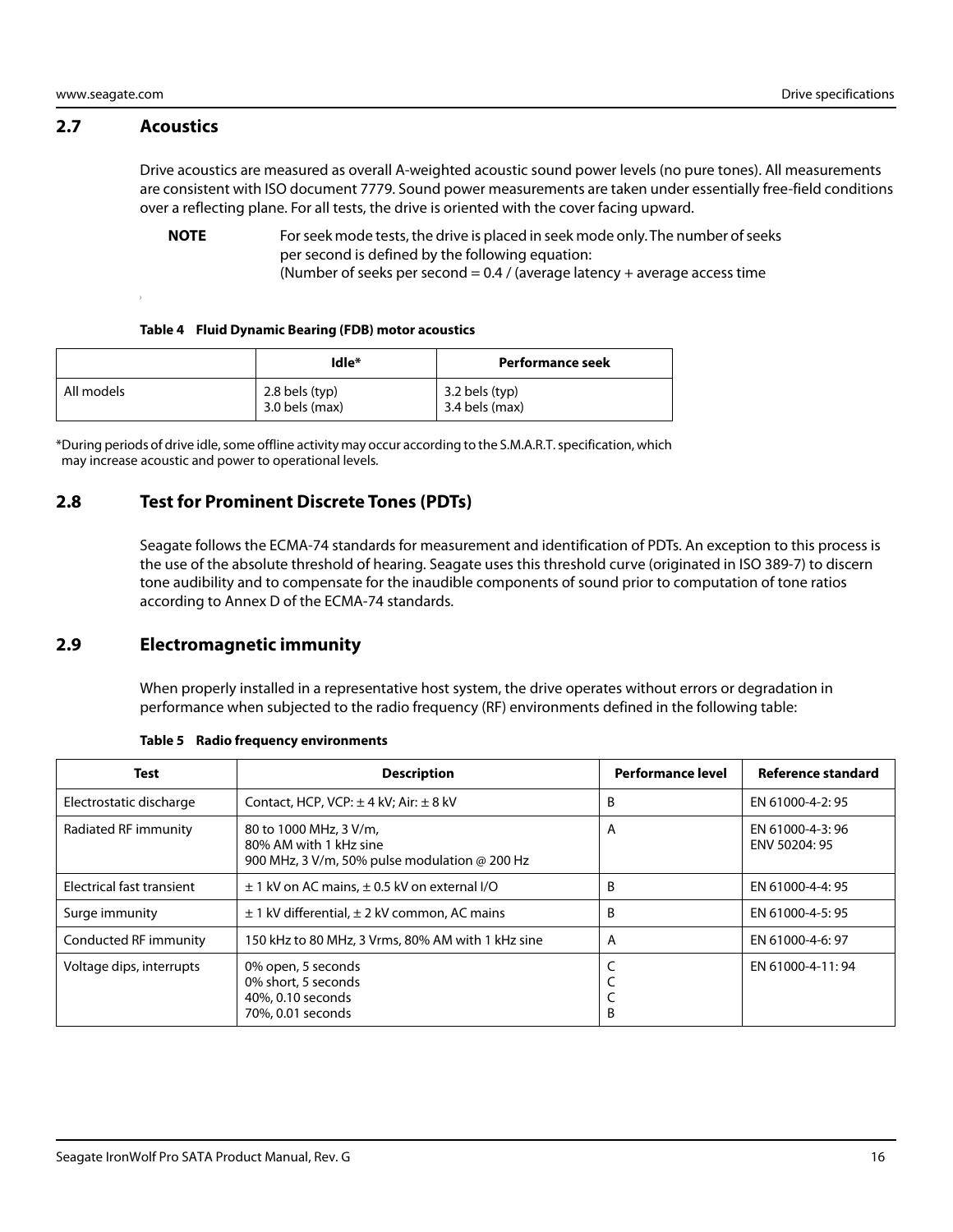### <span id="page-17-0"></span>**2.10 Reliability**

#### <span id="page-17-1"></span>**2.10.1 Annualized Failure Rate (AFR) and Mean Time Between Failures (MTBF)**

The production disk drive shall achieve an annualized failure-rate of 0.73% (MTBF of 1,200,000 hours) over a 5 year service life when used in Enterprise Storage field conditions as limited by the following:

- 8760 power-on hours per year.
- $\blacksquare$  HDA temperature as reported by the drive  $\lt$  = 30°C
- Ambient wet bulb temp  $\leq$  26°C
- **Typical workload**
- The AFR (MTBF) is a population statistic not relevant to individual units
- ANSI/ISA S71.04-2013 G2 classification levels and dust contamination to ISO 14644-1 Class 8 standards (as measured at the device)

The MTBF specification for the drive assumes the operating environment is designed to maintain nominal drive temperature and humidity. Occasional excursions in operating conditions between the rated MTBF conditions and the maximum drive operating conditions may occur without significant impact to the rated MTBF. However continual or sustained operation beyond the rated MTBF conditions will degrade the drive MTBF and reduce product reliability.

| Nonrecoverable read errors                 | 1 per $10^{15}$ bits read, max                                                                                                                                                                                                                                      |
|--------------------------------------------|---------------------------------------------------------------------------------------------------------------------------------------------------------------------------------------------------------------------------------------------------------------------|
| Load unload cycles<br>(command controlled) | 600,000 cycles                                                                                                                                                                                                                                                      |
| Maximum Rated Workload                     | Maximum rate of <300TB/year                                                                                                                                                                                                                                         |
|                                            | Workloads exceeding the annualized rate may degrade the drive MTBF and impact product<br>reliability. The Annualized Workload Rate is in units of TB per year, or TB per 8760 power on hours.<br>Workload Rate = TB transferred * (8760 / recorded power on hours). |
| Warranty                                   | To determine the warranty for a specific drive, use a web browser to access the following web<br>page: www.seagate.com/support/warranty-and-replacements/.                                                                                                          |
|                                            | From this page, click on the "Is my Drive under Warranty" link. The following are required to be<br>provided: the drive serial number, model number (or part number) and country of purchase. The<br>system will display the warranty information for the drive.    |
| Preventive maintenance                     | None required.                                                                                                                                                                                                                                                      |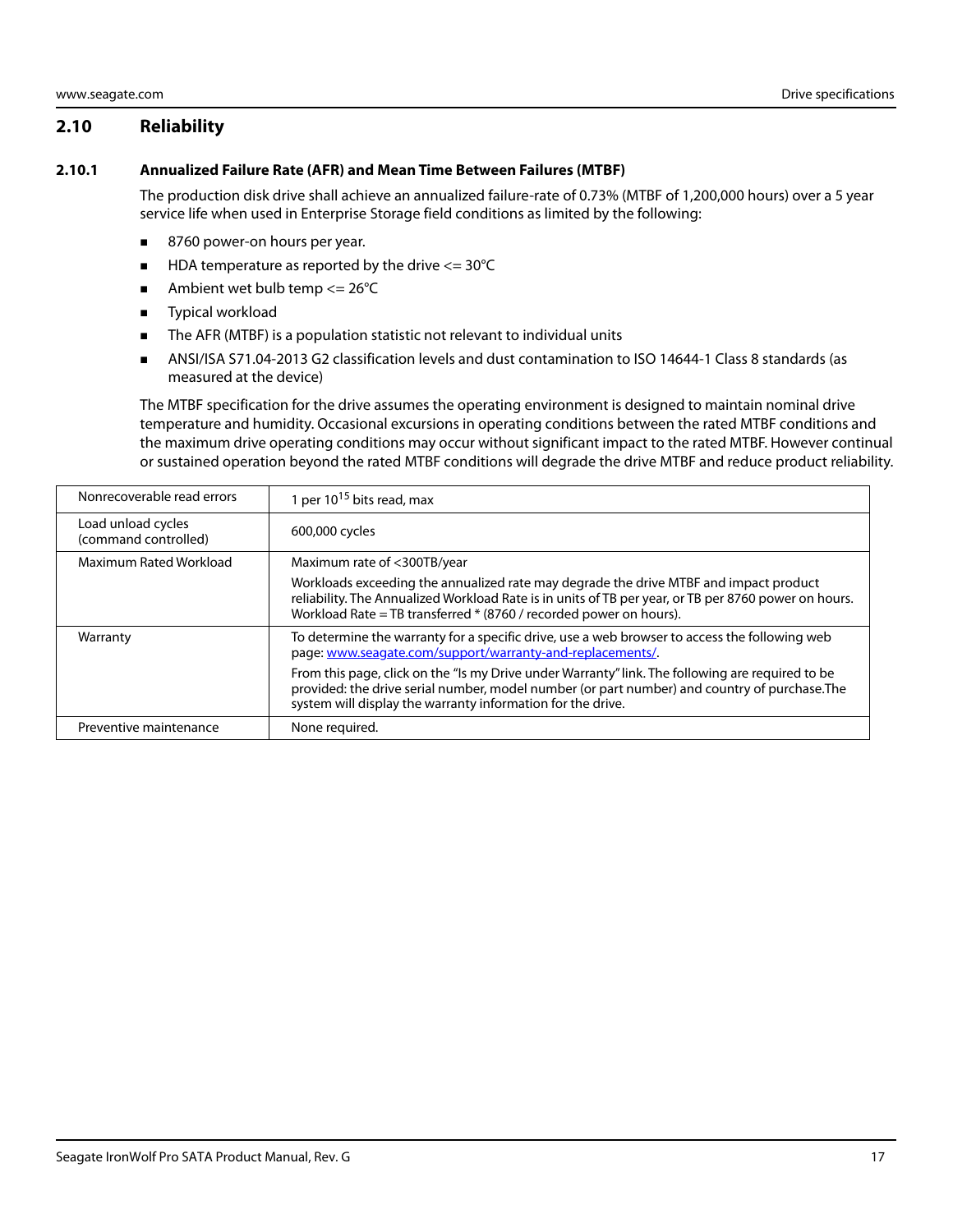### <span id="page-18-0"></span>**2.11 HDD and SSD Regulatory Compliance and Safety**

For the latest regulatory and compliance information see: [www.seagate.com/support/](https://www.seagate.com/support/) scroll down the page to the Compliance, Safety and Disposal Guide link.

#### <span id="page-18-1"></span>**2.11.1 Regulatory Models**

The following regulatory model number represent all features and configurations within the series:

Regulatory Model Numbers: STL008

#### <span id="page-18-2"></span>**2.12 Corrosive environment**

Seagate electronic drive components pass accelerated corrosion testing equivalent to 10 years exposure to light industrial environments containing sulfurous gases, chlorine and nitric oxide, classes G and H per ASTM B845. However, this accelerated testing cannot duplicate every potential application environment.

Users should use caution exposing any electronic components to uncontrolled chemical pollutants and corrosive chemicals as electronic drive component reliability can be affected by the installation environment. The silver, copper, nickel and gold films used in hard disk drives are especially sensitive to the presence of sulfide, chloride, and nitrate contaminants. Sulfur is found to be the most damaging. Materials used in cabinet fabrication, such as vulcanized rubber, that can outgas corrosive compounds should be minimized or eliminated. The useful life of any electronic equipment may be extended by replacing materials near circuitry with sulfide-free alternatives.

Seagate recommends that data centers be kept clean by monitoring and controlling the dust and gaseous contamination. Gaseous contamination should be within ANSI/ISA S71.04-2013 G2 classification levels (as measured on copper and silver coupons), and dust contamination to ISO 14644-1 Class 8 standards, and MTBF rated conditions as defined in the Annualized Failure Rate (AFR) and Mean Time Between Failure (MTBF) section.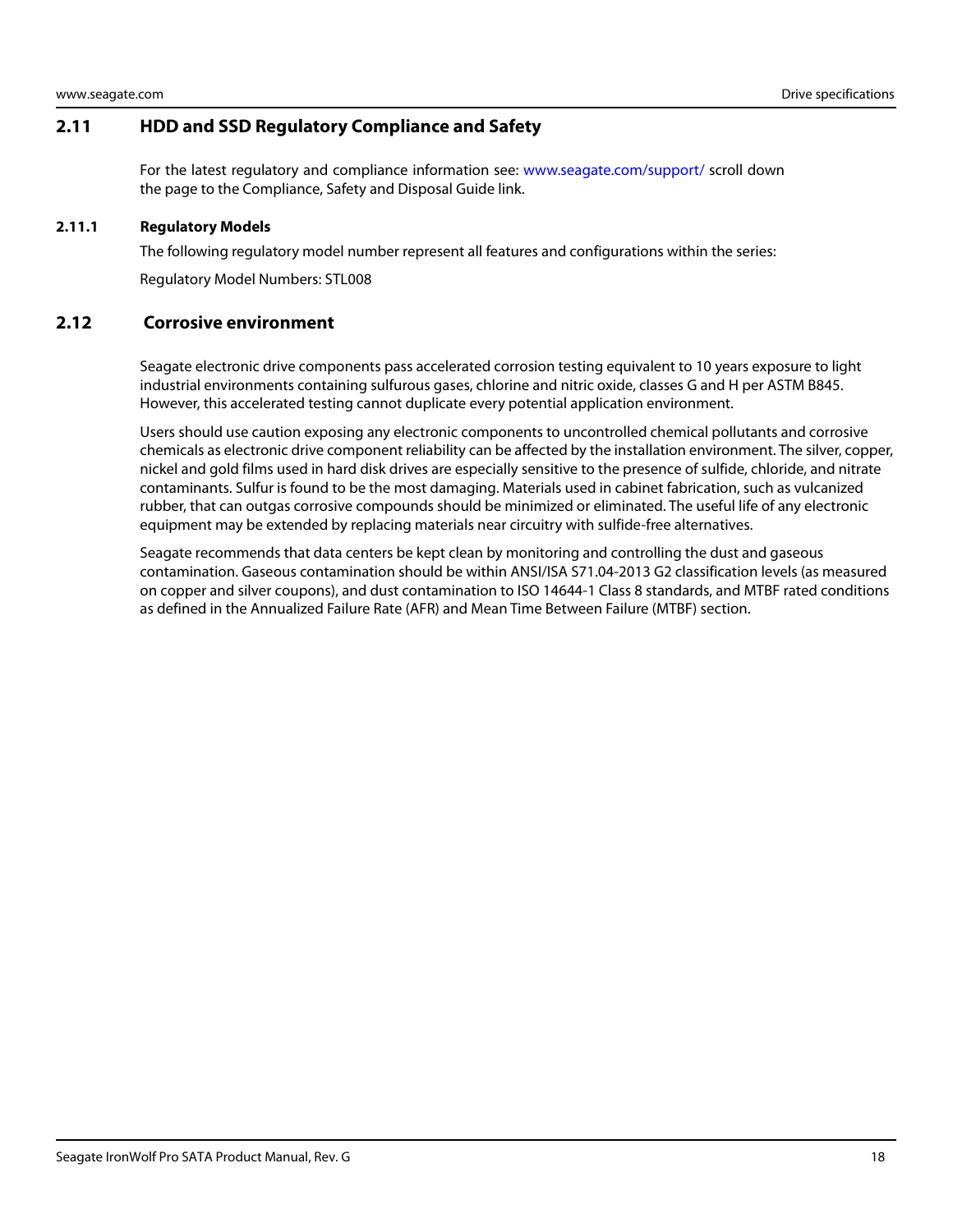#### <span id="page-19-0"></span>**2.13 Reference documents**

Supported Standards

Serial ATA Revision 3.3 specification

ANSI Documents

INCITS 529-2018 ATA/ATAPI Command Set - 4 (ACS-4)

Specification for Acoustic Test Requirement and Procedures Seagate part number: 30553-001

In case of conflict between this document and any referenced document, this document takes precedence.

#### <span id="page-19-1"></span>**2.14 Product warranty**

Beginning on the date of shipment to the customer and continuing for the period specified in the purchase contract, Seagate warrants that each product (including components and subassemblies) that fails to function properly under normal use due to defect in materials or workmanship or due to nonconformance to the applicable specifications will be repaired or replaced, at Seagate's option and at no charge to the customer, if returned by customer at customer's expense to Seagate's designated facility in accordance with Seagate's warranty procedure. Seagate will pay for transporting the repair or replacement item to the customer. For more detailed warranty information, refer to the standard terms and conditions of purchase for Seagate products on the purchase documentation.

[The remaining warranty for a particular drive can be determined by calling Seagate Customer Service at 1-800-468-](http://www.seagate.com) [3472. Users can also determine remaining warranty using the Seagate web site \(w](http://www.seagate.com)ww.seagate.com). The drive serial number is required to determine remaining warranty information.

#### **Shipping**

When transporting or shipping a drive, use only a Seagate-approved container. Keep the original box. Seagate approved containers are easily identified by the Seagate Approved Package label. Shipping a drive in a non-approved container voids the drive warranty.

Seagate repair centers may refuse receipt of components improperly packaged or obviously damaged in transit. Contact the authorized Seagate distributor to purchase additional boxes. Seagate recommends shipping by an airride carrier experienced in handling computer equipment.

#### **Storage**

Maximum storage periods are 180 days within original unopened Seagate shipping package or 60 days unpackaged within the defined non-operating limits (refer to environmental section in this manual). Storage can be extended to 1 year packaged or unpackaged under optimal environmental conditions (25°C, <40% relative humidity noncondensing, and non-corrosive environment). During any storage period the drive non-operational temperature, humidity, wet bulb, atmospheric conditions, shock, vibration, magnetic and electrical field specifications should be followed.

#### **Product repair and return information**

Seagate customer service centers are the only facilities authorized to service Seagate drives. Seagate does not sanction any third-party repair facilities. Any unauthorized repair or tampering with the factory seal voids the warranty.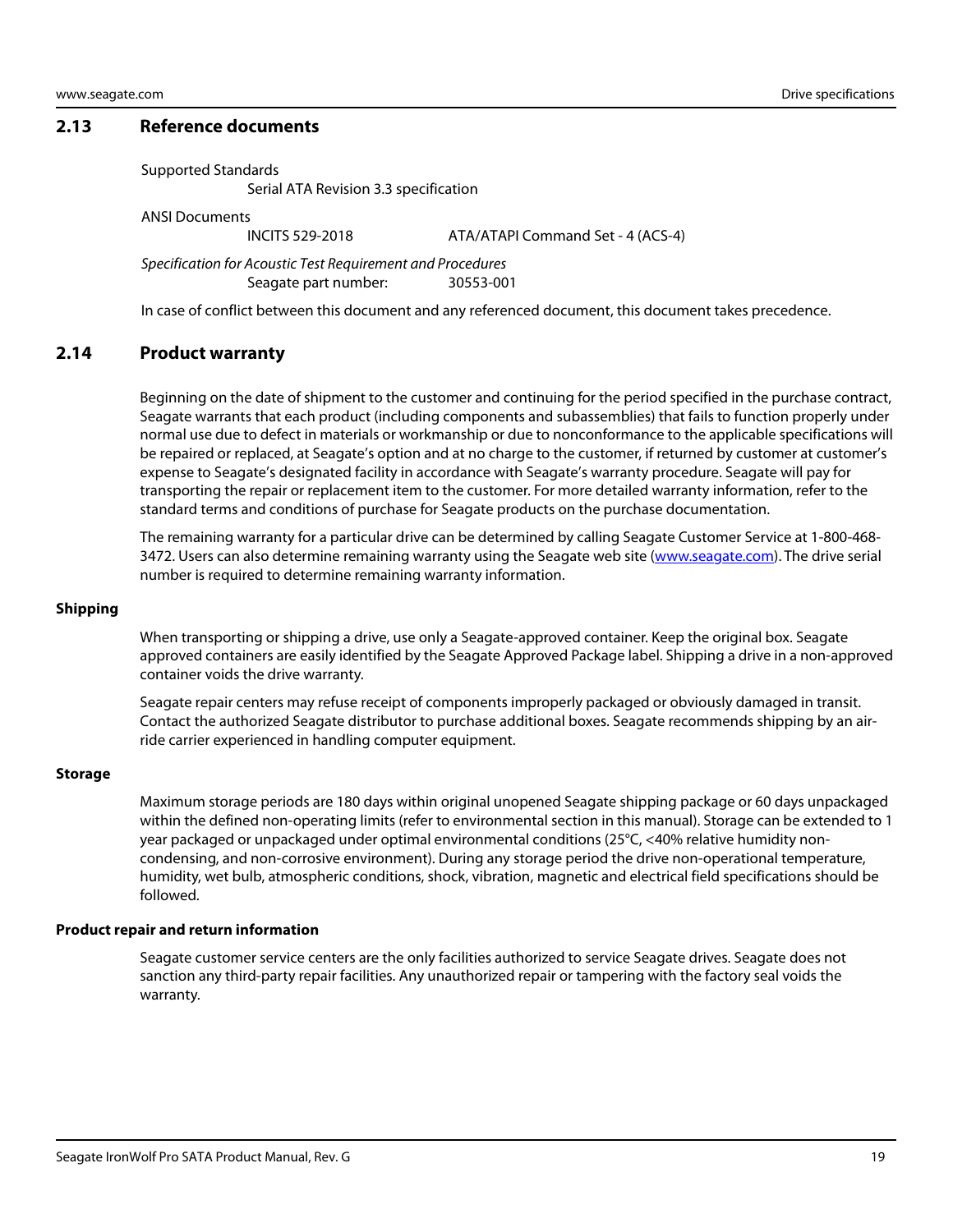# <span id="page-20-0"></span>**3.0 Configuring and mounting the drive**

This section contains the specifications and instructions for configuring and mounting the drive.

#### <span id="page-20-1"></span>**3.1 Handling and static-discharge precautions**

After unpacking, and before installation, the drive may be exposed to potential handling and electrostatic discharge (ESD) hazards. Observe the following standard handling and static-discharge precautions:

|                | Before handling the drive, put on a grounded wrist strap, or ground oneself frequently by touching the metal chassis of a<br>computer that is plugged into a grounded outlet. Wear a grounded wrist strap throughout the entire installation procedure. |
|----------------|---------------------------------------------------------------------------------------------------------------------------------------------------------------------------------------------------------------------------------------------------------|
|                | Handle the drive by its edges or frame only.                                                                                                                                                                                                            |
|                |                                                                                                                                                                                                                                                         |
|                | The drive is extremely fragile—handle it with care. Do not press down on the drive top cover.                                                                                                                                                           |
| <b>Caution</b> | Always rest the drive on a padded, antistatic surface until mounting it in the computer.                                                                                                                                                                |
|                | Do not touch the connector pins or the printed circuit board.                                                                                                                                                                                           |
|                | Do not remove the factory-installed labels from the drive or cover them with additional labels. Removal voids the warranty.                                                                                                                             |
|                | Some factory-installed labels contain information needed to service the drive. Other labels are used to seal out dirt and                                                                                                                               |
|                | contamination.                                                                                                                                                                                                                                          |

### <span id="page-20-2"></span>**3.2 Configuring the drive**

Each drive on the Serial ATA interface connects point-to-point with the Serial ATA host adapter. There is no master/ slave relationship because each drive is considered a master in a point-to-point relationship. If two drives are attached on one Serial ATA host adapter, the host operating system views the two devices as if they were both "masters" on two separate ports. Both drives behave as if they are Device 0 (master) devices.

### <span id="page-20-3"></span>**3.3 Serial ATA cables and connectors**



The Serial ATA interface cable consists of four conductors in two differential pairs, plus three ground connections. The cable size may be 30 to 26 AWG with a maximum length of one meter (39.37 in).

See **Table 6** for connector pin definitions. Either end of the SATA signal cable can be attached to the drive or host.

For direct backplane connection, the drive connectors are inserted directly into the host receptacle. The drive and the host receptacle incorporate features that enable the direct connection to be hot pluggable and blind mateable.

For installations which require cables, users can connect the drive as illustrated in **[Figure 3](#page-20-4)**.

#### <span id="page-20-4"></span>**Figure 3. Attaching SATA cabling**

Each cable is keyed to ensure correct orientation. IronWolf Pro SATA drives support latching SATA connectors.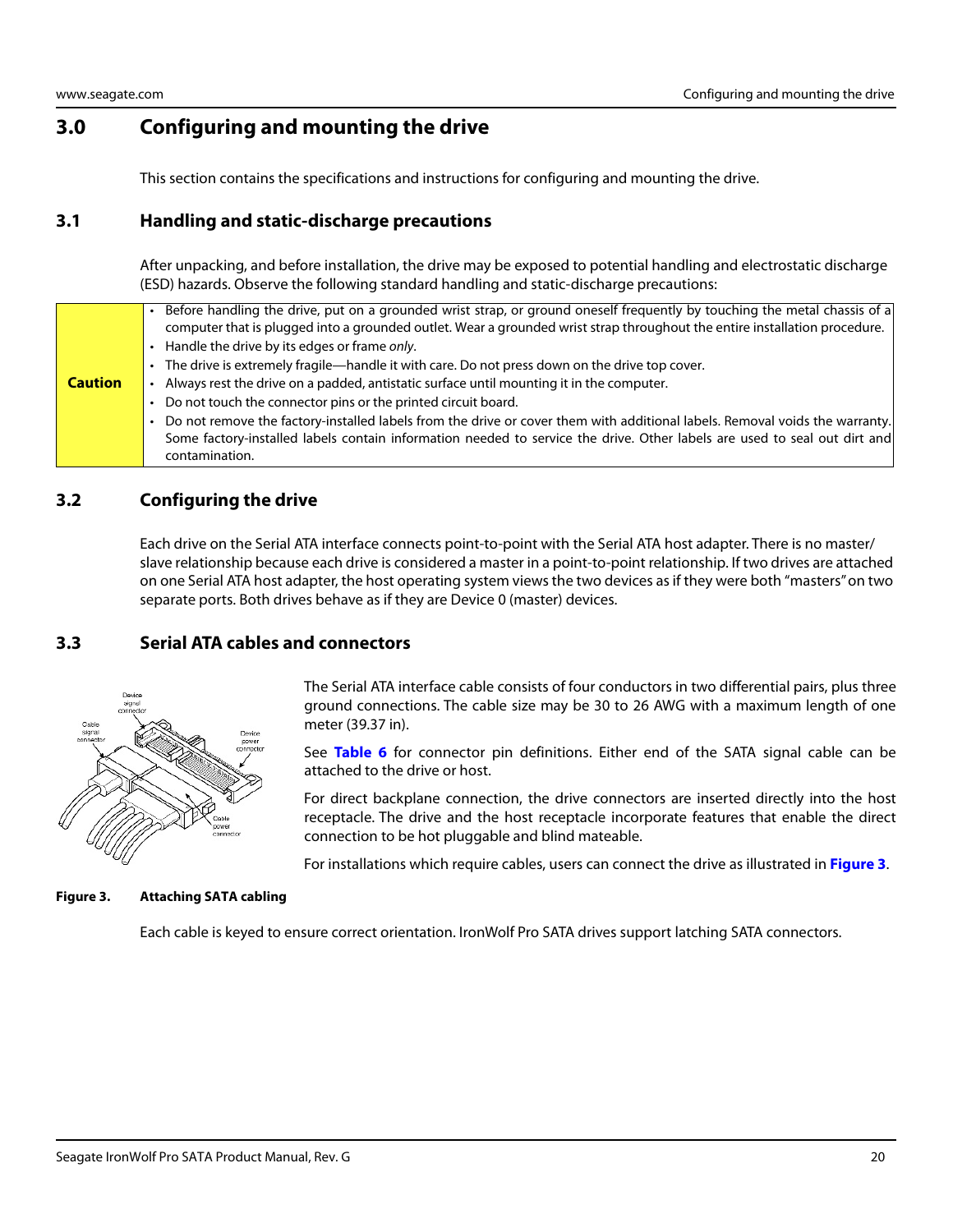#### <span id="page-21-0"></span>**3.4 Drive mounting**

Users can mount the drive in any orientation using four screws in the side-mounting holes or four screws in the bottom-mounting holes. See **[Figure 4](#page-21-2)** for drive mounting dimensions. Follow these important mounting precautions when mounting the drive:

- Allow a minimum clearance of 0.030 in (0.76mm) around the entire perimeter of the drive for cooling.
- Use only 6-32 UNC mounting screws.
- The screws should be inserted no more than 0.140 in (3.56mm) into the bottom or side mounting holes.
- Do not overtighten the mounting screws (maximum torque: 6 in-lb).

#### <span id="page-21-1"></span>**3.4.1 Mechanical specifications**

Refer to **[Figure 4](#page-21-2)** for detailed mounting configuration dimensions. See **[Section 3.4](#page-21-0)**, "Drive mounting."



#### <span id="page-21-2"></span>**Figure 4. Mounting configuration dimensions**

**NOTE** The image is for mechanical dimension reference only and may not represent the actual drive.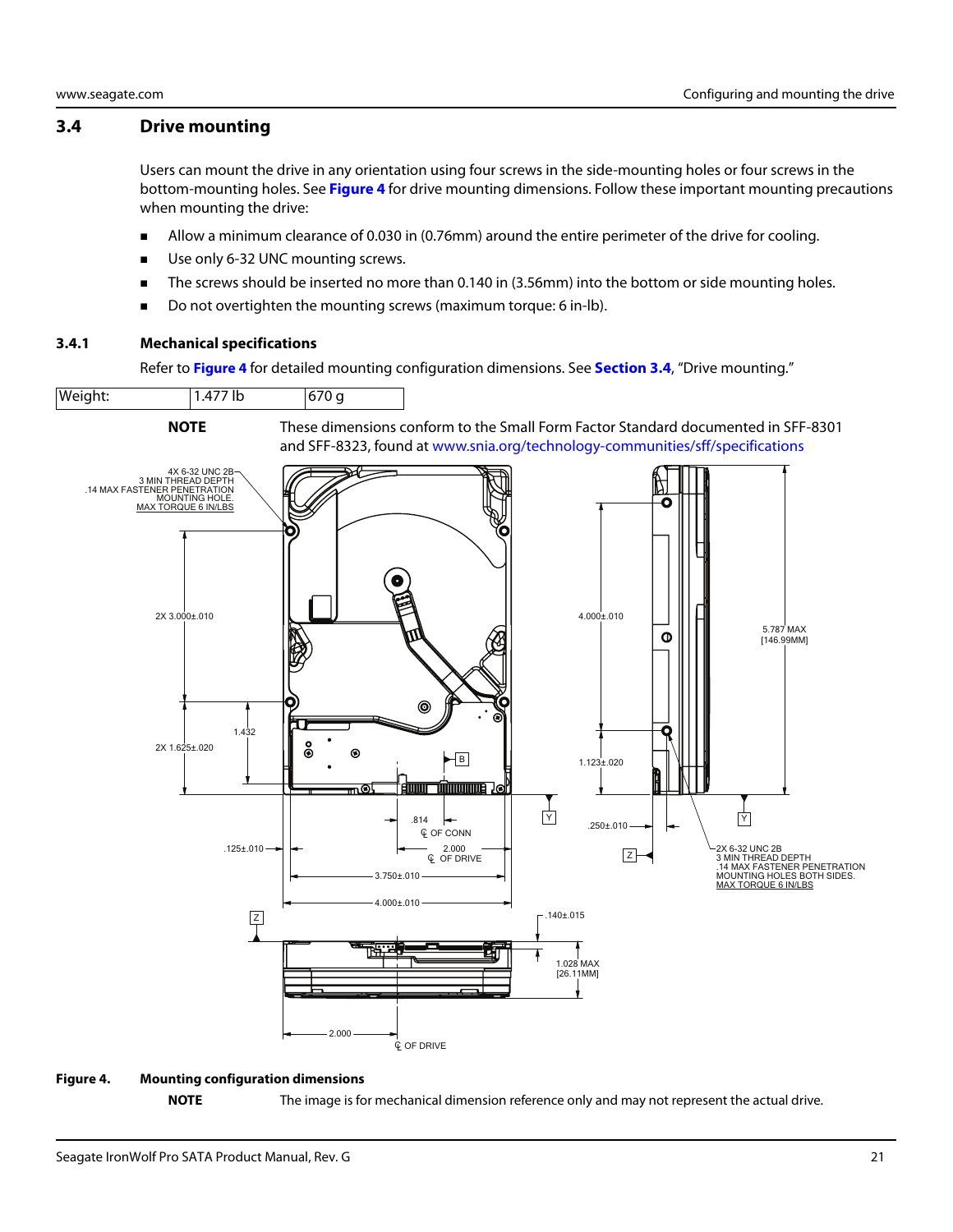# <span id="page-22-0"></span>**4.0 Serial ATA (SATA) interface**

These drives use the industry-standard Serial ATA interface that supports FIS data transfers. It supports ATA programmed input/output (PIO) modes 0–4; multiword DMA modes 0–2, and Ultra DMA modes 0–6.

For detailed information about the Serial ATA interface, refer to the "Serial ATA: High Speed Serialized AT Attachment" specification.

### <span id="page-22-1"></span>**4.1 Hot-Plug compatibility**

IronWolf Pro SATA drives incorporate connectors which enable users to hot plug these drives in accordance with the Serial ATA Revision 3.3 specification. This specification can be downloaded from [www.serialata.or](http://www.serialata.org)g.

#### **Caution**:

The drive motor must come to a complete stop **(Ready to spindle stop time indicated in [Section 2.4](#page-9-3))** prior to changing the plane of operation. This time is required to insure data integrity.

#### <span id="page-22-2"></span>**4.2 Serial ATA device plug connector pin definitions**

**Table 6** summarizes the signals on the Serial ATA interface and power connectors.

| <b>Segment</b> | Pin             | <b>Function</b>                                    | <b>Definition</b>                             |
|----------------|-----------------|----------------------------------------------------|-----------------------------------------------|
| <b>Signal</b>  | S <sub>1</sub>  | Ground                                             | 2nd mate                                      |
|                | S <sub>2</sub>  | $A+$                                               | Differential signal pair A from Phy           |
|                | S <sub>3</sub>  | $A -$                                              |                                               |
|                | S <sub>4</sub>  | Ground                                             | 2nd mate                                      |
|                | S <sub>5</sub>  | $B -$                                              | Differential signal pair B from Phy           |
|                | S <sub>6</sub>  | $B+$                                               |                                               |
|                | <b>S7</b>       | Ground                                             | 2nd mate                                      |
|                |                 | Key and spacing separate signal and power segments |                                               |
| <b>Power</b>   | <b>P1</b>       | V <sub>33</sub>                                    | 3.3V power                                    |
|                | P <sub>2</sub>  | V33                                                | 3.3V power                                    |
|                | P <sub>3</sub>  | V <sub>33</sub>                                    | 3.3V power, pre-charge, 2nd mate              |
|                | P <sub>4</sub>  | Ground                                             | 1st mate                                      |
|                | P <sub>5</sub>  | Ground                                             | 2nd mate                                      |
|                | <b>P6</b>       | Ground                                             | 2nd mate                                      |
|                | <b>P7</b>       | V <sub>5</sub>                                     | 5V power, pre-charge, 2nd mate                |
|                | P <sub>8</sub>  | V <sub>5</sub>                                     | 5V power                                      |
|                | P <sub>9</sub>  | V <sub>5</sub>                                     | 5V power                                      |
|                | P <sub>10</sub> | Ground                                             | 2nd mate                                      |
|                | P11             | Ground or LED signal                               | If grounded, drive does not use deferred spin |
|                | P <sub>12</sub> | Ground                                             | 1st mate.                                     |
|                | P <sub>13</sub> | V <sub>12</sub>                                    | 12V power, pre-charge, 2nd mate               |
|                | P <sub>14</sub> | V12                                                | 12V power                                     |
|                | P <sub>15</sub> | V12                                                | 12V power                                     |

#### **Table 6 Serial ATA connector pin definitions**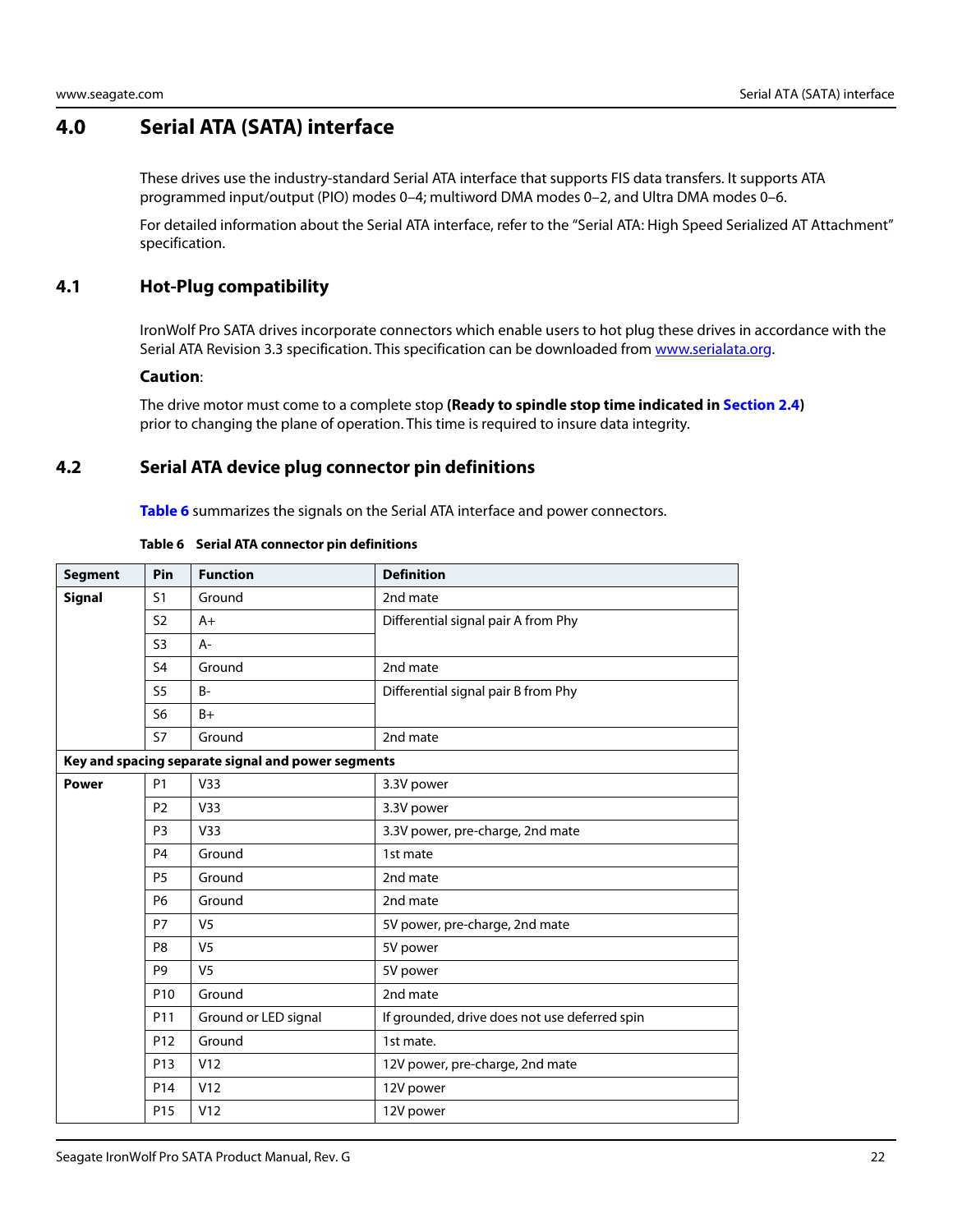#### **Notes:**

- 1. All pins are in a single row, with a 1.27mm (0.050") pitch.
- 2. The comments on the mating sequence apply to the case of backplane blindmate connector only. In this case, the mating sequences are:
	- **—** the ground pins P4 and P12.
	- **—** the pre-charge power pins and the other ground pins.
	- **—** the signal pins and the rest of the power pins.
- 3. There are three power pins for each voltage. One pin from each voltage is used for pre-charge when installed in a blind-mate backplane configuration.
- 4. All used voltage pins (Vx) must be terminated.

#### <span id="page-23-0"></span>**4.3 Supported ATA commands**

The following table lists Serial ATA standard commands that the drive supports. For a detailed description of the ATA commands, refer to the Serial ATA: High Speed Serialized AT Attachment specification. **[See "S.M.A.R.T. commands"](#page-46-0)  [on page 46](#page-46-0)** for details and subcommands used in the S.M.A.R.T. implementation.

|      | <b>Command name</b>                  | <b>Command code (in hex)</b>        |
|------|--------------------------------------|-------------------------------------|
|      | Accessible Max Address Configuration |                                     |
|      | <b>Get Native Max Address Ext</b>    | 78 <sub>H</sub> / 0000 <sub>H</sub> |
|      | Set Accessible Max Address Ext       | $78_H / 0001_H$                     |
|      | Freeze Accessible Max Address Ext    | 78 <sub>H</sub> / 0002 <sub>H</sub> |
|      | <b>Check Power Mode</b>              | E5 <sub>H</sub>                     |
|      | Download Microcode                   | 92 <sub>H</sub>                     |
|      | <b>Execute Device Diagnostics</b>    | 90 <sub>H</sub>                     |
|      | <b>Flush Cache</b>                   | E7 <sub>H</sub>                     |
|      | Flush Cache Extended                 | $EA_H$                              |
|      | <b>Get Physical Element Status</b>   | 12 <sub>H</sub>                     |
|      | <b>Identify Device</b>               | $EC_{H}$                            |
| Idle |                                      | E3 <sub>H</sub>                     |
|      | Idle Immediate                       | $E1_H$                              |
|      | <b>Read Buffer</b>                   | $E4_H$                              |
|      | Read DMA                             | C8 <sub>H</sub>                     |
|      | <b>Read DMA Extended</b>             | 25 <sub>H</sub>                     |
|      | <b>Read FPDMA Queued</b>             | 60 <sub>H</sub>                     |
|      | Read Log DMA Ext                     | 47 <sub>H</sub>                     |
|      | Read Log Ext                         | $2F_H$                              |
|      | Read Multiple                        | $C4_H$                              |
|      | Read Multiple Extended               | 29 <sub>H</sub>                     |

#### **Table 7 Supported ATA commands**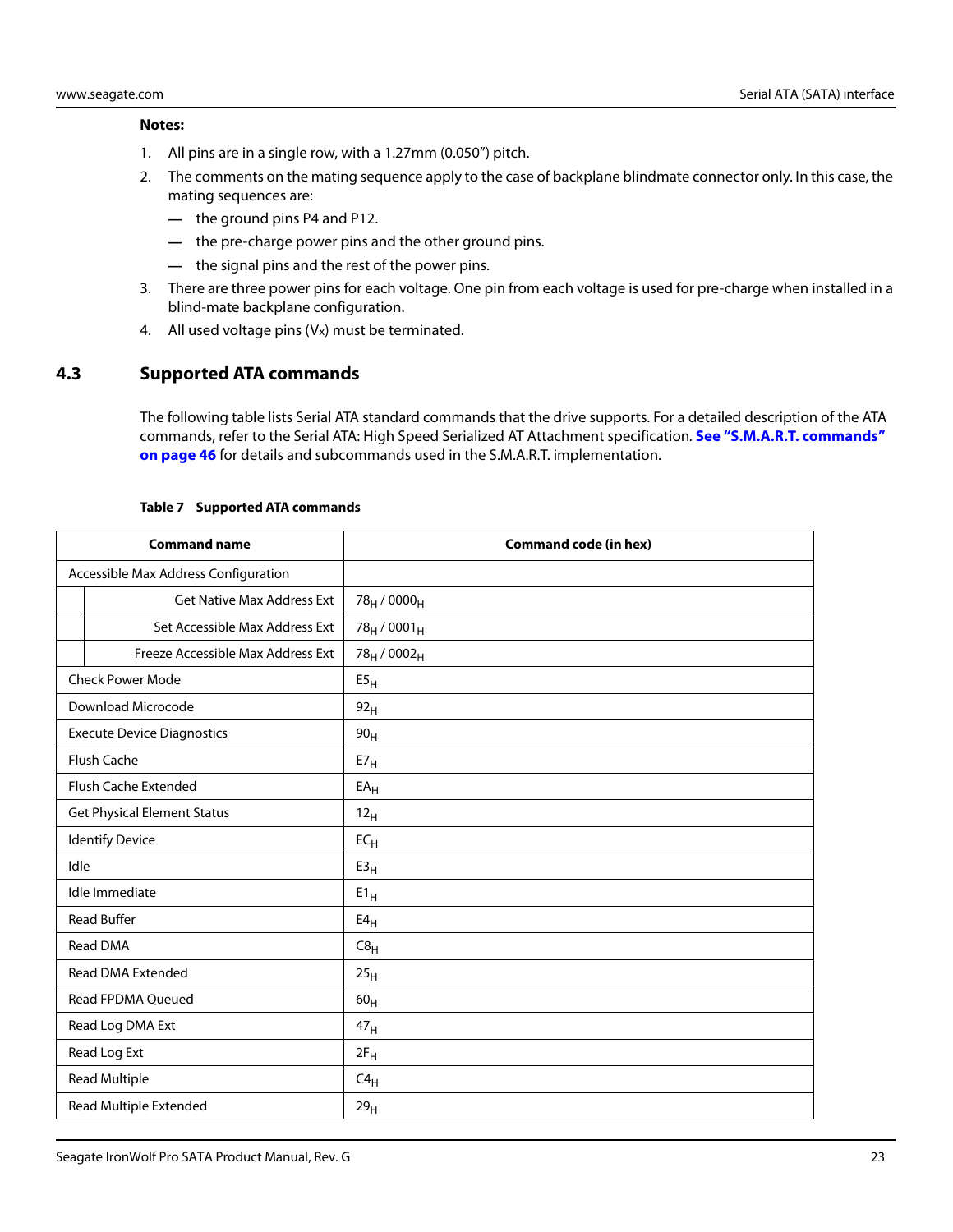| <b>Command name</b>                  | <b>Command code (in hex)</b>                                  |
|--------------------------------------|---------------------------------------------------------------|
| <b>Read Sectors</b>                  | 20 <sub>H</sub>                                               |
| <b>Read Sectors Extended</b>         | 24 <sub>H</sub>                                               |
| Read Verify Sectors                  | 40 <sub>H</sub>                                               |
| Read Verify Sectors Extended         | 42 <sub>H</sub>                                               |
| <b>Receive FPDMA Queued</b>          | 65 <sub>H</sub>                                               |
| Request Sense Data Ext               | $0B_H$                                                        |
| <b>Remove Element And Truncate</b>   | $7C_H$                                                        |
| Sanitize Device - Crypto Scramble    | B4 <sub>H</sub> / 0011 <sub>H</sub> (SED and ISE drives only) |
| Sanitize Device - Overwrite Ext      | B4 <sub>H</sub> / 0014 <sub>H</sub>                           |
| Sanitize Device - Freeze Lock Ext    | B4 <sub>H</sub> / 0020 <sub>H</sub>                           |
| Sanitize Device - Status Ext         | $B4_H / 0000_H$                                               |
| Security Disable Password            | F6 <sub>H</sub>                                               |
| <b>Security Erase Prepare</b>        | F3 <sub>H</sub>                                               |
| Security Erase Unit                  | $F4_H$                                                        |
| <b>Security Freeze</b>               | F5 <sub>H</sub>                                               |
| Security Set Password                | $F1_H$                                                        |
| <b>Security Unlock</b>               | $F2_H$                                                        |
| Seek                                 | 70 <sub>H</sub>                                               |
| Send FPDMA Queued                    | 64 <sub>H</sub>                                               |
| Set Date & Time Ext                  | 77 <sub>H</sub>                                               |
| <b>Set Features</b>                  | $EF_{H}$                                                      |
| Set Multiple Mode                    | C6 <sub>H</sub>                                               |
| Set Sector Configuration Ext         | B2 <sub>H</sub>                                               |
| Sleep                                | ${\sf E6}_{\sf H}$                                            |
| S.M.A.R.T. Disable Operations        | $B0_H / D9_H$                                                 |
| S.M.A.R.T. Enable/Disable Autosave   | $B0_H / D2_H$                                                 |
| S.M.A.R.T. Enable Operations         | $B0_H$ / $D8_H$                                               |
| S.M.A.R.T. Execute Offline           | $B0_H$ / $D4_H$                                               |
| S.M.A.R.T. Read Attribute Thresholds | $B0_H / D1_H$                                                 |
| S.M.A.R.T. Read Data                 | $B0_H / D0_H$                                                 |
| S.M.A.R.T. Read Log Sector           | $B0_H / D5_H$                                                 |
| S.M.A.R.T. Return Status             | $BO_H / DA_H$                                                 |
| S.M.A.R.T. Save Attribute Values     | $B0_H / D3_H$                                                 |
| S.M.A.R.T. Write Log Sector          | $B0_H$ / $D6_H$                                               |
| Standby                              | E2 <sub>H</sub>                                               |
| Standby Immediate                    | E0 <sub>H</sub>                                               |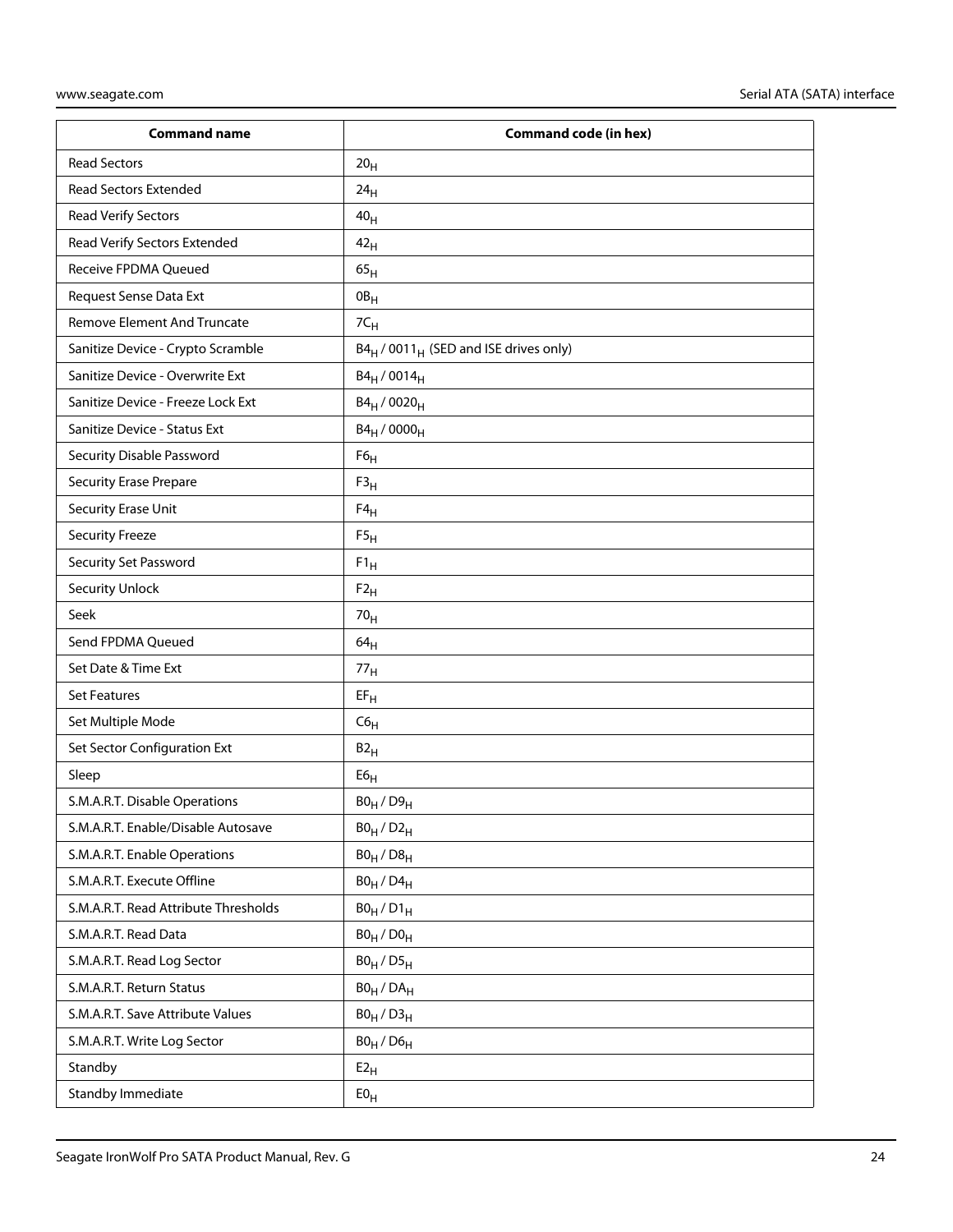| <b>Command name</b>           | Command code (in hex)             |
|-------------------------------|-----------------------------------|
| <b>Trusted Send</b>           | 5E <sub>H</sub> (SED drives only) |
| <b>Trusted Send DMA</b>       | 5F <sub>H</sub> (SED drives only) |
| <b>Trusted Receive</b>        | 5CH (SED drives only)             |
| <b>Trusted Receive DMA</b>    | 5D <sub>H</sub> (SED drives only) |
| <b>Write Buffer</b>           | E8 <sub>H</sub>                   |
| <b>Write DMA</b>              | CA <sub>H</sub>                   |
| Write DMA Extended            | 35 <sub>H</sub>                   |
| Write DMA FUA Extended        | $3D_H$                            |
| Write FPDMA Queued            | $61_H$                            |
| Write Log DMA Ext             | 57 <sub>H</sub>                   |
| Write Log Extended            | $3F_H$                            |
| Write Multiple                | C5 <sub>H</sub>                   |
| Write Multiple Extended       | 39 <sub>H</sub>                   |
| Write Multiple FUA Extended   | $CE_{H}$                          |
| <b>Write Sectors</b>          | 30 <sub>H</sub>                   |
| <b>Write Sectors Extended</b> | 34 <sub>H</sub>                   |
| Write Uncorrectable Extended  | 45 <sub>H</sub>                   |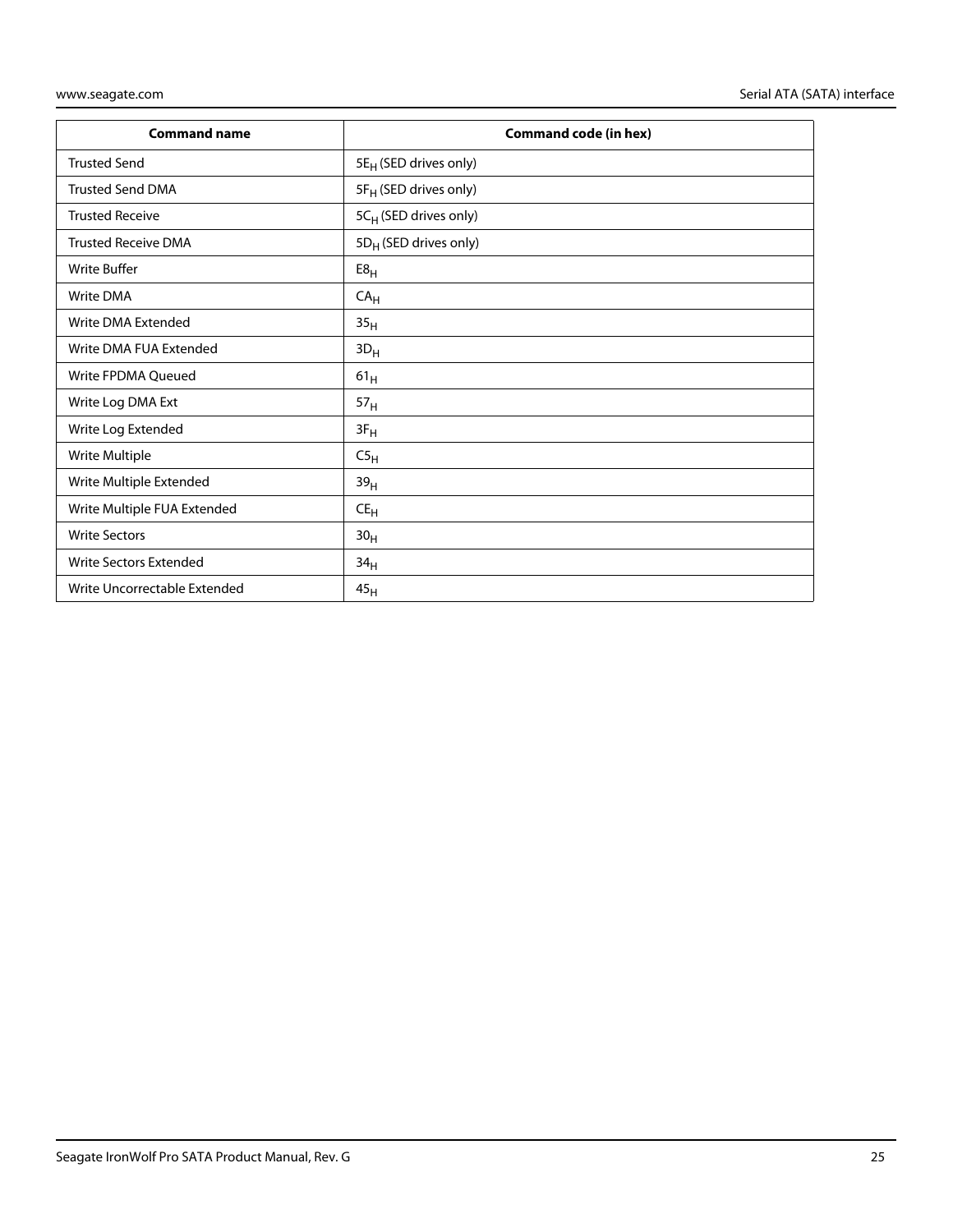#### <span id="page-26-0"></span>**4.3.1 Identify Device command**

The Identify Device command (command code  $EC_H$ ) transfers information about the drive to the host following power up. The data is organized as a single 512-byte block of data, whose contents are shown in **Table 7** on **page 23**. All reserved bits or words should be set to zero. Parameters listed with an "x" are drive-specific or vary with the state of the drive. **[see Section 2.0 on page 7](#page-7-0)**for default parameter settings.

The following commands contain drive-specific features that may not be included in the Serial ATA specification..

| Word           | <b>Description</b>                                                                                                                                                                                                                                                                                                                                    | <b>Value</b>                                       |
|----------------|-------------------------------------------------------------------------------------------------------------------------------------------------------------------------------------------------------------------------------------------------------------------------------------------------------------------------------------------------------|----------------------------------------------------|
| $\mathbf 0$    | Configuration information:<br>$\cdot$ Bit 15: 0 = ATA; 1 = ATAPI<br>· Bit 7: removable media<br>· Bit 6: removable controller<br>· Bit 0: reserved                                                                                                                                                                                                    | $OC5A_H$                                           |
| $\mathbf{1}$   | Obsolete                                                                                                                                                                                                                                                                                                                                              | 16,383                                             |
| $\overline{2}$ | ATA-reserved                                                                                                                                                                                                                                                                                                                                          | C837 <sub>H</sub>                                  |
| 3              | Obsolete                                                                                                                                                                                                                                                                                                                                              | 16                                                 |
| 4              | Retired                                                                                                                                                                                                                                                                                                                                               | 0000 <sub>H</sub>                                  |
| 5              | Retired                                                                                                                                                                                                                                                                                                                                               | 0000 <sub>H</sub>                                  |
| 6              | Obsolete                                                                                                                                                                                                                                                                                                                                              | $003F_H$                                           |
| $7 - 9$        | Retired                                                                                                                                                                                                                                                                                                                                               | 0000 <sub>H</sub>                                  |
| $10 - 19$      | Serial number: (20 ASCII characters, $0000_H =$ none)                                                                                                                                                                                                                                                                                                 | <b>ASCII</b>                                       |
| $20 - 21$      | Retired                                                                                                                                                                                                                                                                                                                                               | 0000 <sub>H</sub>                                  |
| 22             | Obsolete                                                                                                                                                                                                                                                                                                                                              | 0000 <sub>H</sub>                                  |
| $23 - 26$      | Firmware revision (8 ASCII character string, padded with blanks to end of string)                                                                                                                                                                                                                                                                     | X.XX                                               |
| $27 - 46$      | Drive model number: (40 ASCII characters, padded with blanks to end of string)                                                                                                                                                                                                                                                                        | ST16000NE000<br>ST14000NE0008<br>ST12000NE0008     |
| 47             | (Bits 7-0) Maximum sectors per interrupt on Read multiple and Write multiple (16)                                                                                                                                                                                                                                                                     | 8010 <sub>H</sub> (512e) / 8002 <sub>H</sub> (4KN) |
| 48             | Trusted computing feature set supported bit 0 (SED only)                                                                                                                                                                                                                                                                                              | $4000_H$                                           |
| 49             | Standard Standby timer, IORDY supported and may be disabled                                                                                                                                                                                                                                                                                           | 2F00 <sub>H</sub>                                  |
| 50             | Capabilities                                                                                                                                                                                                                                                                                                                                          | 4000 <sub>H</sub>                                  |
| $51 - 52$      | Obsolete                                                                                                                                                                                                                                                                                                                                              | <b>XXXX<sub>H</sub></b>                            |
| 53-56          | Words 64-70 and 88 are valid                                                                                                                                                                                                                                                                                                                          | <b>XXXX<sub>H</sub></b>                            |
| $57 - 58$      | Obsolete                                                                                                                                                                                                                                                                                                                                              | XXXH                                               |
| 59             | (Bit 15: 0) Block Erase Ext Not Supported - N<br>(Bit 14: 1) Overwrite Ext Supported - Y<br>(Bit 13: X) Crypto Scramble Ext Supported (SED Only) - N<br>(Bit 12: 1) Sanitize feature set supported - Y<br>(Bit 11: 1) Commands allowed during sanitize op as specified in ACS-3 - Y<br>(Bit 10: 1) Sanitize Antifreeze Lock Ext command supported - Y | 5D10 <sub>H</sub> (512E) / 5D02 <sub>H</sub> (4KN) |

**Table 8 Identify Device command**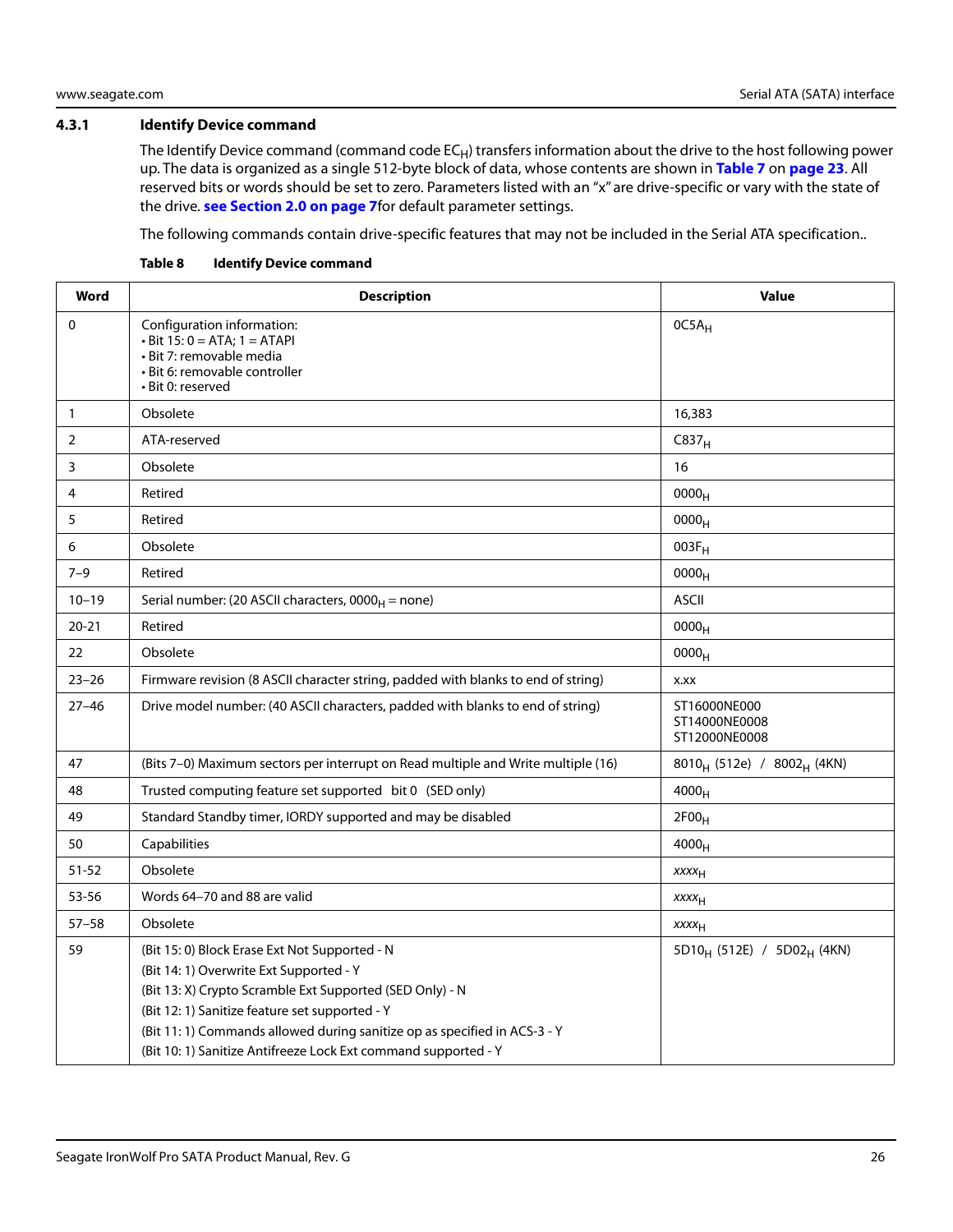#### **Table 8 Identify Device command**

| Word        | <b>Description</b>                                                                                                                                                                                                                                                                                                                                                                                                                | <b>Value</b>              |
|-------------|-----------------------------------------------------------------------------------------------------------------------------------------------------------------------------------------------------------------------------------------------------------------------------------------------------------------------------------------------------------------------------------------------------------------------------------|---------------------------|
| $60 - 61$   | Total number of user-addressable LBA sectors available<br>(see Section 2.2 for related information)<br>*Note: The maximum value allowed in this field is: 0FFFFFFFh (268,435,455 sectors,<br>137GB). Drives with capacities over 137GB will have 0FFFFFFFh in this field and the<br>actual number of user-addressable LBAs specified in words 100-103. This is required for<br>drives that support the 48-bit addressing feature. | 0FFFFFFFh*                |
| 62          | Obsolete                                                                                                                                                                                                                                                                                                                                                                                                                          | 0000 <sub>H</sub>         |
| 63          | Multiword DMA active and modes supported (see note following this table)                                                                                                                                                                                                                                                                                                                                                          | xx07 <sub>H</sub>         |
| 64          | Advanced PIO modes supported (modes 3 and 4 supported)                                                                                                                                                                                                                                                                                                                                                                            | 0003 <sub>H</sub>         |
| 65          | Minimum multiword DMA transfer cycle time per word (120 ns)                                                                                                                                                                                                                                                                                                                                                                       | $0078_H$                  |
| 66          | Recommended multiword DMA transfer cycle time per word (120 ns)                                                                                                                                                                                                                                                                                                                                                                   | $0078_H$                  |
| 67          | Minimum PIO cycle time without IORDY flow control (240 ns)                                                                                                                                                                                                                                                                                                                                                                        | 0078 <sub>H</sub>         |
| 68          | Minimum PIO cycle time with IORDY flow control (120 ns)                                                                                                                                                                                                                                                                                                                                                                           | $0078_H$                  |
| 69          | Additional supported                                                                                                                                                                                                                                                                                                                                                                                                              | $0008_{H}$                |
| $70 - 74$   | ATA-reserved                                                                                                                                                                                                                                                                                                                                                                                                                      | 0000 <sub>H</sub>         |
| 75          | Queue depth                                                                                                                                                                                                                                                                                                                                                                                                                       | $001F_H$                  |
| 76          | Serial ATA capabilities                                                                                                                                                                                                                                                                                                                                                                                                           | 8D0E <sub>H</sub>         |
| 77          | (Bit 6:1) Send/Receive FPDMA Queued Commands Supported                                                                                                                                                                                                                                                                                                                                                                            | $xx4x_H$                  |
| 78          | Serial ATA features supported                                                                                                                                                                                                                                                                                                                                                                                                     | 00CC <sub>H</sub>         |
| 79          | Serial ATA features enabled                                                                                                                                                                                                                                                                                                                                                                                                       | xxxx <sub>H</sub>         |
| 80          | Major version number                                                                                                                                                                                                                                                                                                                                                                                                              | OFEO <sub>H</sub> (ACS-4) |
| 81          | Minor version number                                                                                                                                                                                                                                                                                                                                                                                                              | <b>FFFF<sub>H</sub></b>   |
| 82          | Command sets supported                                                                                                                                                                                                                                                                                                                                                                                                            | $306B_H$                  |
| 83          | Command sets supported                                                                                                                                                                                                                                                                                                                                                                                                            | $7561_H$                  |
| 84          | Command sets support extension (see note following this table)                                                                                                                                                                                                                                                                                                                                                                    | $6163_H$                  |
| 85          | Command sets enabled                                                                                                                                                                                                                                                                                                                                                                                                              | 3069 <sub>H</sub>         |
| 86          | Command sets enabled                                                                                                                                                                                                                                                                                                                                                                                                              | B441 <sub>H</sub>         |
| 87          | Command sets enable extension                                                                                                                                                                                                                                                                                                                                                                                                     | $6163_H$                  |
| 88          | Ultra DMA support and current mode (see note following this table)                                                                                                                                                                                                                                                                                                                                                                | $xx7F_H$                  |
| 89          | Security erase time                                                                                                                                                                                                                                                                                                                                                                                                               | XXXH                      |
| 90          | Enhanced security erase time                                                                                                                                                                                                                                                                                                                                                                                                      | <b>XXXX<sub>H</sub></b>   |
| 92          | Master password revision code                                                                                                                                                                                                                                                                                                                                                                                                     | <b>FFFE<sub>H</sub></b>   |
| 93          | Hardware reset value                                                                                                                                                                                                                                                                                                                                                                                                              | XXXH                      |
| $95 - 99$   | ATA-reserved                                                                                                                                                                                                                                                                                                                                                                                                                      | 0000 <sub>H</sub>         |
| $100 - 103$ | Total number of user-addressable LBA sectors available.<br>These words are required for drives that support the 48-bit addressing feature.<br>Maximum value: 0000FFFFFFFFFFFFFh.                                                                                                                                                                                                                                                  | (see Section 2.2)         |
| 104-105     | ATA-reserved                                                                                                                                                                                                                                                                                                                                                                                                                      | 0000 <sub>H</sub>         |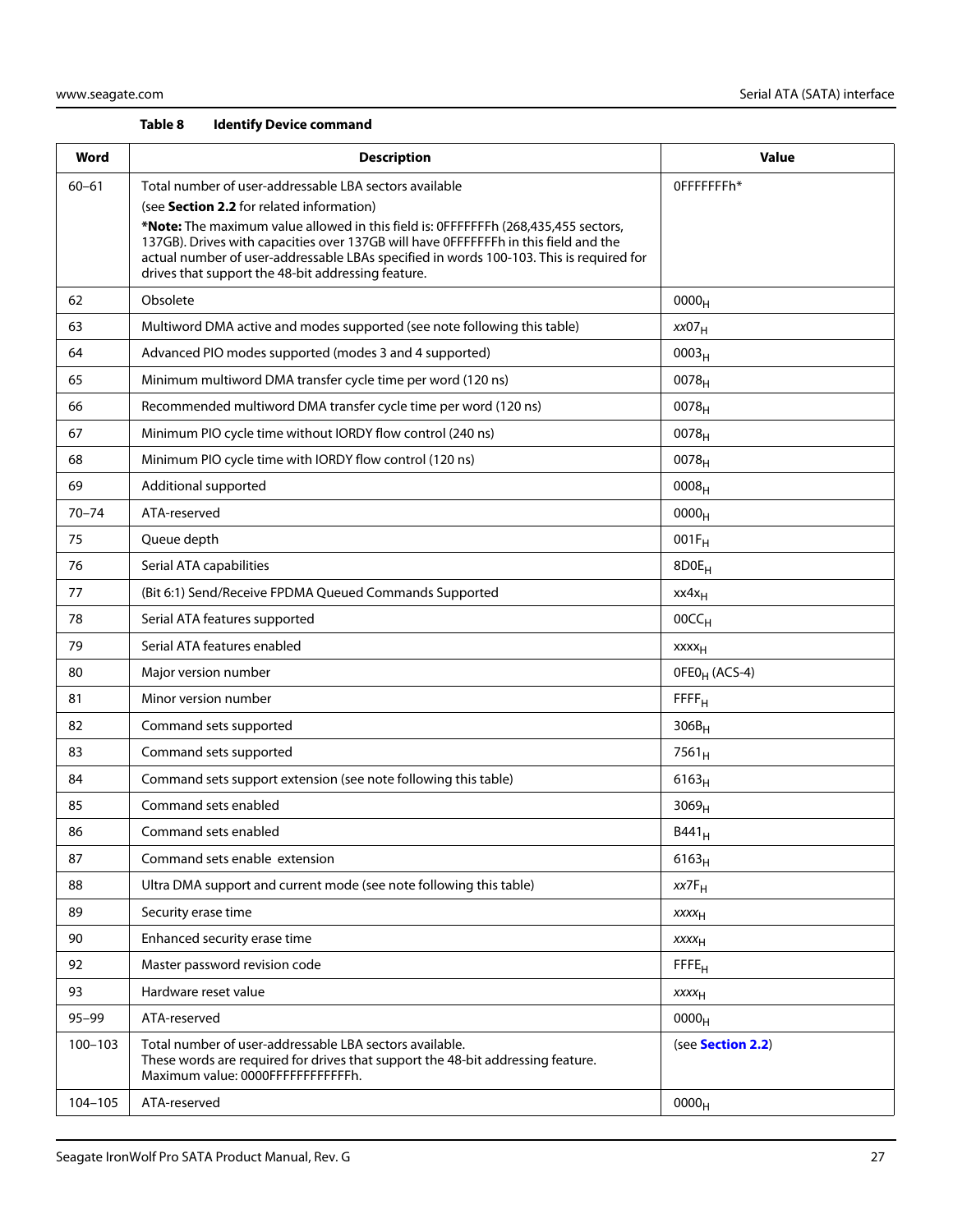| Table 8 |  |  | <b>Identify Device command</b> |
|---------|--|--|--------------------------------|
|---------|--|--|--------------------------------|

| Word        | <b>Description</b>                                                                                                                                                 | <b>Value</b>                              |
|-------------|--------------------------------------------------------------------------------------------------------------------------------------------------------------------|-------------------------------------------|
| 106         | Physical/Logical sector size                                                                                                                                       | $6003_H$ (512E) / 5000 <sub>H</sub> (4KN) |
| 107         | ATA-reserved                                                                                                                                                       | 0000 <sub>H</sub>                         |
| 108-111     | The mandatory value of the world wide name (WWN) for the drive.<br>NOTE: This field is valid if word 84, bit 8 is set to 1 indicating 64-bit WWN support.          | Each drive will have a unique value.      |
| $112 - 118$ | ATA-reserved                                                                                                                                                       | 0000 <sub>H</sub>                         |
| 119         | Commands and feature sets supported                                                                                                                                | 43DE <sub>H</sub>                         |
| 120         | Commands and feature sets supported or enabled                                                                                                                     | $40DC_H$                                  |
| 121-127     | ATA-reserved                                                                                                                                                       | 0000 <sub>H</sub>                         |
| 128         | Security status                                                                                                                                                    | $0021_H$                                  |
| 129-159     | Seagate-reserved                                                                                                                                                   | XXXH                                      |
| 160-167     | ATA-reserved                                                                                                                                                       | 0000 <sub>H</sub>                         |
| 168         | <b>Device Nominal Form Factor</b>                                                                                                                                  | 3.5''                                     |
| 169-205     | ATA-reserved                                                                                                                                                       | 0000 <sub>H</sub>                         |
| 206         | SCT Command Transport command set.<br>If bit 0 is set to one, then the device supports SCT Command Transport.<br>Bits 7:2 indicate individual SCT feature support. | $xxBD_H$                                  |
| 207-216     | ATA-reserved                                                                                                                                                       | 0000 <sub>H</sub>                         |
| 217         | Nominal media rotation rate                                                                                                                                        | 7200                                      |
| 218-221     | ATA-reserved                                                                                                                                                       | 0000 <sub>H</sub>                         |
| 222         | <b>Transport Major Version</b>                                                                                                                                     | 11FF <sub>H</sub> (SATA 3.3)              |
| 223         | <b>Transport Minor Version</b>                                                                                                                                     | 0000 <sub>H</sub>                         |
| 224-229     | ATA-reserved                                                                                                                                                       | 0000 <sub>H</sub>                         |
| 230-233     | Extended Number of User Accessible Sectors                                                                                                                         | (see Section 2.2)                         |
| 234-254     | ATA-reserved                                                                                                                                                       | 0000 <sub>H</sub>                         |
| 255         | Integrity word                                                                                                                                                     | xxA5 <sub>H</sub>                         |

NOTE See the bit descriptions below for words 63, 84, and 88 of the Identify Drive data.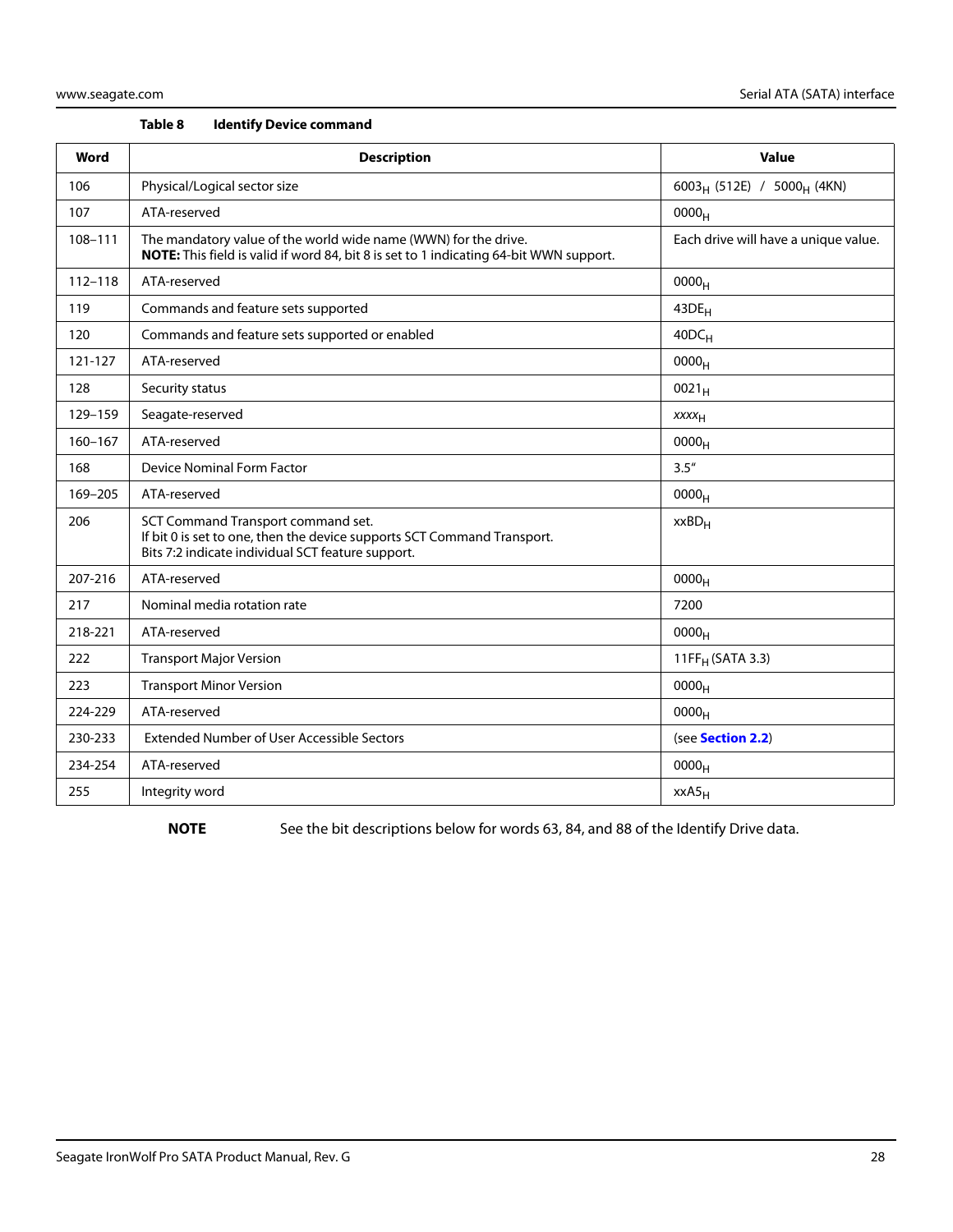|                | Description (if bit is set to 1)                          |                                                                      |  |  |
|----------------|-----------------------------------------------------------|----------------------------------------------------------------------|--|--|
|                | <b>Bit</b>                                                | Word 63                                                              |  |  |
| $\mathbf 0$    |                                                           | Multiword DMA mode 0 is supported.                                   |  |  |
| 1              |                                                           | Multiword DMA mode 1 is supported.                                   |  |  |
| $\overline{2}$ |                                                           | Multiword DMA mode 2 is supported.                                   |  |  |
| 8              |                                                           | Multiword DMA mode 0 is currently active.                            |  |  |
| 9              |                                                           | Multiword DMA mode 1 is currently active.                            |  |  |
| 10             |                                                           | Multiword DMA mode 2 is currently active.                            |  |  |
|                | <b>Bit</b>                                                | Word 84                                                              |  |  |
| $\mathbf 0$    |                                                           | SMART error logging is supported.                                    |  |  |
| 1              |                                                           | SMART self-test is supported.                                        |  |  |
| 2              |                                                           | Media serial number is not supported.                                |  |  |
| 3              |                                                           | Media Card Pass Through Command feature set is not supported.        |  |  |
| 4              |                                                           | Streaming feature set is not supported.                              |  |  |
| 5              |                                                           | GPL feature set is supported.                                        |  |  |
| 6              |                                                           | WRITE DMA FUA EXT and WRITE MULTIPLE FUA EXT commands are supported. |  |  |
| $\overline{7}$ |                                                           | WRITE DMA QUEUED FUA EXT command is not supported.                   |  |  |
| 8              |                                                           | 64-bit World Wide Name is supported.                                 |  |  |
| $9 - 10$       |                                                           | Obsolete.                                                            |  |  |
|                | $11 - 12$                                                 | Reserved for TLC.                                                    |  |  |
| 13             | IDLE IMMEDIATE command with IUNLOAD feature is supported. |                                                                      |  |  |
| 14             |                                                           | Shall be set to 1.                                                   |  |  |
| 15             |                                                           | Shall be cleared to 0.                                               |  |  |
|                | <b>Bit</b>                                                | Word 88                                                              |  |  |
| 0              |                                                           | Ultra DMA mode 0 is supported.                                       |  |  |
| 1              |                                                           | Ultra DMA mode 1 is supported.                                       |  |  |
| 2              |                                                           | Ultra DMA mode 2 is supported.                                       |  |  |
| 3              |                                                           | Ultra DMA mode 3 is supported.                                       |  |  |
| $\overline{4}$ |                                                           | Ultra DMA mode 4 is supported.                                       |  |  |
| 5              |                                                           | Ultra DMA mode 5 is supported.                                       |  |  |
| 6              | Ultra DMA mode 6 is supported.                            |                                                                      |  |  |
| 8              |                                                           | Ultra DMA mode 0 is currently active.                                |  |  |
| 9              |                                                           | Ultra DMA mode 1 is currently active.                                |  |  |
| 10             |                                                           | Ultra DMA mode 2 is currently active.                                |  |  |
| 11             |                                                           | Ultra DMA mode 3 is currently active.                                |  |  |
| 12             |                                                           | Ultra DMA mode 4 is currently active.                                |  |  |
| 13             |                                                           | Ultra DMA mode 5 is currently active.                                |  |  |
| 14             |                                                           | Ultra DMA mode 6 is currently active.                                |  |  |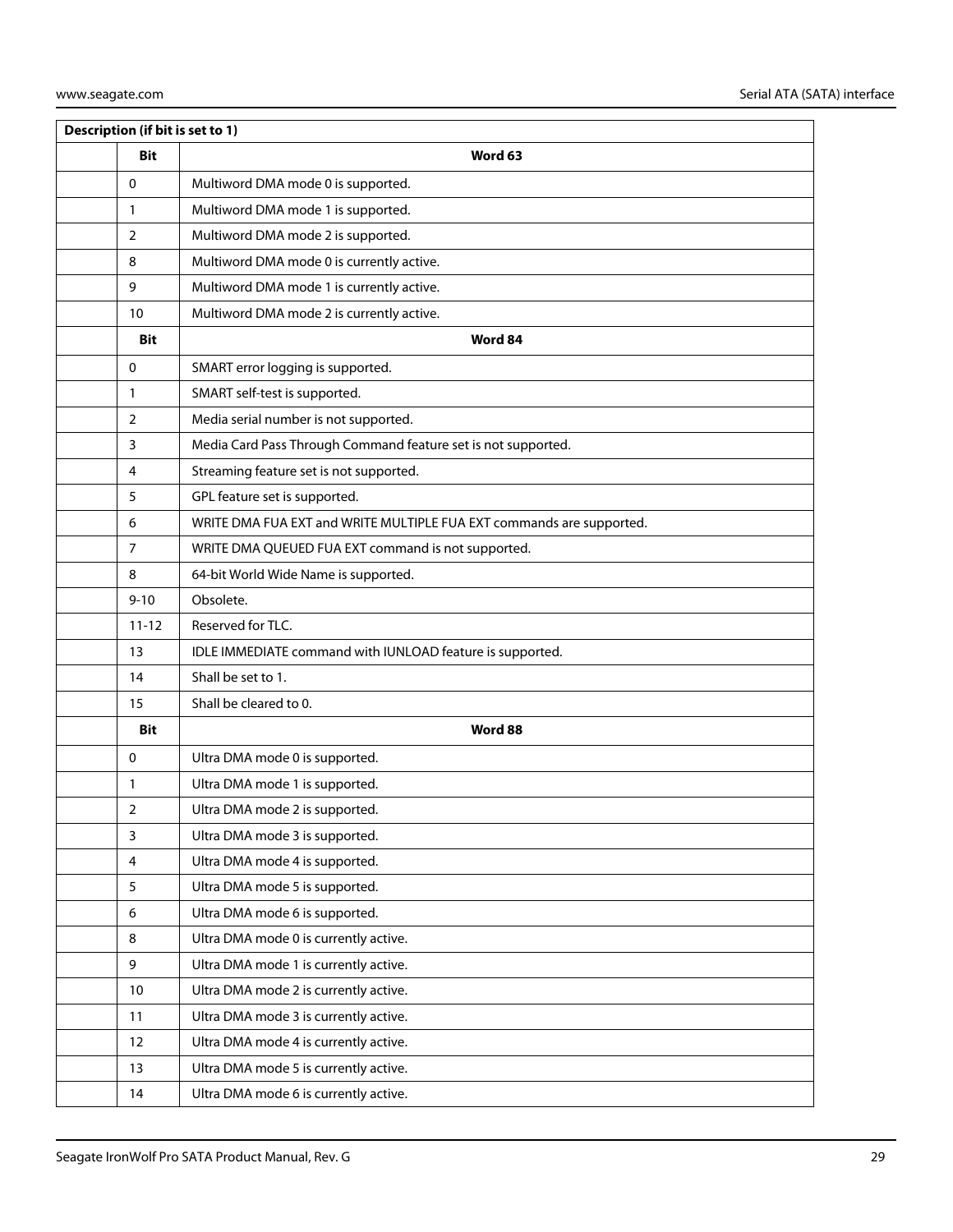#### <span id="page-30-0"></span>**4.3.2 Identify Device Data log**

The IDENTIFY DEVICE Data log (log 30H) transfers information about the drive. The data is organized as a set of 512 byte blocks of data, whose contents are shown in **[Table 2 on page 7](#page-7-2)**. All reserved bits or words should be set to zero. Parameters listed with an "x" are drive-specific or vary with the state of the drive.

The following may contain drive-specific features that may are included in the Serial ATA specification

| Page<br>(hex) | <b>OWord Offset</b><br>(dec) | <b>Bits</b> | <b>Description</b>                                 | <b>Value</b><br>(hex) |  |  |
|---------------|------------------------------|-------------|----------------------------------------------------|-----------------------|--|--|
|               | List of supported pages      |             |                                                    |                       |  |  |
|               |                              | 63:24       | Reserved                                           |                       |  |  |
|               | 0.7                          | 23:16       | Page number                                        | 00                    |  |  |
|               |                              | 15:0        | <b>Revision number</b>                             | 0001                  |  |  |
|               | 8                            |             | Number of entries in the following list            | 09                    |  |  |
|               | 9                            |             | Page number of the 1st supported ID data log page  | 00                    |  |  |
|               | 10                           |             | Page number of the 2nd supported ID data log page  | 01                    |  |  |
| $00\,$        | 11                           |             | Page number of the next supported ID data log page | 02                    |  |  |
|               | 12                           |             | Page number of the next supported ID data log page | 03                    |  |  |
|               | 13                           |             | Page number of the next supported ID data log page | 04                    |  |  |
|               | 14                           |             | Page number of the next supported ID data log page | 05                    |  |  |
|               | 15                           |             | Page number of the next supported ID data log page | 06                    |  |  |
|               | 16                           |             | Page number of the next supported ID data log page | 08                    |  |  |
|               | 17                           |             | Page number of the last supported ID data log page | $00\,$                |  |  |
|               | 18.511                       |             | Reserved                                           |                       |  |  |
|               |                              |             |                                                    |                       |  |  |
| 01            | Copy of IDENTIFY DEVICE data |             |                                                    |                       |  |  |
|               | 0.511                        |             | Copy of IDENTIFY DEVICE command data               |                       |  |  |
|               |                              |             |                                                    |                       |  |  |

#### **Table 9 Identify Device Data log**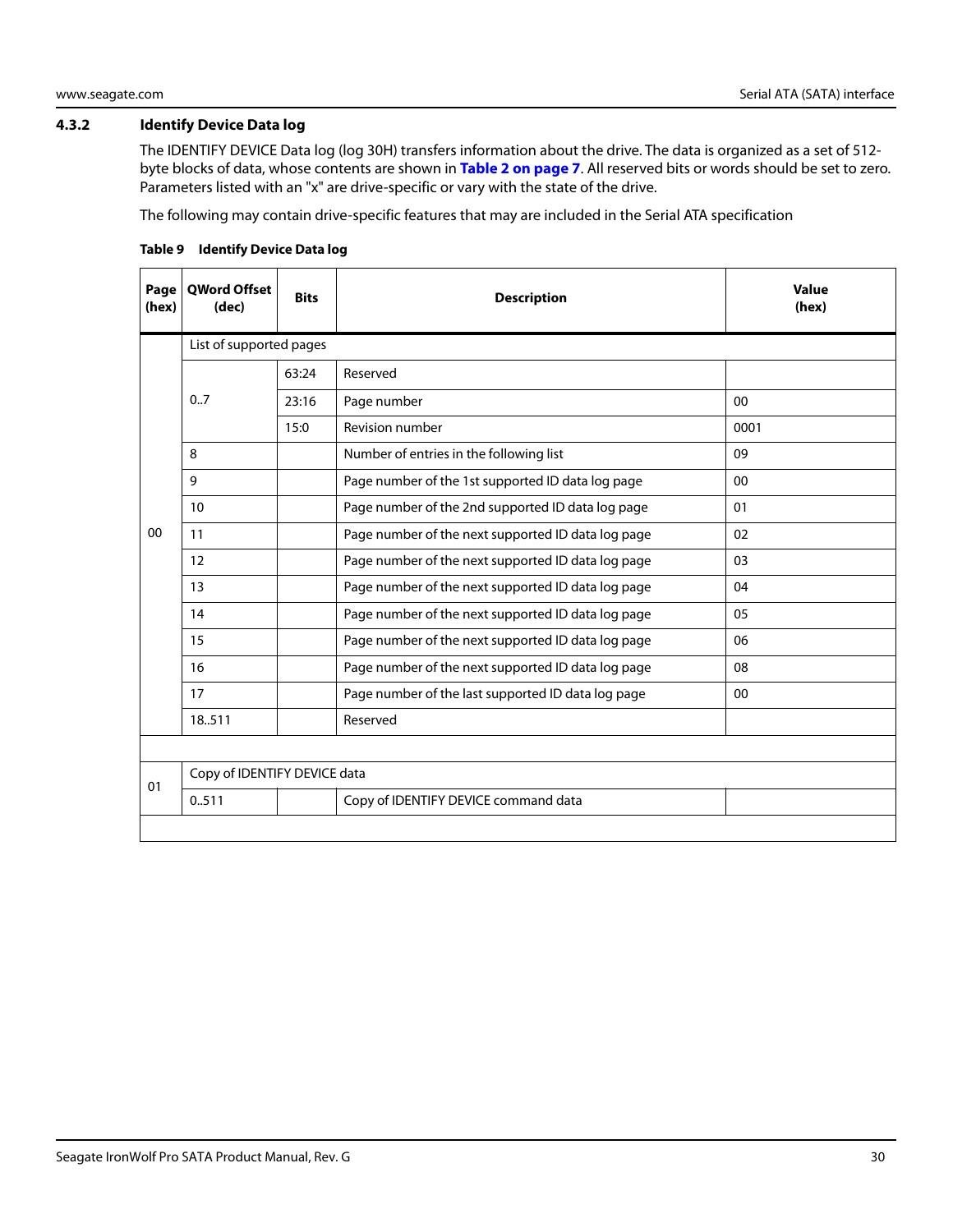|    | Capacity                      |                                          |                                                        |                    |  |  |
|----|-------------------------------|------------------------------------------|--------------------------------------------------------|--------------------|--|--|
|    |                               | Capacity page information header (QWord) |                                                        |                    |  |  |
|    |                               | 63                                       | Shall be set to 1                                      | $\mathbf{1}$       |  |  |
|    | 0.7                           | 62:24                                    | Reserved                                               |                    |  |  |
|    |                               | 23:16                                    | Page number                                            | 02                 |  |  |
|    |                               | 15:0                                     | Revision number                                        | 0001               |  |  |
|    |                               | Device Capacity (QWord)                  |                                                        |                    |  |  |
|    | 8.15                          | 63                                       | Shall be set to 1                                      | $\mathbf{1}$       |  |  |
|    |                               | 62:48                                    | Reserved                                               | $\mathbf 0$        |  |  |
|    |                               | 47:0                                     | accessible capacity                                    | (see Section 2.2)  |  |  |
|    |                               |                                          | Physical/Logical Sector Size (QWord)                   |                    |  |  |
|    |                               | 63                                       | Contents of the QWord are valid                        | $\mathbf{1}$       |  |  |
| 02 |                               | 62                                       | logical to physical sector relationship supported      | 1 (512E) / 0 (4KN) |  |  |
|    | 16.23                         | 61                                       | logical sector size supported bit                      | 1 (4KN) / 0 (512E) |  |  |
|    |                               | 60:22                                    | Reserved                                               | $\Omega$           |  |  |
|    |                               | 19:16                                    | logical to physical sector relationship                | 0 (4KN) / 3 (512E) |  |  |
|    |                               | 15:0                                     | logical sector offset                                  | 4000 <sub>H</sub>  |  |  |
|    |                               | Logical Sector Size (QWord)              |                                                        |                    |  |  |
|    | 24.31                         | 63                                       | Contents of the QWord are valid                        | $\mathbf{1}$       |  |  |
|    |                               | 62:32                                    | Reserved                                               | $\Omega$           |  |  |
|    |                               | 31:0                                     | <b>Logical Sector Size</b>                             | 4096b (4KN)        |  |  |
|    |                               | Nominal Buffer Size (QWord)              |                                                        |                    |  |  |
|    | 3239                          | 63                                       | Contents of the QWord are valid                        | $\mathbf{1}$       |  |  |
|    |                               | 62:0                                     | buffer size                                            | 256                |  |  |
|    | 40.511                        |                                          | Reserved                                               | $\mathbf 0$        |  |  |
|    |                               |                                          |                                                        |                    |  |  |
| 03 | <b>Supported Capabilities</b> |                                          |                                                        |                    |  |  |
|    |                               |                                          | Supported Capabilities page information header (QWord) |                    |  |  |
|    | 0.7                           | 63                                       | Shall be set to 1                                      | $\mathbf{1}$       |  |  |
|    |                               | 62:24                                    | Reserved                                               |                    |  |  |
|    |                               | 23:16                                    | Page number                                            | 03                 |  |  |

63 Shall be set to 1 1 62:55 Reserved 0 54 advanced background operation supported 0 53 persistent sense data reporting density of the persistent sense data reporting 52 sff-8447 reporting 1

#### **Table 9 Identify Device Data log** *(continued)*

8..15 Supported Capabilities (QWord)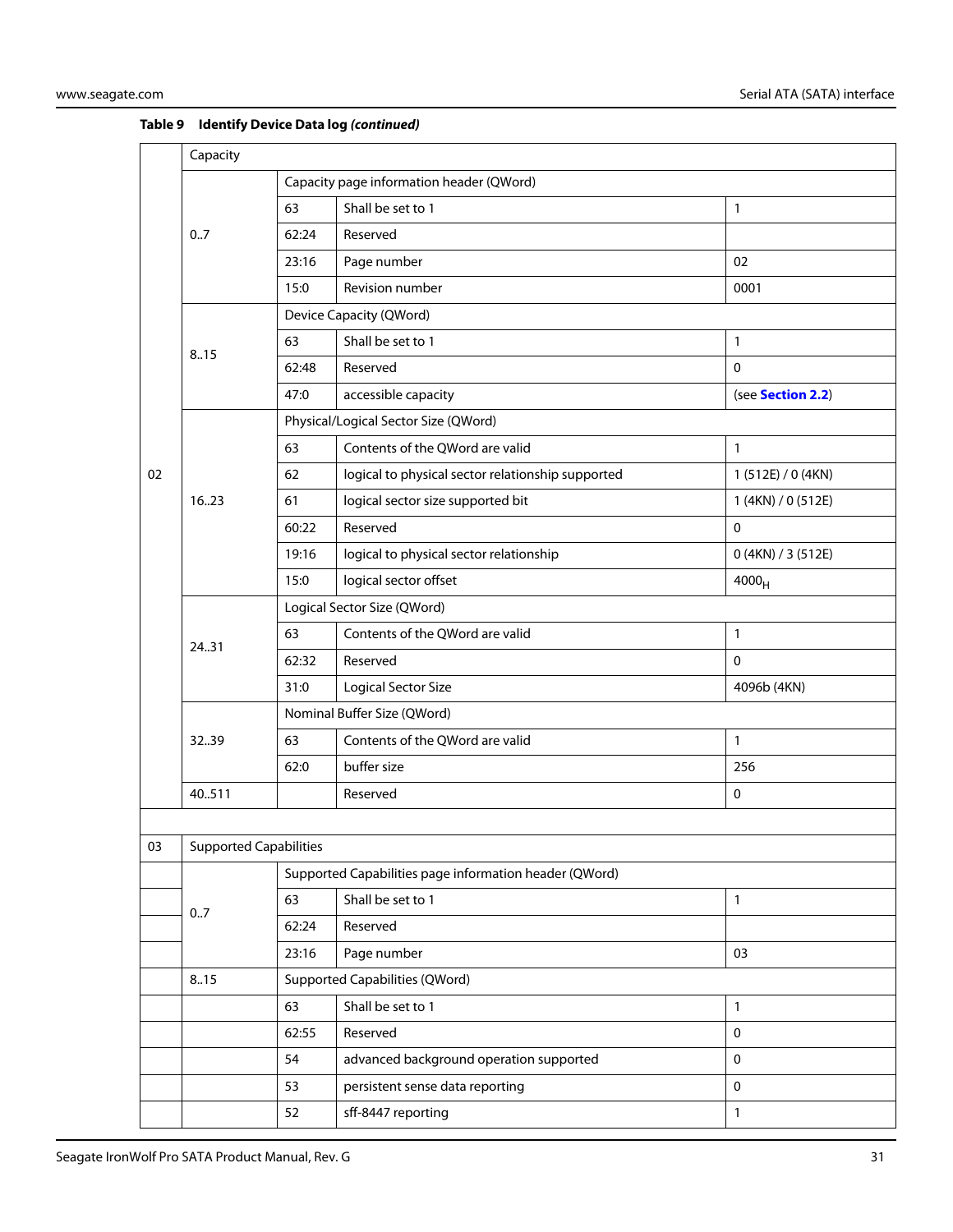|  | 51 | definitive ending pattern supported         | 1            |
|--|----|---------------------------------------------|--------------|
|  | 50 | data set management xl supported            | $\mathbf 0$  |
|  | 49 | set sector configuration supported          | 1            |
|  | 48 | zero ext supported                          | 0            |
|  | 47 | successful ncq command sense data supported | $\pmb{0}$    |
|  | 46 | dlc supported                               | $\mathbf 0$  |
|  | 45 | request sense device default supported      | $\mathbf{1}$ |
|  | 44 | dsn supported                               | 1            |
|  | 43 | low power standby supported                 | 0            |
|  | 42 | set epc power source supported              | 0            |
|  | 41 | amax addr supported                         | 1            |
|  | 40 | Reserved for CFA                            | $\mathbf 0$  |
|  | 39 | drat supported                              | $\mathbf 0$  |
|  | 38 | lps misalignment reporting supported        | 0            |
|  | 37 | Reserved                                    | $\pmb{0}$    |
|  | 36 | read buffer dma supported                   | 0            |
|  | 35 | write buffer dma supported                  | 0            |
|  | 34 | Reserved                                    | 0            |
|  | 33 | download microcode dma supported            | 0            |
|  | 32 | 28-bit supported                            | $\mathbf 0$  |
|  | 31 | rzat supported                              | 0            |
|  | 30 | Reserved                                    | $\mathbf 0$  |
|  | 29 | nop supported                               | 0            |
|  | 28 | read buffer supported                       | 1            |
|  | 27 | write buffer supported                      | $\mathbf{1}$ |
|  | 26 | Reserved                                    | 0            |
|  | 25 | read look-ahead supported                   | 1            |
|  | 24 | volatile write cache supported              | $\mathbf{1}$ |
|  | 23 | smart supported                             | 1            |
|  | 22 | flush cache ext supported                   | 1            |
|  | 21 | Reserved                                    | $\pmb{0}$    |
|  | 20 | 48-bit supported                            | $\mathbf{1}$ |
|  | 19 | Reserved                                    | $\pmb{0}$    |
|  | 18 | spin-up supported                           | $\mathbf{1}$ |
|  | 17 | puis supported                              | $\mathbf{1}$ |
|  | 16 | apm supported                               | $\mathbf{1}$ |
|  | 15 | Reserved for CFA                            | $\pmb{0}$    |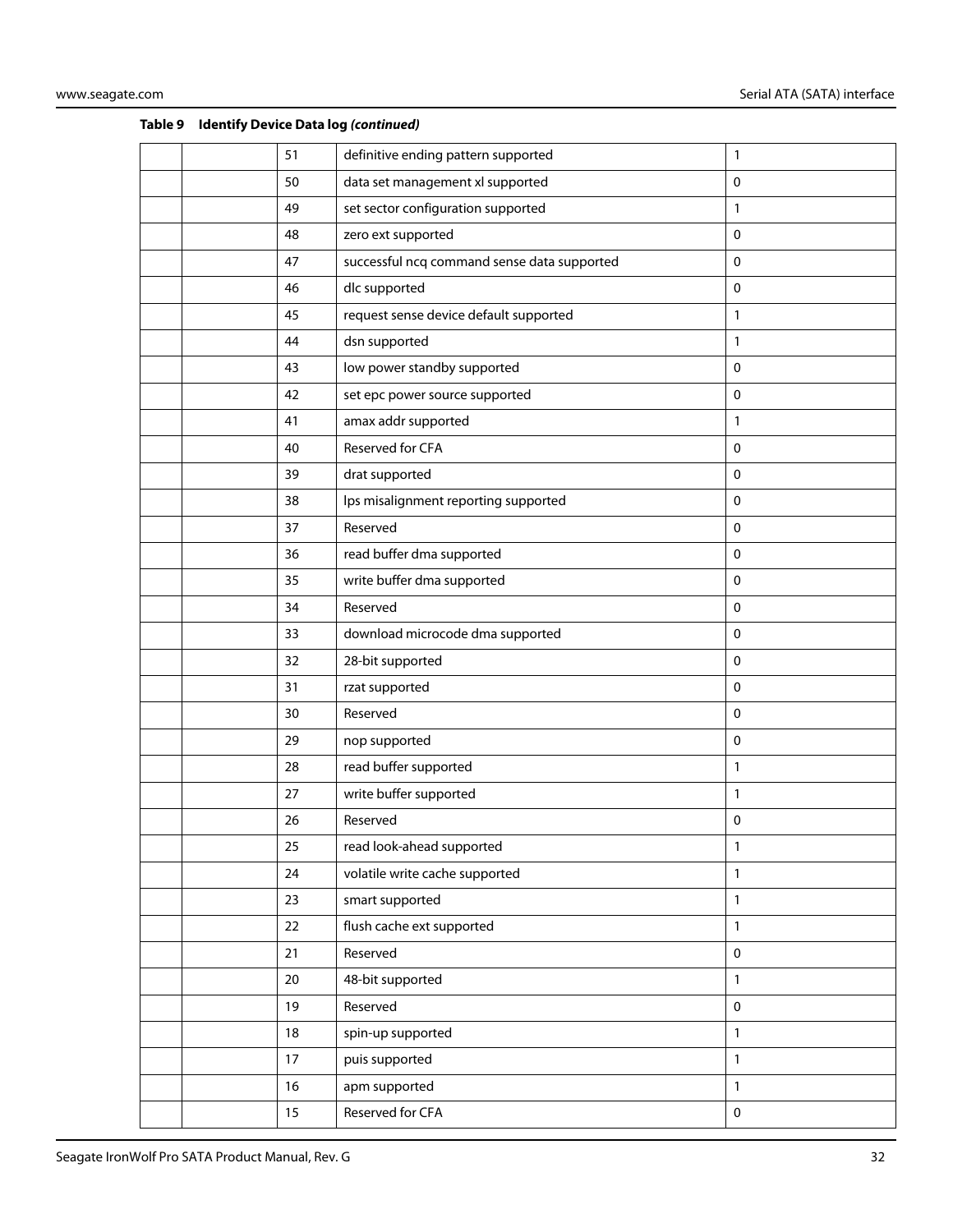|       | 14             | download microcode supported                  | 1                 |
|-------|----------------|-----------------------------------------------|-------------------|
|       | 13             | unload supported                              | $\mathbf{1}$      |
|       | 12             | write fua ext supported                       | 1                 |
|       | 11             | gpl supported                                 | 1                 |
|       | 10             | streaming supported                           | $\mathbf 0$       |
|       | 9              | Reserved                                      | $\mathbf 0$       |
|       | 8              | smart self-test supported                     | 1                 |
|       | 7              | smart error logging supported                 | 1                 |
|       | 6              | epc supported                                 | 1                 |
|       | 5              | sense data supported                          | 1                 |
|       | 4              | free-fall supported                           | $\mathbf 0$       |
|       | 3              | dm mode 3 supported                           | $\mathbf{1}$      |
|       | $\overline{2}$ | gpl dma supported                             | 1                 |
|       | $\mathbf{1}$   | write uncorrectable supported                 | 1                 |
|       | 0              | wrv supported                                 | $\mathbf{1}$      |
|       |                | DOWNLOAD MICROCODE Capabilities (QWord)       |                   |
|       | 63             | Contents of the QWord are valid               | 1                 |
|       | 62:36          | Reserved                                      | 0                 |
|       | 35             | dm clears nonactivated deferred data          | 0                 |
| 1623  | 34             | dm offsets deferred supported                 | $\mathbf{1}$      |
|       | 33             | dm immediate supported                        | 1                 |
|       | 32             | dm offsets immediate supported                | $\mathbf{1}$      |
|       | 31:16          | dm maximum transfer size                      | 0000 <sub>H</sub> |
|       | 15:0           | dm minimum transfer size                      | 0000 <sub>H</sub> |
|       |                | Nominal Media Rotation Rate (QWord)           |                   |
| 2431  | 63             | Shall be set to one                           | 1                 |
|       | 62:16          | Reserved                                      | $\pmb{0}$         |
|       | 15:0           | nominal media rotation rate                   | 7200              |
|       |                | Form Factor (QWord)                           |                   |
| 3239  | 63             | Contents of the QWord are valid               | $\mathbf{1}$      |
|       | 62:4           | Reserved                                      | $\mathbf 0$       |
|       | 3:0            | nominal form factor                           | 3.5''             |
|       |                | Write-Read-Verify Sector Count Mode 3 (QWord) |                   |
|       | 63             | Contents of the QWord are valid               | $\mathbf{1}$      |
| 40.47 | 62:32          | Reserved                                      | $\pmb{0}$         |
|       | 31:0           | wrm mode 3 count                              | 0                 |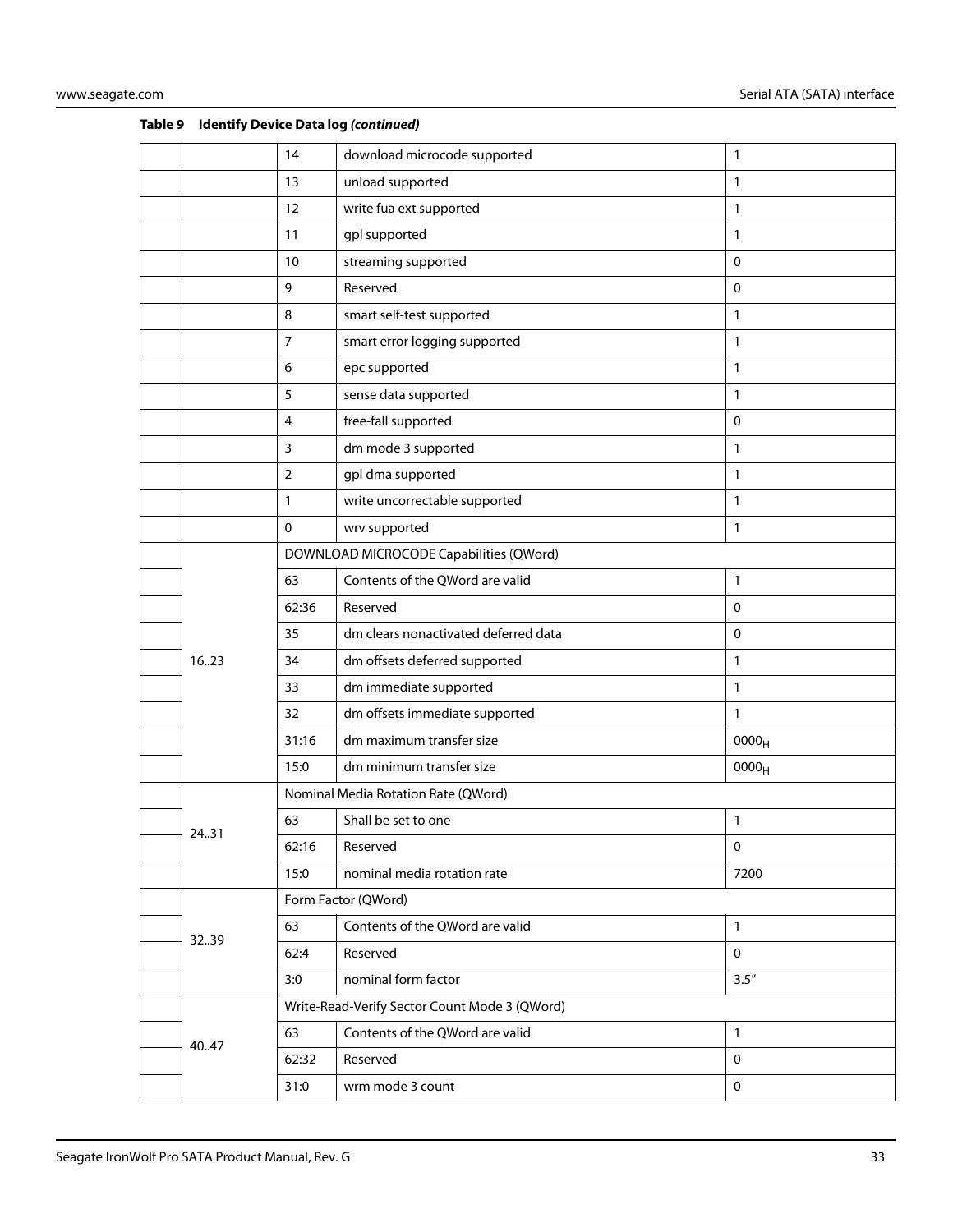|  |       | Write-Read-Verify Sector Count Mode 2 (QWord) |                                     |                              |  |  |
|--|-------|-----------------------------------------------|-------------------------------------|------------------------------|--|--|
|  | 48.55 | 63                                            | Contents of the QWord are valid     | $\mathbf{1}$                 |  |  |
|  |       | 62:32                                         | Reserved                            | $\mathbf 0$                  |  |  |
|  |       | 31:0                                          | wrm mode 2 count                    | $\mathbf 0$                  |  |  |
|  |       |                                               | World wide name (DQWord)            |                              |  |  |
|  |       | 127                                           | Shall be set to one                 | $\mathbf{1}$                 |  |  |
|  | 5671  | 126:64                                        | Reserved                            | $\mathbf 0$                  |  |  |
|  |       | 63:0                                          | world wide name                     | unique                       |  |  |
|  |       |                                               | DATA SET MANAGEMENT (QWord)         |                              |  |  |
|  |       | 63                                            | Shall be set to one                 | $\mathbf{1}$                 |  |  |
|  |       | 62:32                                         | Reserved                            | $\mathbf 0$                  |  |  |
|  | 7279  | 31:16                                         | max pages per dsm command           | $\mathbf 0$                  |  |  |
|  |       | 15:8                                          | logical block markups supported     | $\mathbf 0$                  |  |  |
|  |       | 7:1                                           | Reserved                            | $\mathbf 0$                  |  |  |
|  |       | $\mathbf 0$                                   | trim supported                      | $\mathsf 0$                  |  |  |
|  |       | Utilization Per Unit Time (DQWord)            |                                     |                              |  |  |
|  |       | 127                                           | Shall be set to one                 | $\mathbf{1}$                 |  |  |
|  |       | 126:120                                       | Reserved                            | $\mathbf 0$                  |  |  |
|  |       | 119:112                                       | utilization type                    | Combined<br>Writes and Reads |  |  |
|  | 80.95 | 111:104                                       | utilization units                   | TB                           |  |  |
|  |       | 103:96                                        | utilization interval                | Per Year                     |  |  |
|  |       | 95:34                                         | Reserved                            | 0                            |  |  |
|  |       | 63:32                                         | utilization b                       |                              |  |  |
|  |       | 31:0                                          | utilization a                       | 550                          |  |  |
|  |       | Utilization Usage Rate Support (QWord)        |                                     |                              |  |  |
|  |       | 63                                            | Contents of the QWord are valid     | $\pmb{0}$                    |  |  |
|  |       | 62:24                                         | Reserved                            | $\pmb{0}$                    |  |  |
|  |       | 23                                            | setting rate basis supported        | $\mathbf 0$                  |  |  |
|  | 96103 | 22:9                                          | Reserved                            | $\pmb{0}$                    |  |  |
|  |       | 8                                             | since power on rate basis supported | $\mathbf 0$                  |  |  |
|  |       | 7:5                                           | Reserved                            | $\mathbf 0$                  |  |  |
|  |       | 4                                             | power on hours rate basis supported | $\mathbf 0$                  |  |  |
|  |       | 3:1                                           | Reserved                            | $\mathbf 0$                  |  |  |
|  |       | $\mathbf{0}$                                  | date/time rate basis supported      | $\mathbf 0$                  |  |  |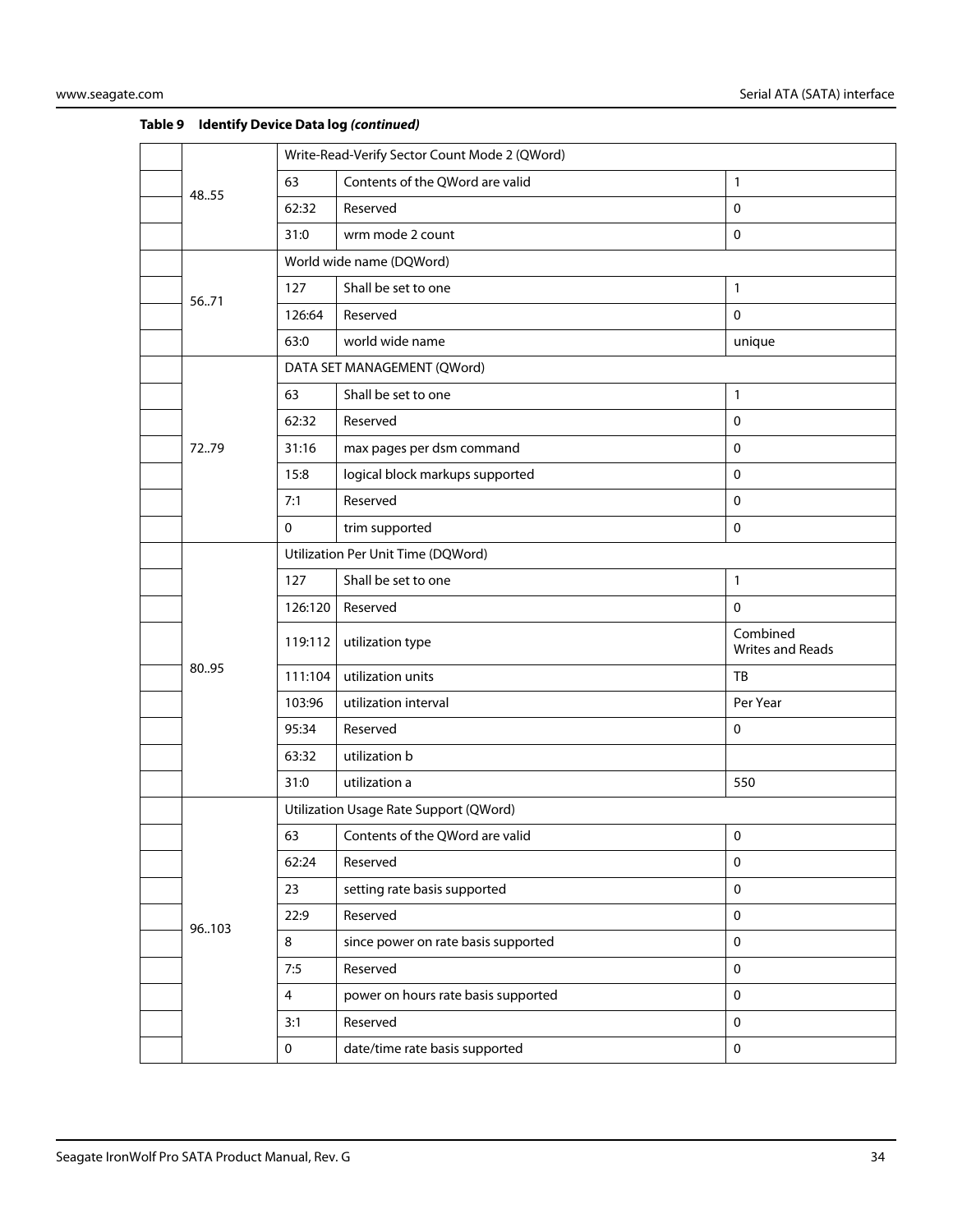|  |         | Zoned Capabilities (QWord)                             |                                             |              |  |
|--|---------|--------------------------------------------------------|---------------------------------------------|--------------|--|
|  | 104.111 | 63                                                     | Contents of the QWord are valid             | $\Omega$     |  |
|  |         | 62:2                                                   | Reserved                                    | 0            |  |
|  |         | 1:0                                                    | zoned                                       | $\Omega$     |  |
|  |         |                                                        | Supported ZAC Capabilities (QWord)          |              |  |
|  |         | 63                                                     | Contents of the QWord are valid             | $\pmb{0}$    |  |
|  |         | 62:5                                                   | Reserved                                    | $\mathbf{0}$ |  |
|  | 112119  | 4                                                      | non-data reset write pointers ext supported | $\Omega$     |  |
|  |         | 3                                                      | non-data finish zone ext supported          | 0            |  |
|  |         | $\overline{2}$                                         | non-data close zone ext supported           | 0            |  |
|  |         | $\mathbf{1}$                                           | non-data open zone ext supported            | $\Omega$     |  |
|  |         | $\mathbf{0}$                                           | report zones ext supported                  | $\Omega$     |  |
|  |         | Advanced Background Operations Capabilities (QWord)    |                                             |              |  |
|  |         | 63                                                     | Contents of the QWord are valid             | $\mathbf 0$  |  |
|  |         | 62                                                     | abo foreground mode supported               | $\Omega$     |  |
|  | 120127  | 61                                                     | abo ir mode supported                       | 0            |  |
|  |         | 60:48                                                  | Reserved                                    | $\Omega$     |  |
|  |         | 47:16                                                  | abo minimum fraction                        | $\Omega$     |  |
|  |         | 15:0                                                   | abo minimum supported timelimit             | 0            |  |
|  |         | Advanced Background Operations Recommendations (QWord) |                                             |              |  |
|  |         | 63                                                     | Contents of the QWord are valid             | $\Omega$     |  |
|  | 128.135 | 62:32                                                  | Reserved                                    | $\mathbf 0$  |  |
|  |         | 31:16                                                  | device maintenance polling time             | $\Omega$     |  |
|  |         | 15:0                                                   | abo recommended abo start interval          | $\Omega$     |  |
|  |         |                                                        | Queue Depth (QWord)                         |              |  |
|  | 136.143 | 63                                                     | Contents of the QWord are valid             | $\mathbf 0$  |  |
|  |         | 62:5                                                   | Reserved                                    | $\Omega$     |  |
|  |         | 4:0                                                    | queue depth                                 | 32           |  |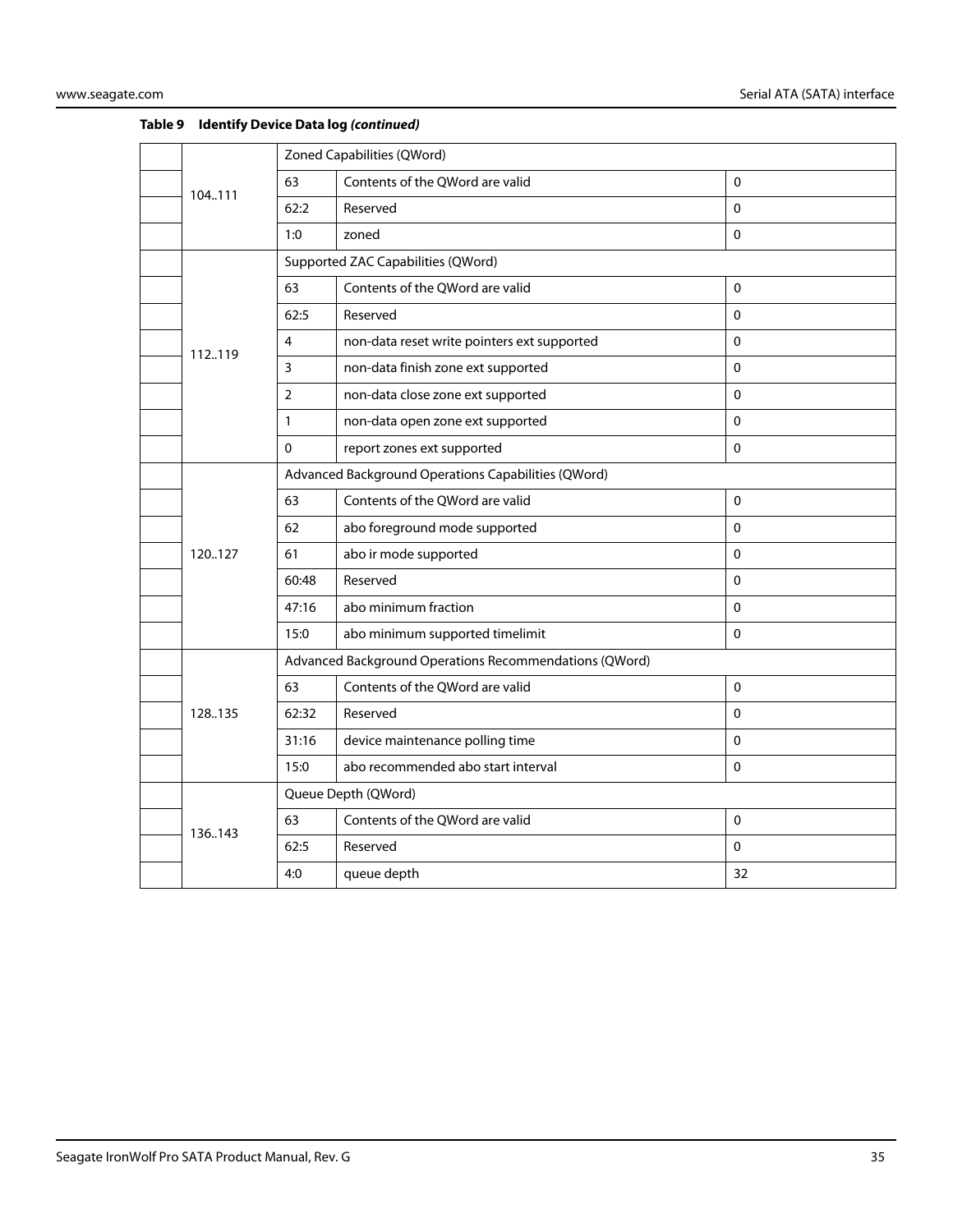|    |                         | <b>Supported SCT Capabilities (QWord)</b> |                                                               |                    |  |
|----|-------------------------|-------------------------------------------|---------------------------------------------------------------|--------------------|--|
|    |                         | 63                                        | Contents of the QWord are valid                               | $\mathbf 0$        |  |
|    |                         | 62:27                                     | Reserved                                                      | $\mathbf 0$        |  |
|    |                         | 26                                        | sct write same function 103 supported                         | $\mathbf{1}$       |  |
|    |                         | 25                                        | sct write same function 102 supported                         | 1                  |  |
|    |                         | 24                                        | sct write same function 101 supported                         | 1                  |  |
|    |                         | 23:19                                     | Reserved                                                      | $\mathbf 0$        |  |
|    |                         | 18                                        | sct write same function 3 supported                           | 1                  |  |
|    | 144.151                 | 17                                        | sct write same function 2 supported                           | 1                  |  |
|    |                         | 16                                        | sct write same function 1 supported                           | 1                  |  |
|    |                         | 15:6                                      | Reserved                                                      | $\mathbf 0$        |  |
|    |                         | 5                                         | sct data tables supported                                     | 1                  |  |
|    |                         | 4                                         | sct feature control supported                                 | 1                  |  |
|    |                         | 3                                         | sct error recovery control supported                          | 1                  |  |
|    |                         | 2                                         | sct write same supported                                      | 1                  |  |
|    |                         | $\mathbf{1}$                              | Reserved                                                      | 0                  |  |
|    |                         | 0                                         | sct supported                                                 | 1                  |  |
|    |                         |                                           | Depopulation Capabilities (QWord)                             |                    |  |
|    |                         | 63                                        | Contents of the QWord are valid                               | 1                  |  |
|    | 152.159                 | 62:2                                      | Reserved                                                      | $\mathbf 0$        |  |
|    |                         | $\mathbf{1}$                              | get physical element status supported                         | 1                  |  |
|    |                         | 0                                         | remove element and truncate supported                         | 1                  |  |
|    |                         | 35                                        | Depopulation Execution Time (QWord)                           |                    |  |
|    | 160167                  |                                           | <b>Bit Description:</b><br>63 Contents of the QWord are valid | 1                  |  |
|    |                         |                                           | 62:0 DEPOPULATION TIME field (see 9.10.5.19)                  | (Unique per drive) |  |
|    | 168503                  | Reserved                                  |                                                               |                    |  |
|    |                         |                                           | Vendor Specific Supported Capabilities (QWord)                |                    |  |
|    | 504511                  | 63                                        | Contents of the QWord are valid                               | $\pmb{0}$          |  |
|    |                         | 62:0                                      | Vendor specific                                               |                    |  |
|    |                         |                                           |                                                               |                    |  |
| 04 | <b>Current Settings</b> |                                           |                                                               |                    |  |
|    |                         |                                           | Current Settings page information header (QWord)              |                    |  |
|    | 0.7                     | 63                                        | Shall be set to 1                                             | 1                  |  |
|    |                         | 62:24                                     | Reserved                                                      | $\pmb{0}$          |  |
|    |                         | 23:16                                     | Page number                                                   | 04                 |  |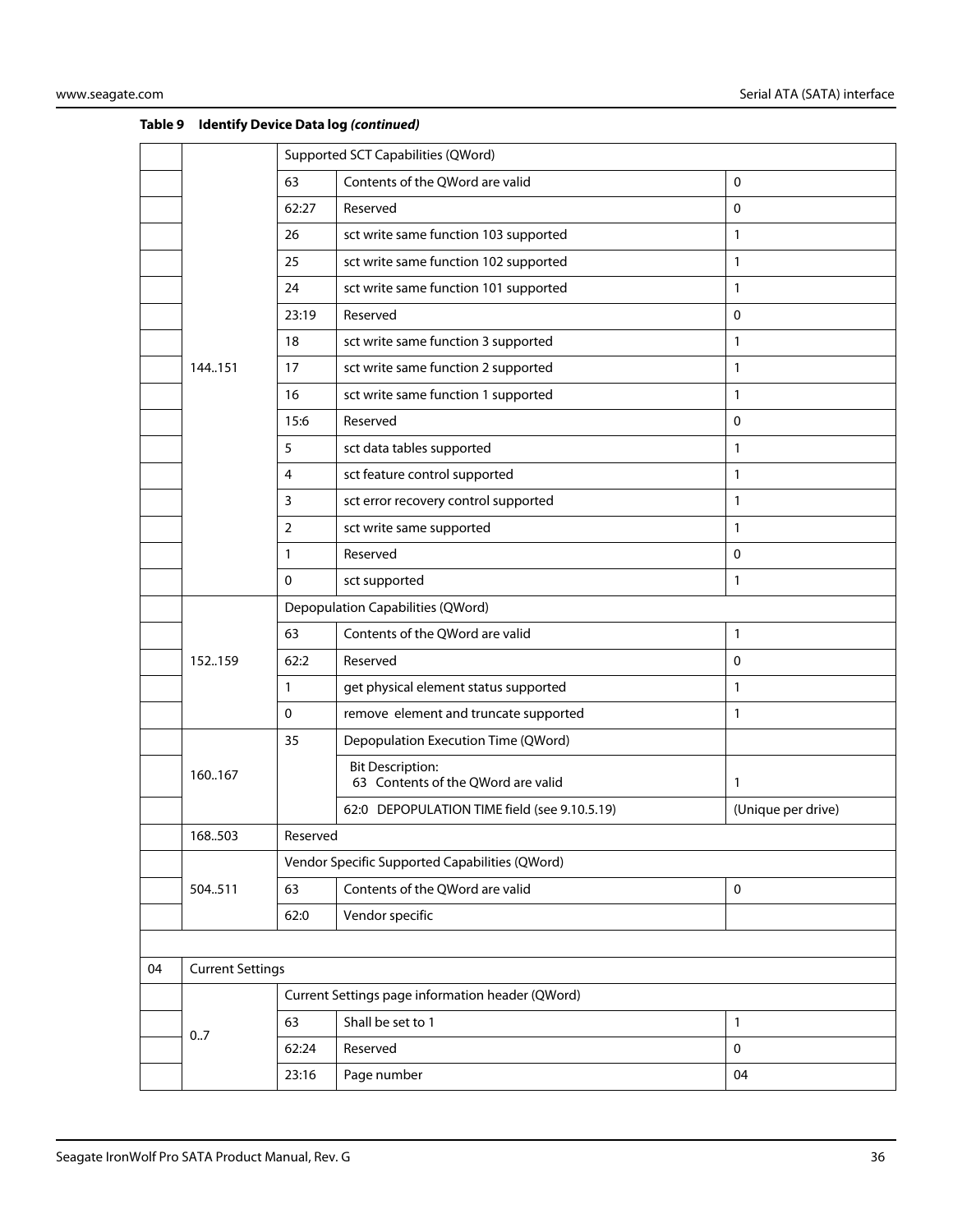|  |       |                  | <b>Current Settings (QWord)</b>           |              |  |
|--|-------|------------------|-------------------------------------------|--------------|--|
|  |       | 63               | Shall be set to one                       | $\mathbf{1}$ |  |
|  |       | 62:19            | Reserved                                  | $\mathbf 0$  |  |
|  |       | 18               | successful ncq command sense data enabled | $\mathbf 0$  |  |
|  |       | 17               | dlc enabled                               | $\mathbf 0$  |  |
|  |       | 16               | dsn enabled                               | $\mathbf 0$  |  |
|  |       | 15               | epc enabled                               | 1            |  |
|  |       | 14               | Reserved                                  | $\pmb{0}$    |  |
|  |       | 13               | volatile write cache enabled              | 1            |  |
|  |       | 12               | Reserved                                  | $\mathsf 0$  |  |
|  | 8.15  | 11               | reverting to defaults enabled             | $\mathbf 0$  |  |
|  |       | 10               | sense data enabled                        | $\mathbf{1}$ |  |
|  |       | 9                | Reserved                                  | $\mathbf 0$  |  |
|  |       | 8                | non-volatile write cache                  | 1            |  |
|  |       | $\overline{7}$   | read look-ahead                           | 1            |  |
|  |       | $\boldsymbol{6}$ | smart enabled                             | 1            |  |
|  |       | 5                | Reserved                                  | $\mathbf 0$  |  |
|  |       | $\overline{4}$   | Reserved                                  | $\pmb{0}$    |  |
|  |       | 3                | puis enabled                              | $\pmb{0}$    |  |
|  |       | $\overline{2}$   | apm enabled                               | $\mathbf 0$  |  |
|  |       | $\mathbf{1}$     | free-fall enabled                         | $\pmb{0}$    |  |
|  |       | $\mathbf 0$      | wrv enabled                               | $\pmb{0}$    |  |
|  |       |                  | Feature Settings (QWord)                  |              |  |
|  |       | 63               | Contents of the QWord are valid           | $\mathbf{1}$ |  |
|  | 1623  | 62:18            | Reserved                                  | $\pmb{0}$    |  |
|  |       | 17:16            | power source                              | $\mathbf 0$  |  |
|  |       | 15:8             | apm level                                 | $\pmb{0}$    |  |
|  |       | 7:0              | wrv mode                                  | $\mathbf 0$  |  |
|  |       |                  | DMA Host Interface Sector Times (QWord)   |              |  |
|  | 24.31 | 63               | Contents of the QWord are valid           | $\mathbf{1}$ |  |
|  |       | 62:16            | Reserved                                  | $\mathbf 0$  |  |
|  |       | 15:0             | dma sector time                           | $\mathbf 0$  |  |
|  |       |                  | PIO Host Interface Sector Times (QWord)   |              |  |
|  | 3239  | 63               | Contents of the QWord are valid           | $\mathbf{1}$ |  |
|  |       | 62:16            | Reserved                                  | $\pmb{0}$    |  |
|  |       | 15:0             | pio sector time                           | $\mathbf 0$  |  |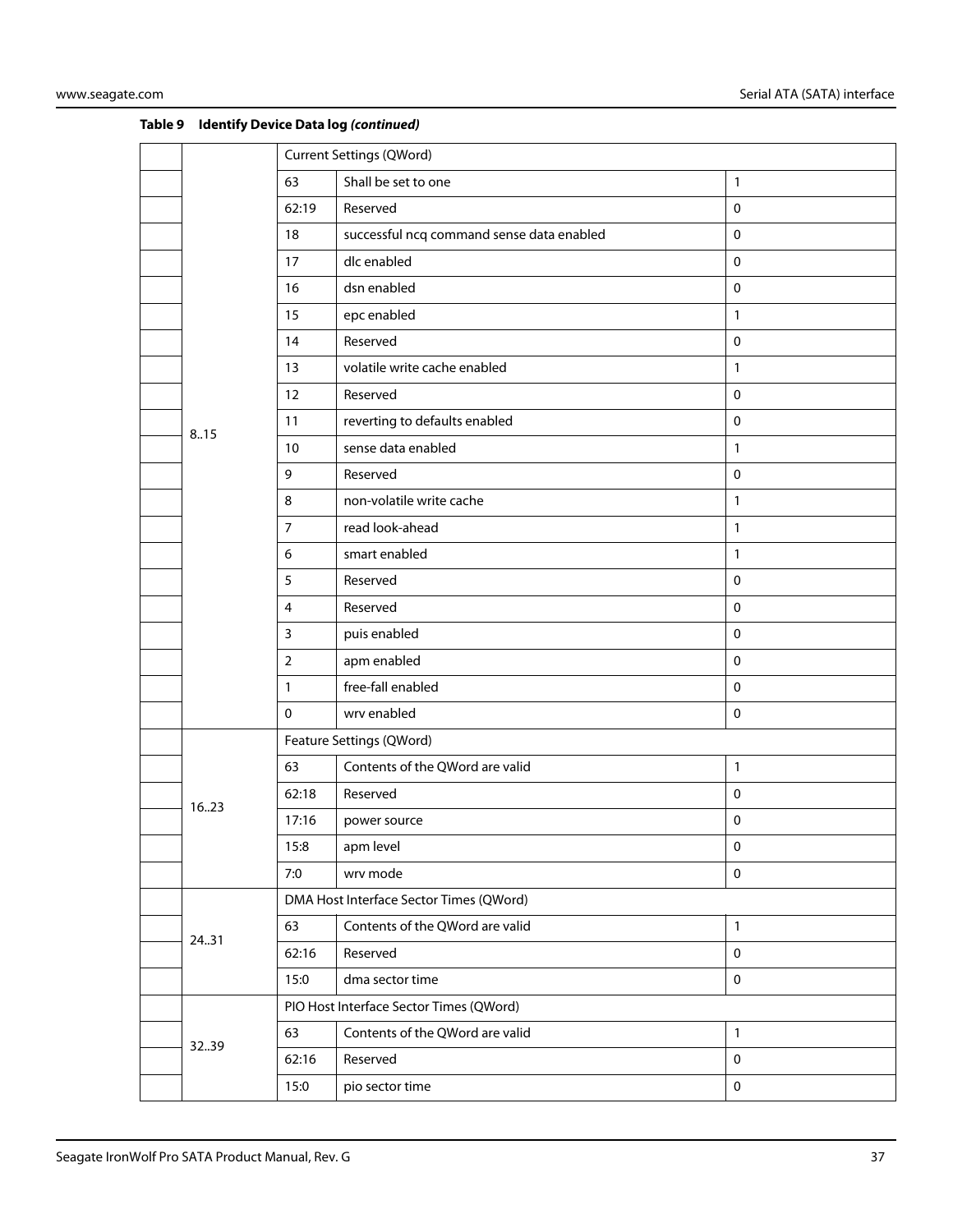|  | 40.47<br>48.55 | Streaming Minimum Request Size (QWord) |                                                  |                   |  |
|--|----------------|----------------------------------------|--------------------------------------------------|-------------------|--|
|  |                | 63                                     | Contents of the QWord are valid                  | 1                 |  |
|  |                | 62:16                                  | Reserved                                         | $\mathbf 0$       |  |
|  |                | 15:0                                   | stream min request size                          | 0000 <sub>H</sub> |  |
|  |                |                                        | <b>Streaming Access Latency (QWord)</b>          |                   |  |
|  |                | 63                                     | Contents of the OWord are valid                  | $\mathbf{1}$      |  |
|  |                | 62:16                                  | Reserved                                         | $\Omega$          |  |
|  |                | 15:0                                   | stream access latency                            | $\Omega$          |  |
|  |                |                                        | <b>Streaming Performance Granularity (QWord)</b> |                   |  |
|  | 56.63          | 63                                     | Contents of the QWord are valid                  | $\mathbf{1}$      |  |
|  |                | 62:16                                  | Reserved                                         | $\Omega$          |  |
|  |                | 15:0                                   | stream granularity                               | 0000 <sub>H</sub> |  |
|  |                | Free-fall Control Sensitivity (QWord)  |                                                  |                   |  |
|  | 64.71          | 63                                     | Contents of the QWord are valid                  | $\mathbf{1}$      |  |
|  |                | 62:16                                  | Reserved                                         | $\mathbf 0$       |  |
|  |                | 15:0                                   | free-fall sensitivity                            | $\Omega$          |  |
|  |                | Device Maintenance Schedule (QWord)    |                                                  |                   |  |
|  |                | 63                                     | Contents of the OWord are valid                  | $\Omega$          |  |
|  |                | 62:58                                  | Reserved                                         | $\Omega$          |  |
|  | 72.79          | 57:48                                  | minimum inactive time in milliseconds            | $\mathbf{0}$      |  |
|  |                | 47:32                                  | time scheduled for device maintenance            | $\mathbf 0$       |  |
|  |                | 31:16                                  | time to performance degradation                  | 0                 |  |
|  |                | 15:0                                   | minimum inactive time                            | $\Omega$          |  |
|  |                |                                        | Advanced Background Operations Settings (QWord)  |                   |  |
|  | 8087           | 63                                     | Contents of the QWord are valid                  | $\Omega$          |  |
|  |                | 62:8                                   | Reserved                                         | $\Omega$          |  |
|  |                | 7:0                                    | abo_status                                       | $\mathbf 0$       |  |
|  | 88.511         | Reserved                               |                                                  |                   |  |
|  |                |                                        |                                                  |                   |  |
|  |                |                                        |                                                  |                   |  |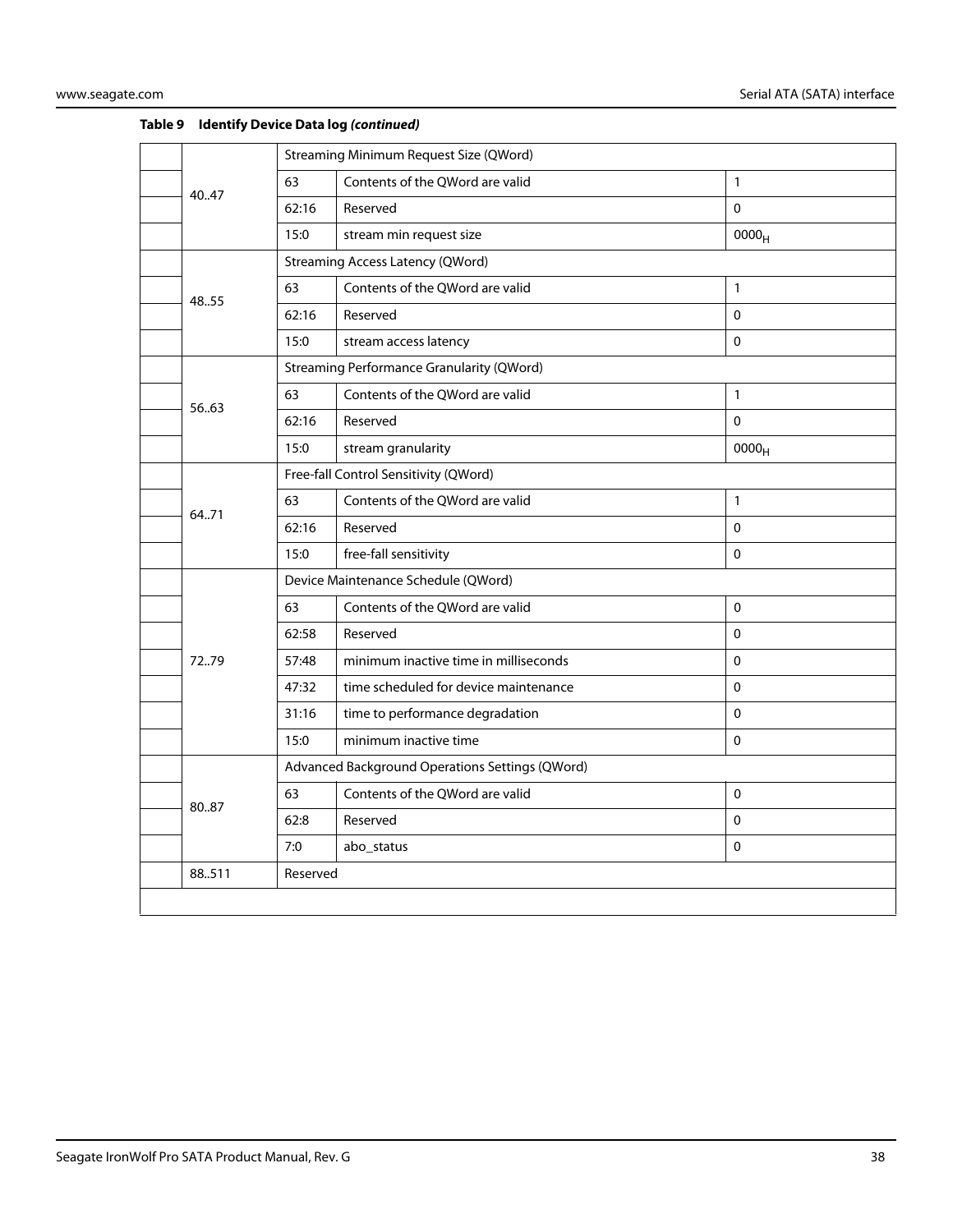|    | <b>Strings</b> |                                                        |                                            |                                                |  |  |
|----|----------------|--------------------------------------------------------|--------------------------------------------|------------------------------------------------|--|--|
|    |                | Supported Capabilities page information header (QWord) |                                            |                                                |  |  |
|    | 0.7            | 63                                                     | Shall be set to 1                          | $\mathbf{1}$                                   |  |  |
|    |                | 62:24                                                  | Reserved                                   |                                                |  |  |
|    |                | 23:16                                                  | Page number                                | 05                                             |  |  |
|    | 8.27           |                                                        | SERIAL NUMBER (ATA String)                 | <b>XXXXXXXX</b> <sub>H</sub>                   |  |  |
|    | 28.31          | Reserved                                               |                                            |                                                |  |  |
| 05 | 3239           |                                                        | FIRMWARE REVISION (ATA String)             | XXXH                                           |  |  |
|    | 40.47          | Reserved                                               |                                            |                                                |  |  |
|    | 48.87          |                                                        | MODEL NUMBER (ATA String)                  | ST16000NE000<br>ST14000NE0008<br>ST12000NE0008 |  |  |
|    | 88.95          | Reserved                                               |                                            |                                                |  |  |
|    | 96103          |                                                        | ADDITIONAL PRODUCT IDENTIFIER (ATA String) | $\mathbf 0$                                    |  |  |
|    | 104.511        | Reserved                                               |                                            |                                                |  |  |
|    |                |                                                        |                                            |                                                |  |  |
| 06 | Security       |                                                        |                                            |                                                |  |  |
|    |                |                                                        | Security page information header (QWord)   |                                                |  |  |
|    | 0.7            | 63                                                     | Shall be set to 1                          | 1                                              |  |  |
|    |                | 62:24                                                  | Reserved                                   |                                                |  |  |
|    |                | 23:16                                                  | Page number                                | 06                                             |  |  |
|    |                |                                                        | Master Password Identifier (QWord)         |                                                |  |  |
|    | 8.15           | 63                                                     | Contents of the QWord are valid            | $\mathbf{1}$                                   |  |  |
|    |                | 62:16                                                  | Reserved                                   | $\mathbf 0$                                    |  |  |
|    |                | 15:0                                                   | master password identifier                 | FFFE <sub>H</sub>                              |  |  |
|    |                |                                                        | Security Status (QWord)                    |                                                |  |  |
|    |                | 63                                                     | Contents of the QWord are valid            | $\mathbf{1}$                                   |  |  |
|    |                | 62:7                                                   | Reserved                                   | $\pmb{0}$                                      |  |  |
|    |                | 6                                                      | security supported                         | $\mathbf{1}$                                   |  |  |
|    | 1623           | 5                                                      | master password capability                 | $\pmb{0}$                                      |  |  |
|    |                | $\overline{4}$                                         | enhanced security erase supported          | $\mathbf{1}$                                   |  |  |
|    |                | 3                                                      | security count expired                     | $\pmb{0}$                                      |  |  |
|    |                | $\overline{2}$                                         | security frozen                            | $\pmb{0}$                                      |  |  |
|    |                | $\mathbf{1}$                                           | security locked                            | $\mathbf 0$                                    |  |  |
|    |                | $\pmb{0}$                                              | security enabled                           | $\pmb{0}$                                      |  |  |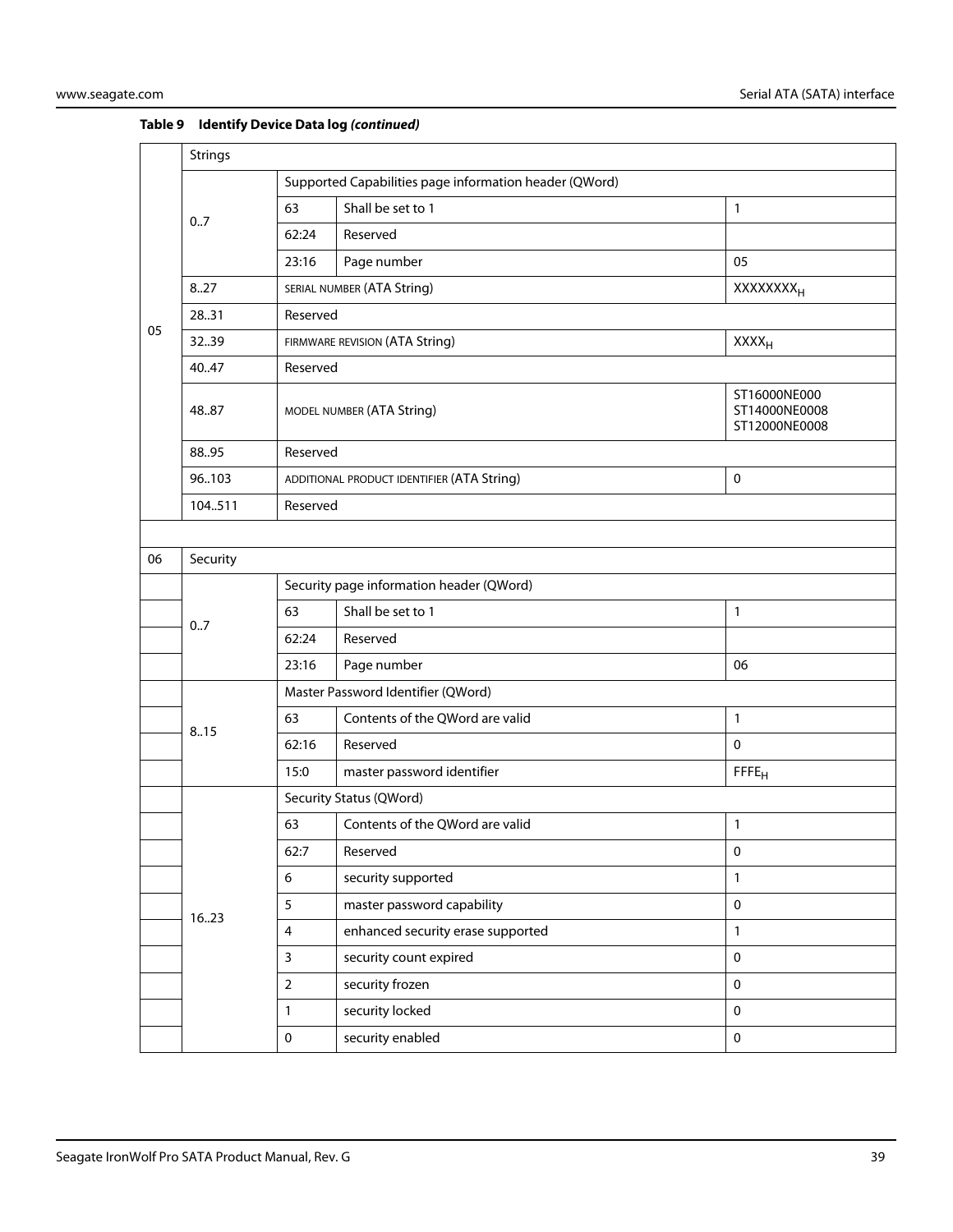|    |              |                               | Time required for an Enhanced Erase mode SECURITY ERASE UNIT command (QWord) |                                          |  |  |
|----|--------------|-------------------------------|------------------------------------------------------------------------------|------------------------------------------|--|--|
|    | 24.31        | 63                            | Contents of the QWord are valid                                              | $\mathbf{1}$                             |  |  |
|    |              | 62:16                         | Reserved                                                                     | $\mathbf 0$                              |  |  |
|    |              | 15                            | enhanced security erase time format                                          | $\mathbf{1}$                             |  |  |
|    |              | 14:0                          | enhanced security erase time                                                 | (Unique per drive)                       |  |  |
|    |              |                               | Time required for an Normal Erase mode SECURITY ERASE UNIT command (QWord)   |                                          |  |  |
|    |              | 63                            | Contents of the QWord are valid                                              | 1                                        |  |  |
|    | 3239         | 62:16                         | Reserved                                                                     | 0                                        |  |  |
|    |              | 15                            | normal security erase time format                                            | $\mathbf{1}$                             |  |  |
|    |              | 14:0                          | normal security erase time                                                   | (Unique per drive)                       |  |  |
|    |              |                               | Trusted Computing Feature Set (QWord)                                        |                                          |  |  |
|    |              | 63                            | Contents of the QWord are valid                                              | $\mathbf{1}$                             |  |  |
|    | 40.47        | 62:1                          | Reserved                                                                     | $\mathbf 0$                              |  |  |
|    |              | 0                             | trusted computing supported                                                  | 0<br>(1, SED drives only)                |  |  |
|    |              | Security Capabilities (QWord) |                                                                              |                                          |  |  |
|    |              | 63                            | Contents of the QWord are valid                                              | $\mathbf{1}$                             |  |  |
|    |              | 62:8                          | Reserved                                                                     | $\mathbf 0$                              |  |  |
|    |              | 7                             | restricted sanitize overrides security                                       | $\mathbf 0$                              |  |  |
|    |              | 6                             | acs-3 commands allowed by sanitize                                           | $\mathbf{1}$                             |  |  |
|    | 48.55        | 5                             | sanitize antifreeze lock supported                                           | $\mathbf{1}$                             |  |  |
|    |              | 4                             | block erase supported                                                        | $\mathbf 0$                              |  |  |
|    |              | 3                             | overwrite supported                                                          | $\mathbf{1}$                             |  |  |
|    |              | 2                             | crypto scramble supported                                                    | $\Omega$<br>(1, SED and ISE drives only) |  |  |
|    |              | 1                             | sanitize supported                                                           | $\mathbf{1}$                             |  |  |
|    |              | U                             | encrypt all supported                                                        | 0                                        |  |  |
|    | 56511        | Reserved                      |                                                                              |                                          |  |  |
|    |              |                               |                                                                              |                                          |  |  |
| 07 | Parallel ATA |                               |                                                                              |                                          |  |  |
|    | 000511       |                               | (Not supported for SATA drives)                                              | all zeros                                |  |  |
|    |              |                               |                                                                              |                                          |  |  |
| 08 | Serial ATA   |                               |                                                                              |                                          |  |  |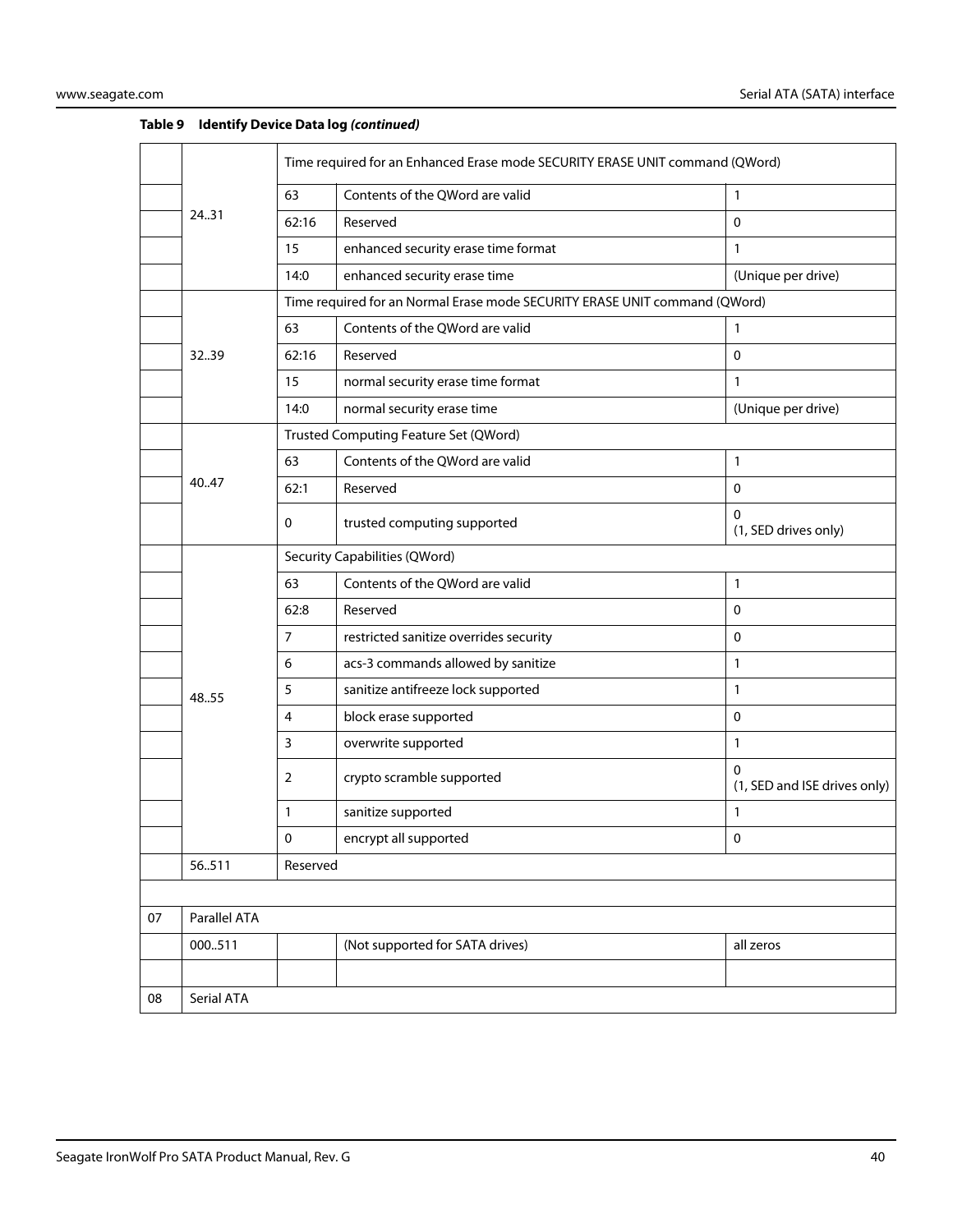|  |      |                          | Serial ATA page information header (QWord)                    |              |  |  |  |
|--|------|--------------------------|---------------------------------------------------------------|--------------|--|--|--|
|  | 0.7  | 63                       | Shall be set to 1                                             | 1            |  |  |  |
|  |      | 62:24                    | Reserved                                                      |              |  |  |  |
|  |      | 23:16                    | Page number                                                   | 08           |  |  |  |
|  |      | <b>SATA Capabilities</b> |                                                               |              |  |  |  |
|  |      | 63                       | Shall be set to one                                           | 1            |  |  |  |
|  |      | 62:32                    | Reserved                                                      | 0            |  |  |  |
|  |      | 31                       | power disable feature always enabled                          | $\mathbf 0$  |  |  |  |
|  |      | 30                       | power disable feature supported                               | $\mathbf 0$  |  |  |  |
|  |      | 29                       | rebuild assist supported                                      | 0            |  |  |  |
|  |      | 28                       | dipm ssp preservation supported                               | 0            |  |  |  |
|  |      | 27                       | hybrid information supported                                  | 0            |  |  |  |
|  |      | 26                       | devsleep to reducedpwrstate capability supported              | 0            |  |  |  |
|  | 8.15 | 25                       | device sleep supported                                        | 0            |  |  |  |
|  |      | 24                       | ncq autosense supported                                       | $\mathbf{1}$ |  |  |  |
|  |      | 23                       | software settings preservation supported                      | $\mathbf{1}$ |  |  |  |
|  |      | 22                       | hardware feature control supported                            | 0            |  |  |  |
|  |      | 21                       | in-order data delivery supported                              | 0            |  |  |  |
|  |      | 20                       | device initiated power management supported                   | 1            |  |  |  |
|  |      | 19                       | dma setup auto-activation supported                           | 1            |  |  |  |
|  |      | 18                       | nonzero buffer offsets supported                              | 0            |  |  |  |
|  |      | 17                       | send and receive queued commands supported                    | $\mathbf{1}$ |  |  |  |
|  |      | 16                       | ncq non-data command supported                                | $\mathbf{0}$ |  |  |  |
|  |      | 15                       | ncq streaming supported                                       | $\mathbf 0$  |  |  |  |
|  |      | 14                       | read log dma ext as equivalent to read log ext supported      | $\mathbf{1}$ |  |  |  |
|  |      | 13                       | device automatic partial to slumber transitions supported     | 0            |  |  |  |
|  |      | 12                       | host automatic partial to slumber transitions supported       | 0            |  |  |  |
|  |      | 11                       | ncq priority information supported                            | $\mathbf 0$  |  |  |  |
|  |      | 10                       | unload while ncq commands are outstanding supported           | $\mathbf{1}$ |  |  |  |
|  |      | 9                        | sata phy event counters log supported                         | $\mathbf{1}$ |  |  |  |
|  |      | 8                        | receipt of host initiated power management requests supported | $\mathbf 0$  |  |  |  |
|  |      | $\overline{7}$           | ncq feature set supported                                     | 1            |  |  |  |
|  |      | 6:3                      | Reserved                                                      | 0            |  |  |  |
|  |      | $\overline{2}$           | sata gen3 signaling speed supported                           | 1            |  |  |  |
|  |      | $\mathbf{1}$             | sata gen2 signaling speed supported                           | 1            |  |  |  |
|  |      | $\pmb{0}$                | sata gen1 signaling speed supported                           | 1            |  |  |  |
|  |      |                          |                                                               |              |  |  |  |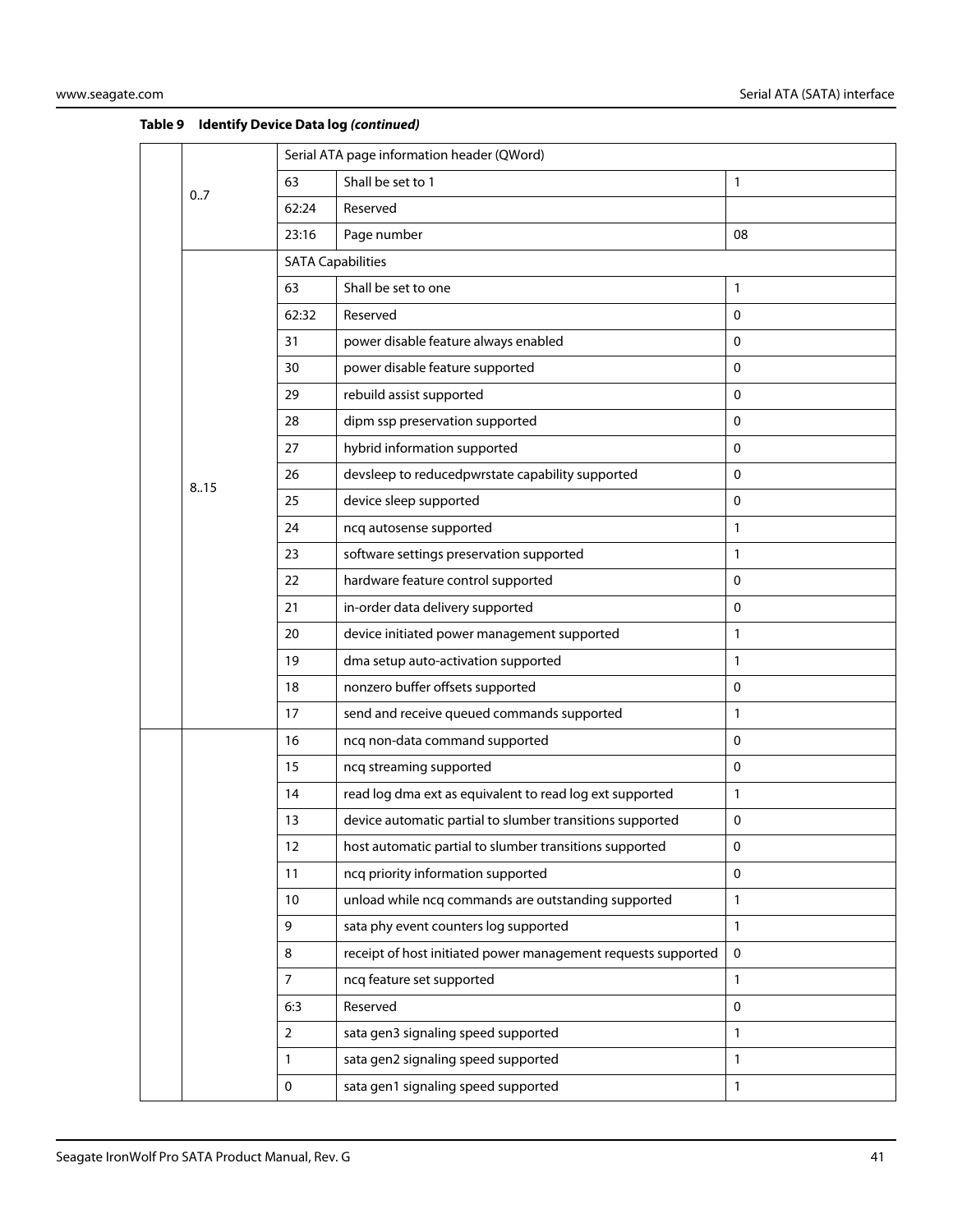|  |       | Current SATA Settings (QWord)                      |                                                      |                        |  |  |
|--|-------|----------------------------------------------------|------------------------------------------------------|------------------------|--|--|
|  |       | 63                                                 | Shall be set to one                                  | $\mathbf{1}$           |  |  |
|  |       | 62:14                                              | Reserved                                             | $\Omega$               |  |  |
|  |       | 13                                                 | hybrid enabled                                       | $\Omega$               |  |  |
|  |       | 12                                                 | rebuild assist enabled                               | $\Omega$               |  |  |
|  |       | 11                                                 | power disable feature enabled                        | $\Omega$               |  |  |
|  |       | 10                                                 | device sleep enabled                                 | $\pmb{0}$              |  |  |
|  | 1623  | 9                                                  | automatic partial to slumber transitions enabled     | $\pmb{0}$              |  |  |
|  |       | 8                                                  | software settings preservation enabled               | $\mathbf{1}$           |  |  |
|  |       | $\overline{7}$                                     | hardware feature control is enabled                  | $\pmb{0}$              |  |  |
|  |       | 6                                                  | in-order data delivery enabled                       | $\mathbf 0$            |  |  |
|  |       | 5                                                  | device initiated power management enabled            | $\Omega$               |  |  |
|  |       | $\overline{4}$                                     | dma setup auto-activation enabled                    | $\mathbf{1}$           |  |  |
|  |       | $\overline{3}$                                     | nonzero buffer offsets enabled                       | $\Omega$               |  |  |
|  |       | 2:0                                                | current negotiated serial ata signal speed           | $(6.0, 3.0, 1.5)$ Gb/s |  |  |
|  | 24.39 | Reserved                                           |                                                      |                        |  |  |
|  | 40.41 | CURRENT HARDWARE FEATURE CONTROL IDENTIFIER (Word) |                                                      |                        |  |  |
|  | 42.43 |                                                    | SUPPORTED HARDWARE FEATURE CONTROL IDENTIFIER (Word) |                        |  |  |
|  | 44.47 | Reserved                                           |                                                      |                        |  |  |
|  |       | Device Sleep Timing Variables (QWord)              |                                                      |                        |  |  |
|  |       | 63                                                 | devslp timing variables supported                    | $\mathbf 0$            |  |  |
|  | 48.55 | 62:16                                              | Reserved                                             | $\Omega$               |  |  |
|  |       | 15:8                                               | devsleep exit timeout (deto)                         | $\mathbf 0$            |  |  |
|  |       | 7:5                                                | Reserved                                             | $\Omega$               |  |  |
|  |       | 4:0                                                | minimum devslp assertion time (mdat)                 | $\mathbf 0$            |  |  |
|  | 56511 | Reserved                                           |                                                      |                        |  |  |
|  |       |                                                    |                                                      |                        |  |  |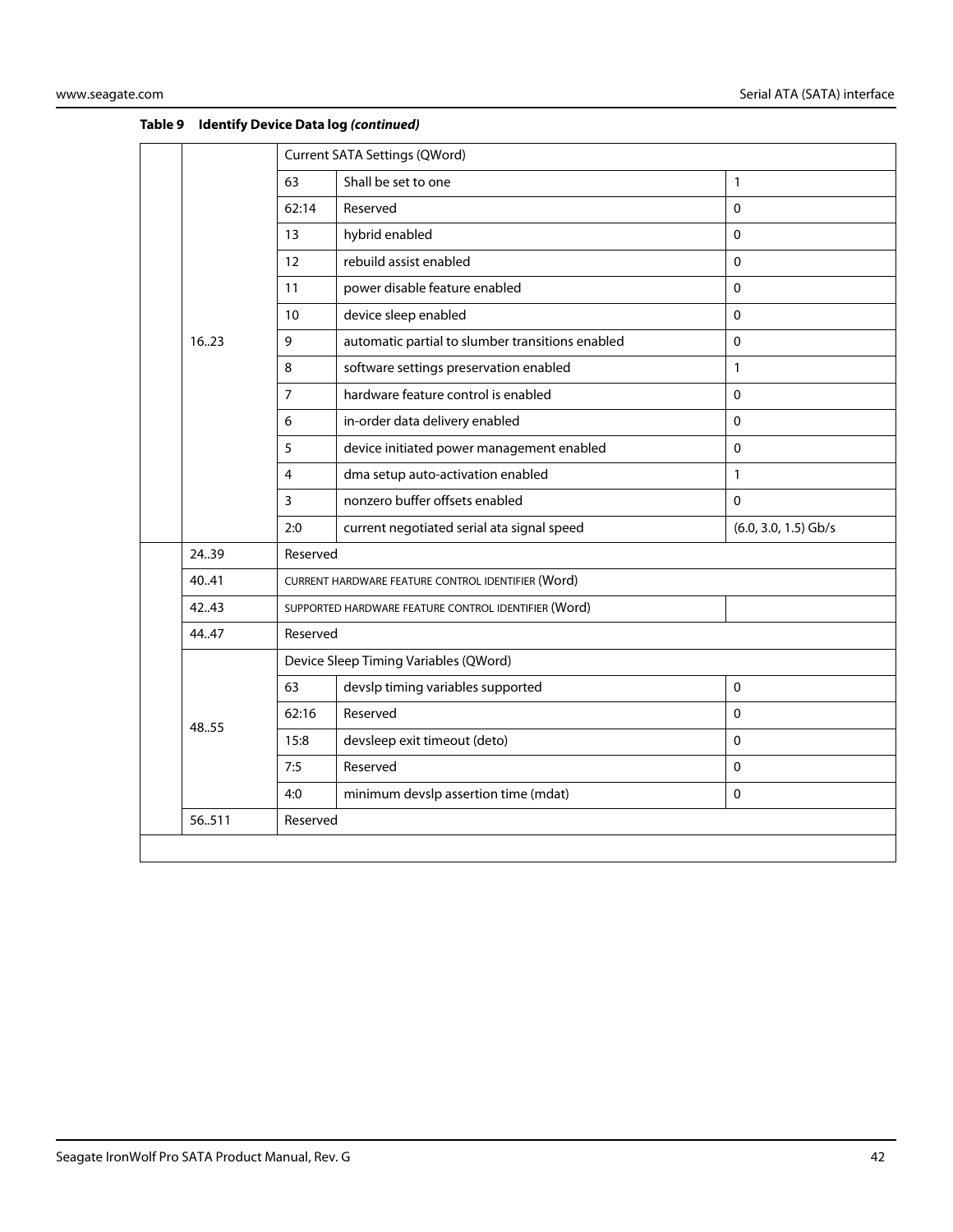#### <span id="page-43-0"></span>**4.3.3 Device Statistics log**

The Device Statistics log (log 04H) transfers information about the drive. The data is organized as a set of 512-byte blocks of data, whose contents are shown in **[Table 2 on page 7](#page-7-2)**. All reserved bits or words should be set to zero. Parameters listed with an "x" are drive-specific or vary with the state of the drive.

The following may contain drive-specific features that are included in the SATA specifications.

| Page<br>(hex) | <b>Statistic</b>                                                   | <b>Supported</b> |  |  |  |  |  |  |
|---------------|--------------------------------------------------------------------|------------------|--|--|--|--|--|--|
| 00            | List of supported log pages                                        | Yes              |  |  |  |  |  |  |
| 01            | <b>General Statistics</b>                                          |                  |  |  |  |  |  |  |
|               | Lifetime Power-on Resets                                           | Yes              |  |  |  |  |  |  |
|               | Power-on Hours                                                     | Yes              |  |  |  |  |  |  |
|               | Logical Sectors Written                                            |                  |  |  |  |  |  |  |
|               | Number of Write Commands                                           | Yes              |  |  |  |  |  |  |
|               | Logical Sectors Read                                               | Yes              |  |  |  |  |  |  |
|               | Number of Read Commands                                            | Yes              |  |  |  |  |  |  |
|               | Pending Error Count                                                | Yes              |  |  |  |  |  |  |
|               | Workload Utilization                                               | <b>No</b>        |  |  |  |  |  |  |
|               | <b>Utilization Usage Rate</b>                                      | No.              |  |  |  |  |  |  |
|               | <b>Resource Availability</b>                                       | <b>No</b>        |  |  |  |  |  |  |
|               | Random Write Resources Used                                        | No               |  |  |  |  |  |  |
| 02            | <b>Free Fall Statistics</b>                                        |                  |  |  |  |  |  |  |
|               | Number of Free-Fall Events Detected                                | <b>No</b>        |  |  |  |  |  |  |
|               | <b>Overlimit Shock Events</b>                                      | N <sub>o</sub>   |  |  |  |  |  |  |
| 03            | <b>Rotating Media Statistics</b>                                   |                  |  |  |  |  |  |  |
|               | Spindle Motor Power-on Hours                                       | Yes              |  |  |  |  |  |  |
|               | <b>Head Flying Hours</b>                                           | Yes              |  |  |  |  |  |  |
|               | <b>Head Loaded Events</b>                                          | Yes              |  |  |  |  |  |  |
|               | Number of Reallocated Logical Sectors                              | Yes              |  |  |  |  |  |  |
|               | <b>Read Recovery Attempts</b>                                      | Yes              |  |  |  |  |  |  |
|               | <b>Number of Mechanical Start Failures</b>                         | Yes              |  |  |  |  |  |  |
|               | Number of Reallocation Candidate Logical Sectors                   | Yes              |  |  |  |  |  |  |
|               | Number of High Priority Unload Events                              | Yes              |  |  |  |  |  |  |
| 04            | <b>General Errors Statistics</b>                                   |                  |  |  |  |  |  |  |
|               | Number of Reported Uncorrectable Errors                            | Yes              |  |  |  |  |  |  |
|               | Number of Resets Between Command Acceptance and Command Completion | Yes              |  |  |  |  |  |  |
|               | Physical Element Status Changed                                    | Yes              |  |  |  |  |  |  |

#### **Table 10 Device Statistics log**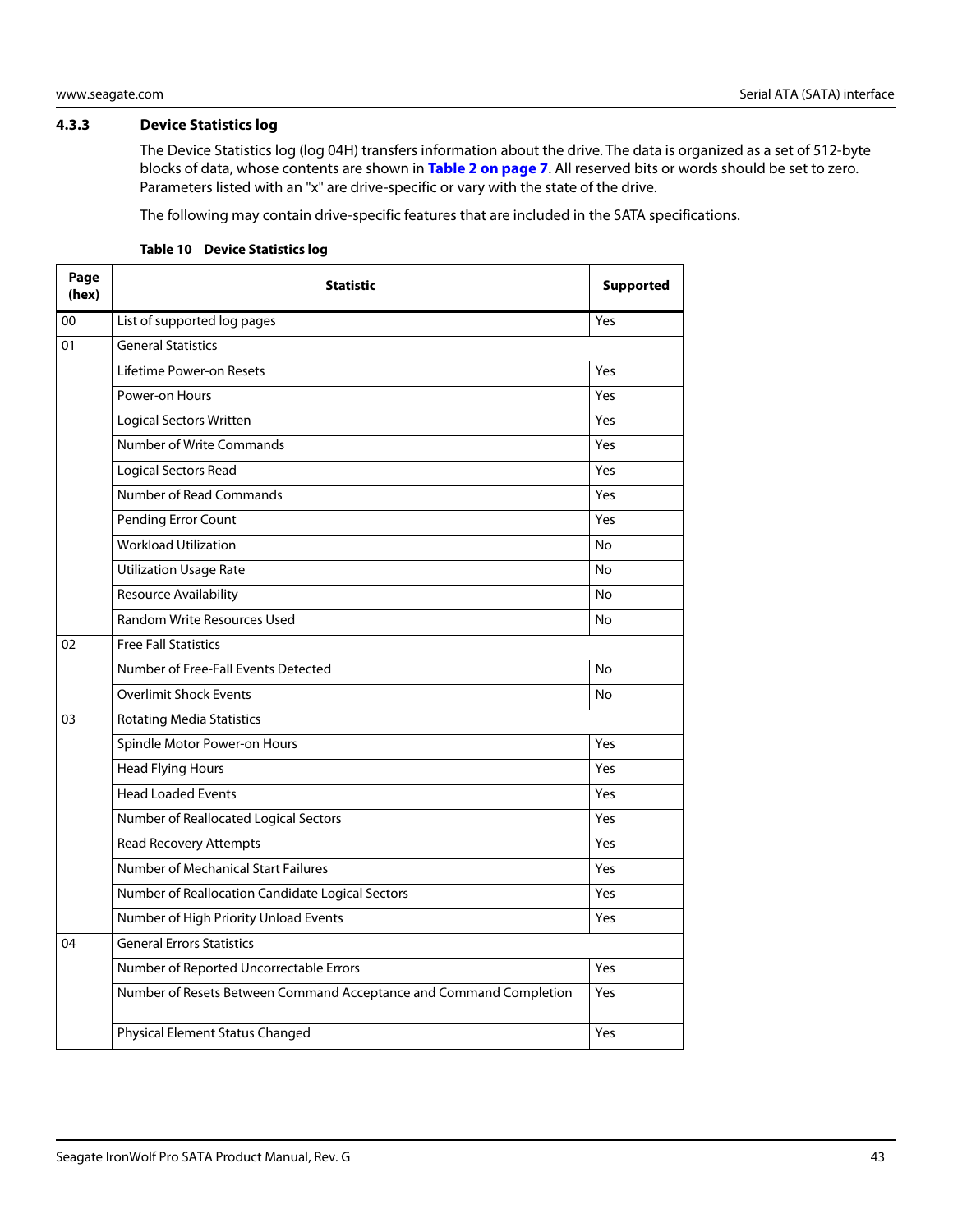#### **Table 10 Device Statistics log**

| <b>Current Temperature</b><br>Average Short Term Temperature<br>Average Long Term Temperature | Yes<br>Yes |
|-----------------------------------------------------------------------------------------------|------------|
|                                                                                               |            |
|                                                                                               |            |
|                                                                                               | Yes        |
| <b>Highest Temperature</b>                                                                    | Yes        |
| Lowest Temperature                                                                            | Yes        |
| Highest Average Short Term Temperature                                                        | Yes        |
| Lowest Average Short Term Temperature                                                         | Yes        |
| Highest Average Long Term Temperature                                                         | Yes        |
| Lowest Average Long Term Temperature                                                          | Yes        |
| Time in Over-Temperature                                                                      | Yes        |
| Specified Maximum Operating Temperature                                                       | Yes        |
| Time in Under-Temperature                                                                     | Yes        |
| Specified Minumum Operating Temperature                                                       | Yes        |
| <b>Transport Statistics</b><br>06                                                             |            |
| Number of Hardware Resets                                                                     | Yes        |
| Number of ASR Events                                                                          | Yes        |
| Number of Interface CRC Errors                                                                | Yes        |
| 07<br><b>Solid State Device Statistics</b>                                                    |            |
| Percentage Used Endurance Indicator                                                           | No         |
| <b>Zoned Device Statistics</b><br>08                                                          |            |
| Maximum Open Zones                                                                            | No         |
| Maximum Explicitly Open Zones                                                                 | No         |
| Maximum Implicitly Open Zones                                                                 | No         |
| Minimum Empty Zones                                                                           | No         |
| Maximum Non Sequential Zones                                                                  | No         |
| Zones Emptied                                                                                 | No         |
| <b>Suboptimal Write Commands</b>                                                              | No         |
| <b>Commands Exceeding Optimal Limit</b>                                                       | No         |
| <b>Failed Explicit Opens</b>                                                                  | No         |
| <b>Read Rule Violations</b>                                                                   | No         |
| Write Rule Violations                                                                         | No         |
| Reserved<br>09.FE                                                                             |            |
| <b>Vendor Specific Statistics</b><br>FF                                                       |            |
| TBD                                                                                           | X          |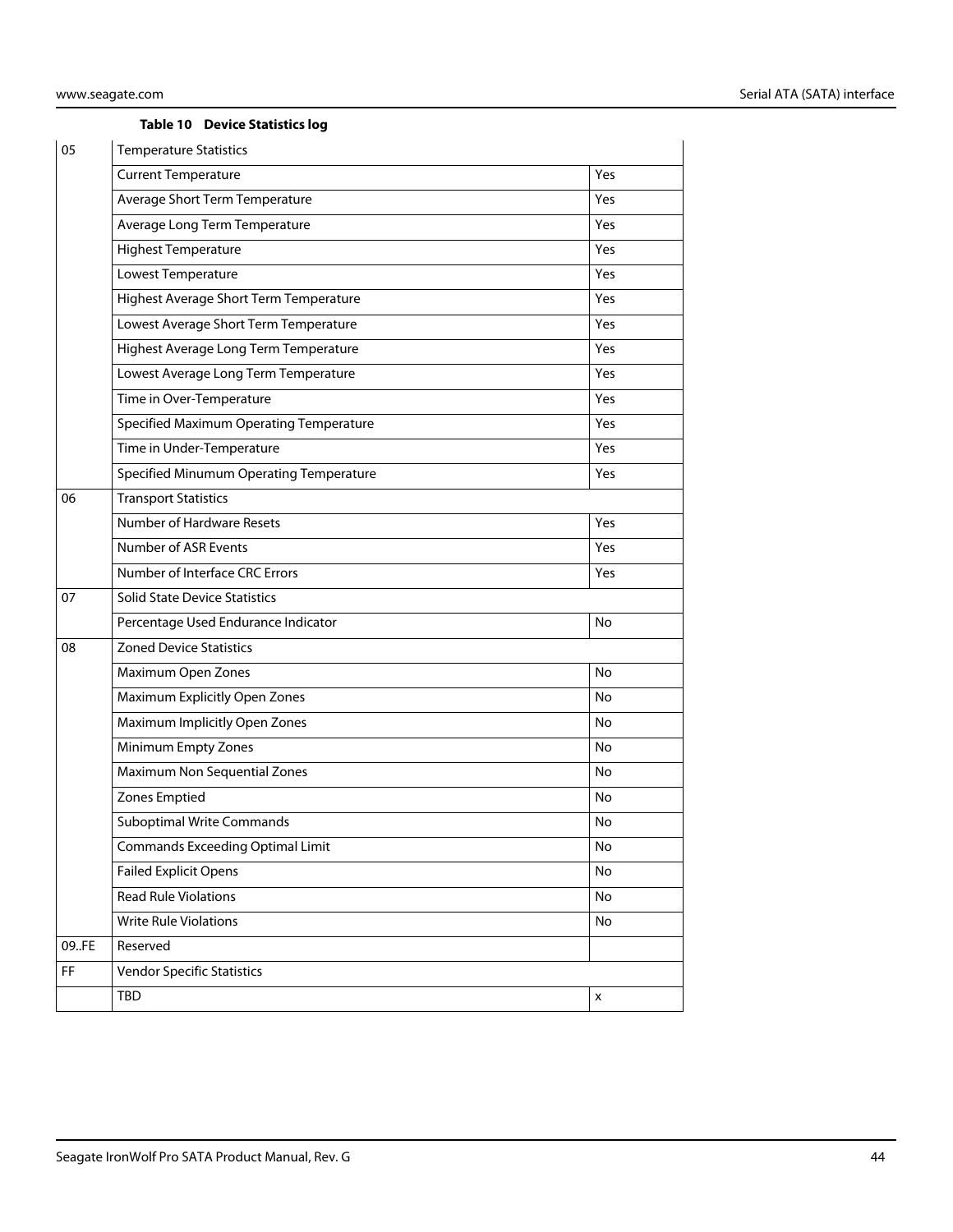#### <span id="page-45-0"></span>**4.3.4 Set Features command**

This command controls the implementation of various features that the drive supports. When the drive receives this command, it sets BSY, checks the contents of the Features register, clears BSY and generates an interrupt. If the value in the register does not represent a feature that the drive supports, the command is aborted. Power-on default has the read look-ahead and write caching features enabled. The acceptable values for the Features register are defined as follows:

#### **Table 11 Set Features command values**

- $02_H$  Enable write cache (default).
- $03<sub>H</sub>$  Set transfer mode (based on value in Sector Count register). Sector Count register values:
	- $00_H$  Set PIO mode to default (PIO mode 2).
	- 01 $_{\rm H}$  Set PIO mode to default and disable IORDY (PIO mode 2).
	- 08H PIO mode 0
	- 09<sub>H</sub> PIO mode 1
	- 0A<sub>H</sub> PIO mode 2
	- 0B<sub>H</sub> PIO mode 3
	- $OC_H$  PIO mode 4 (default)
	- $20_H$  Multiword DMA mode 0
	- $21_H$  Multiword DMA mode 1
	- $22<sub>H</sub>$  Multiword DMA mode 2
	- $40_H$  Ultra DMA mode 0
	- $41_H$  Ultra DMA mode 1
	- $42_H$  Ultra DMA mode 2
	- 43<sub>H</sub> Ultra DMA mode 3
	- 44<sub>H</sub> Ultra DMA mode 4
	- $45_H$  Ultra DMA mode 5
	- 46<sub>H</sub> Ultra DMA mode 6
- $10<sub>H</sub>$  Enable use of SATA features
- $55<sub>H</sub>$  Disable read look-ahead (read cache) feature.
- $82<sub>H</sub>$  Disable write cache
- 90<sub>H</sub> Disable use of SATA features
- $AA_H$  Enable read look-ahead (read cache) feature (*default*).
- $F1_H$  Report full capacity available
	-

**NOTE** At power-on, or after a hardware or software reset, the default values of the features are as indicated above.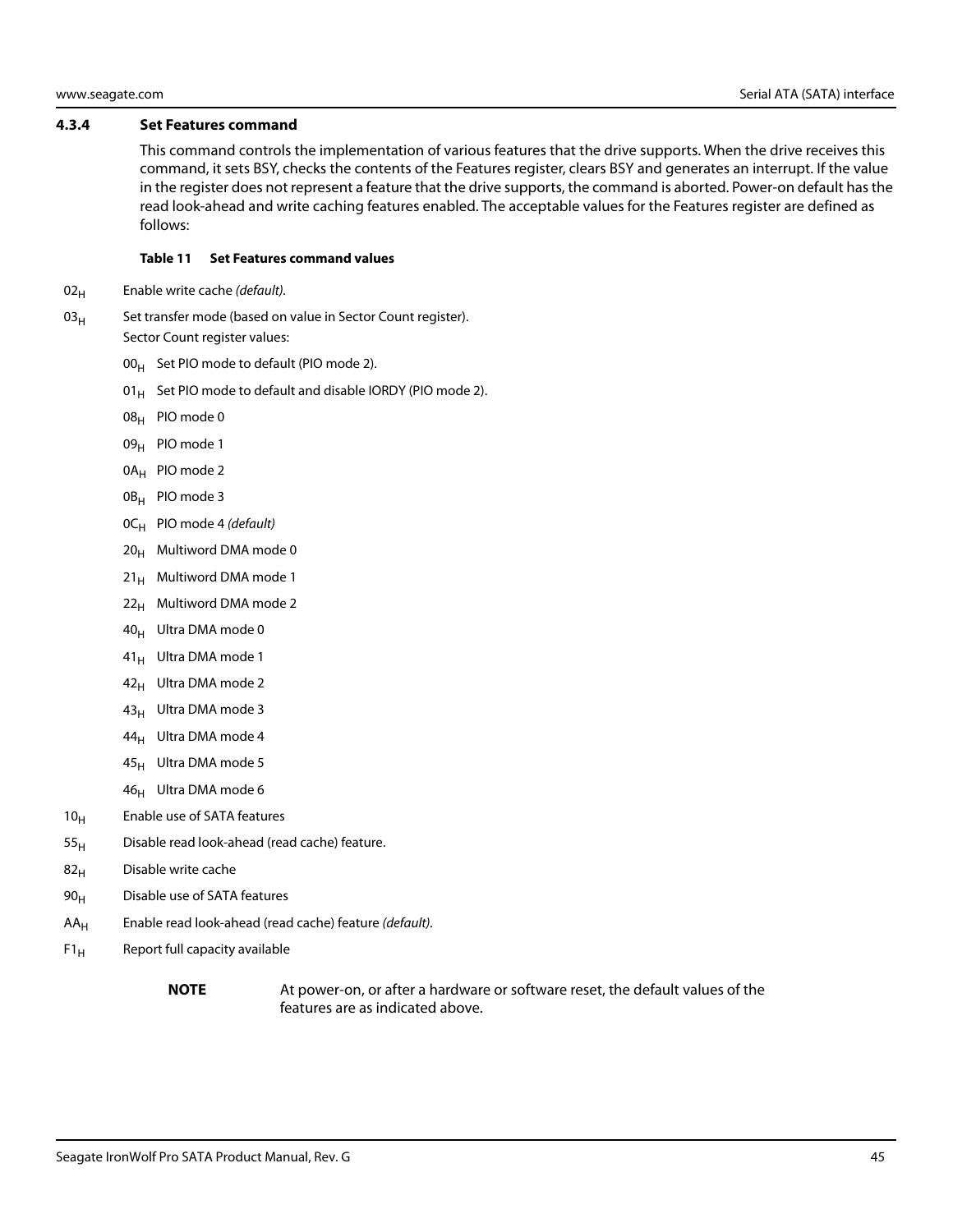#### <span id="page-46-0"></span>**4.3.5 S.M.A.R.T. commands**

S.M.A.R.T. provides near-term failure prediction for disk drives. When S.M.A.R.T. is enabled, the drive monitors predetermined drive attributes that are susceptible to degradation over time. If self-monitoring determines that a failure is likely, S.M.A.R.T. makes a status report available to the host. Not all failures are predictable. S.M.A.R.T. predictability is limited to the attributes the drive can monitor. For more information on S.M.A.R.T. commands and implementation, see the Draft ATA-5 Standard.

SeaTools diagnostic software activates a built-in drive self-test (DST S.M.A.R.T. command for  $D4_H$ ) that eliminates unnecessary drive returns. The diagnostic software ships with all new drives and is also available at: [www.seagate.com/support/downloads/seatools/.](http://www.seagate.com/support/downloads/seatools/ )

This drive is shipped with S.M.A.R.T. features disabled. Users must have a recent BIOS or software package that supports S.M.A.R.T. to enable this feature. The table below shows the S.M.A.R.T. command codes that the drive uses.

| Code in features register | S.M.A.R.T. command                               |
|---------------------------|--------------------------------------------------|
| $Do_{H}$                  | S.M.A.R.T. Read Data                             |
| $D2_H$                    | S.M.A.R.T. Enable/Disable Attribute Autosave     |
| D3 <sub>H</sub>           | S.M.A.R.T. Save Attribute Values                 |
| $D4_H$                    | S.M.A.R.T. Execute Off-line Immediate (runs DST) |
| $DS_{H}$                  | S.M.A.R.T. Read Log Sector                       |
| D6 <sub>H</sub>           | S.M.A.R.T. Write Log Sector                      |
| D8 <sub>H</sub>           | S.M.A.R.T. Enable Operations                     |
| D9 <sub>H</sub>           | S.M.A.R.T. Disable Operations                    |
| DA <sub>H</sub>           | S.M.A.R.T. Return Status                         |

#### **Table 12 S.M.A.R.T. commands**

**NOTE** If an appropriate code is not written to the Features Register, the command is aborted and 0x04 (abort) is written to the Error register.